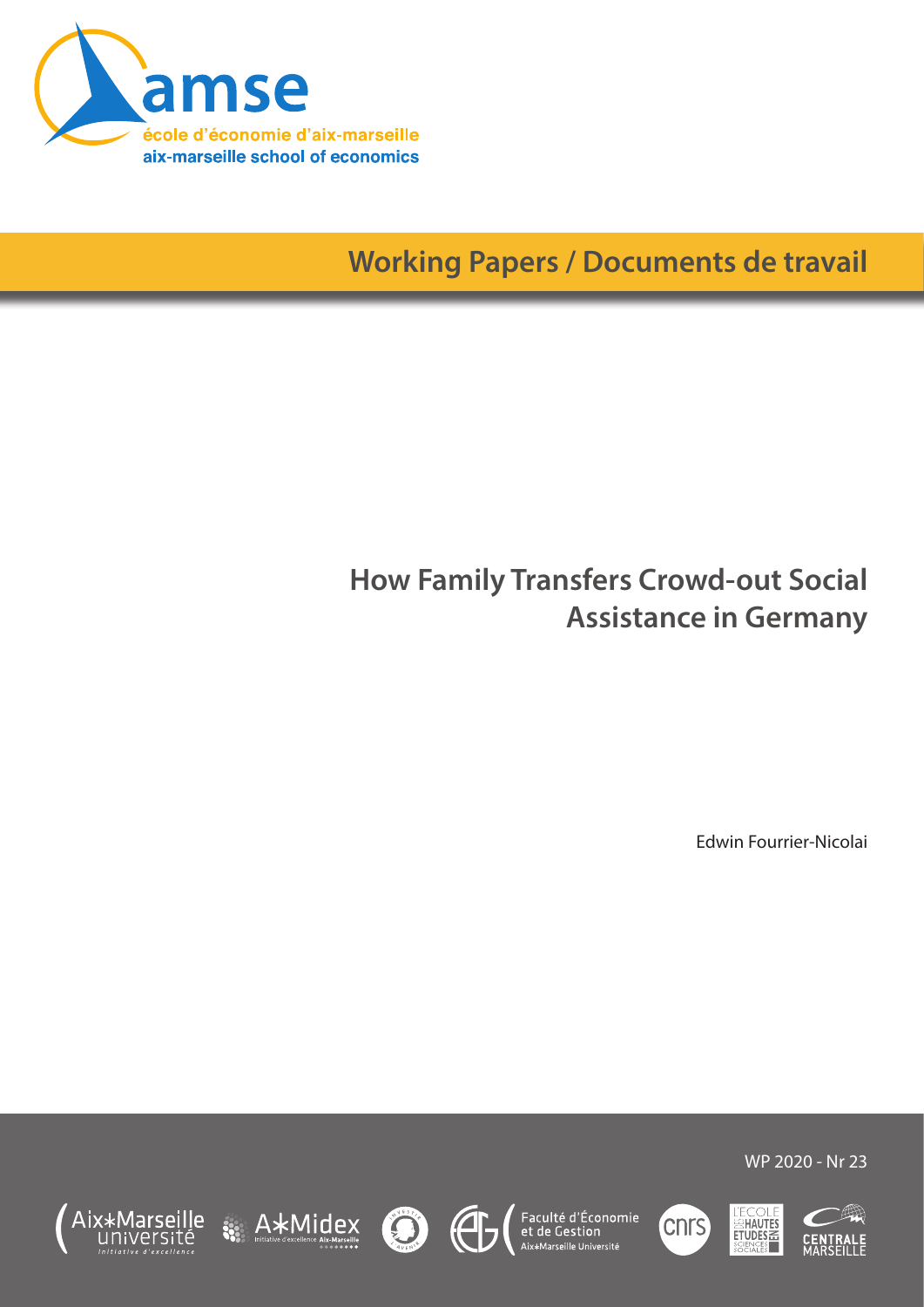## How Family Transfers Crowd-out Social Assistance in Germany

Edwin Fourrier-Nicolai<sup>∗</sup>

June 2020

#### **Abstract**

The non-take-up of social assistance has been receiving increased attention among policy makers in recent years as it would apparently underpin the effectiveness of public intervention in alleviating poverty. We examine whether receipt of private transfers affects the household decision to take-up social assistance in Germany between 2009 and 2011. We exploit the follow-up of households in the SOEP to reconstruct family links and estimate a model of welfare participation with endogenous private transfers and sample selection of the instruments. We find that 20% of the non-take-up rate is due to monetary substitution of private transfers lowering the welfare program costs. However, we find that social assistance is more effective in alleviating poverty and its intensity than private transfers.

Keywords: welfare participation, private transfers, family networks JEL codes: D31, D64, I38

<sup>∗</sup>Aix-Marseille University, CNRS, EHESS, Centrale Marseille, AMSE; Email: edwin.fourrier@univ-amu.fr; Address: 5 boulevard Bourdet, 13001 Marseille, France. I am grateful to Ilia Gouaref for her significant help for the microsimulation model and to insightful discussions with Habiba Djebbari, Michel Lubrano, Stephen P. Jenkins, Frank Cowell, Christian Robert, Emmanuel Flachaire, Yann Bramoullé, Alain Trannoy and with participants of AMSE internal seminars, LAGV, EALE, JMA and ADRES conferences. This work was supported by French National Research Agency Grants *ANR-17-EURE-0020*.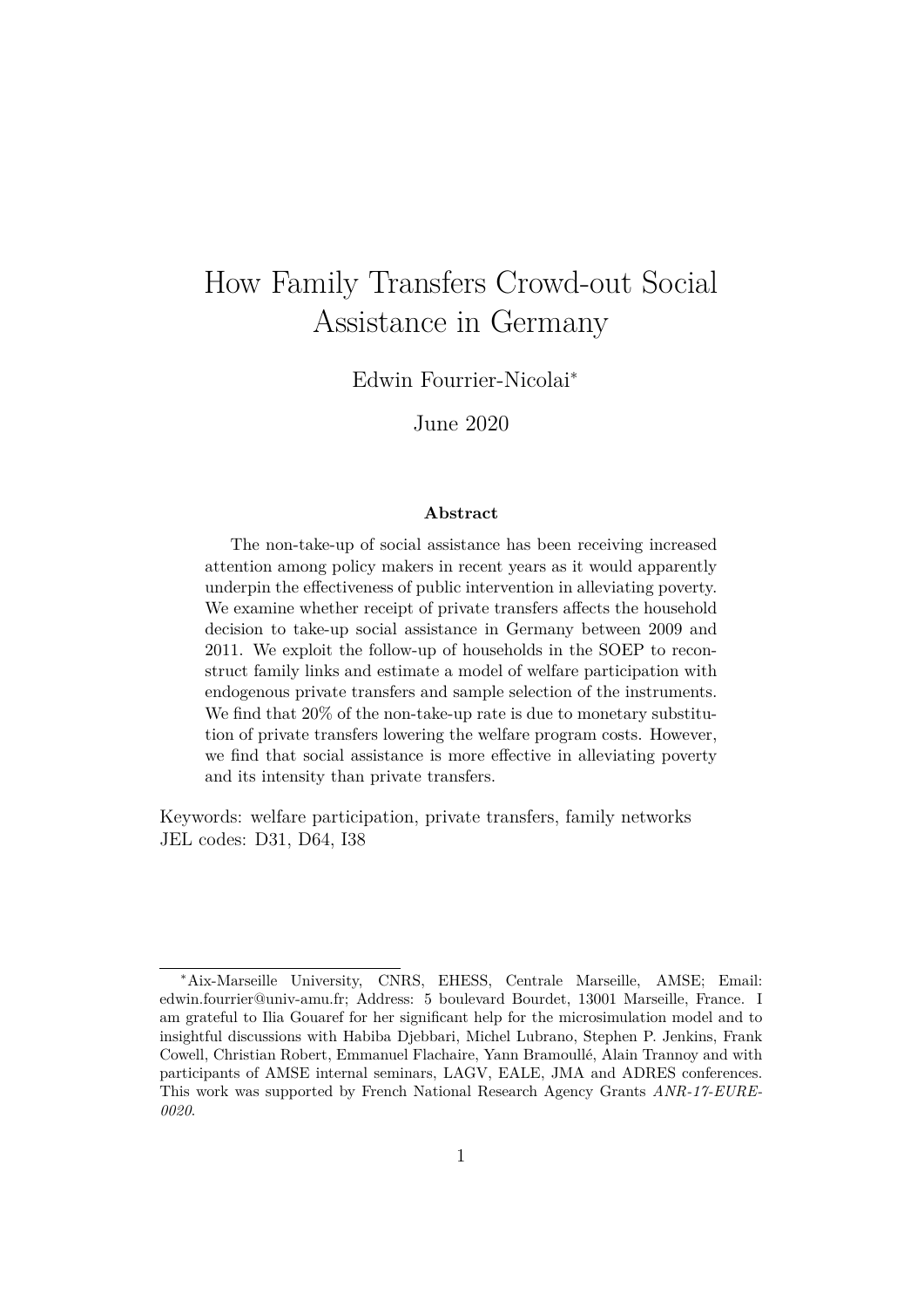### **1 Introduction**

Many people in Europe do not receive social assistance despite the fact that they are fully eligible.<sup>[1](#page-2-0)</sup> This non-participation phenomenon has became a major concern among economists and policy-makers in recent years as it would apparently lower the effectiveness of public intervention in alleviating poverty. For instance, this has been used as an argument for promoting the universal basic income and, more generally, universalism against targeting of welfare benefits by Benoît Hamon during the 2017 French Presidential election.

Traditionally, economists view the non-take-up as a rational choice wherein individuals compare their marginal utility to the costs associated with participation. In a seminal paper, [Moffitt](#page-36-0) [\(1983\)](#page-36-0) finds that welfare participation is associated with (unobservable) costs. This includes the so-called welfare stigma, the lack of information about entitlements, or even transaction costs, see [Currie](#page-35-0) [\(2004\)](#page-35-0) for a review of these costs. As a consequence, alternative sources of income might be substituted to social assistance as long as the associated costs are lower than those of claiming social assistance. In theory, these alternative sources of income should be included in the assessment of claimant entitlements. However, in practice, various reasons can explain why these alternative sources of income might not affect claimant entitlements. Among others, [Duclos](#page-35-1) [\(1995\)](#page-35-1) and [Duclos](#page-35-2) [\(1997\)](#page-35-2) analyses how the non-take-up can be explained by the presence of errors in assessing benefit eligibility by the welfare agency (clerical error), but also, because claimants have not declared them to the authorities in the claiming process (deliberately or by error). In this paper, we argue that the non-take-up of social assistance can be due to the receipt of private transfers. Indeed, individuals may receive financial support from their family and relatives outside of their own household and which might be only partially observed by the welfare agency. Because, one of the most basic assumption of the economic theory postulates that the utility derived from the consumption of an additional unit of a good, here income, is decreasing; then, private transfers are expected to reduce incentives to claim social assistance as they lower the marginal utility of the public benefit.

The aim of the present paper is to empirically examine whether receipt of private transfers affects the propensity to take-up social assistance. Although non-take-up of social assistance is an important concern for most of developed economies [\(Hernanz et al.](#page-36-1) [2004\)](#page-36-1), we restrict our attention to the case of

<span id="page-2-0"></span><sup>1</sup>For instance, [Hernanz et al.](#page-36-1) [2004](#page-36-1) provides evidence of non-take-up using a survey covering OECD countries while [Riphahn](#page-36-2) [\(2001\)](#page-36-2) estimates that for Germany 63% of eligible households did not take-up social assistance in the 1990s.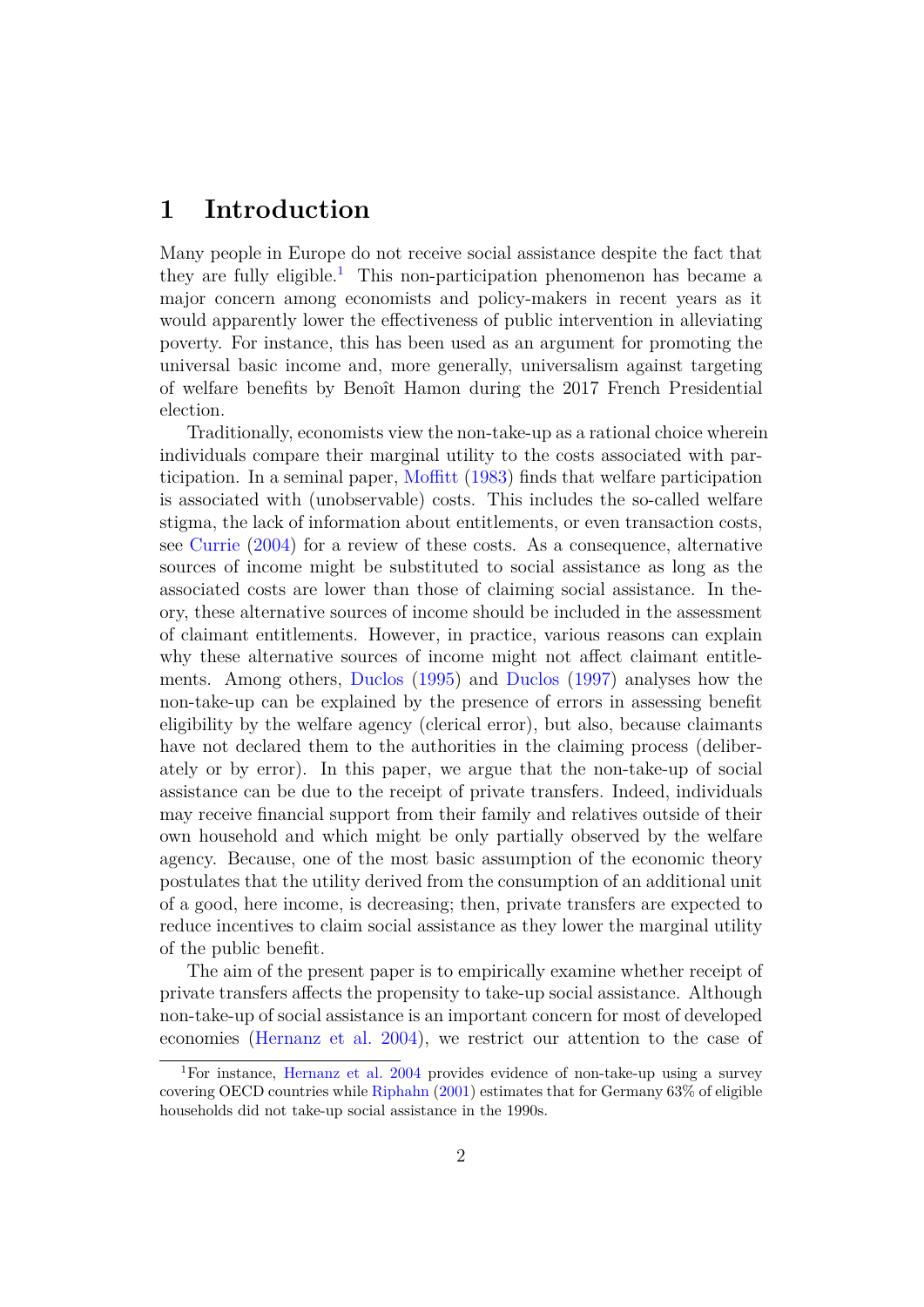social assistance in Germany because of the availability of accurate data on both public and private transfers. While private transfers can take many different forms such as informal loans, transfers in kind, or assistance with housework or child-care [\(Laferrere and Wolff](#page-36-3) [2006\)](#page-36-3), the empirical analysis in this paper focus on financial transfers occurring between households. About one third of elderly people made a transfer to the younger generation of between 2 550 and 3 570 euros per year in the 1990s in Germany [\(Reil-](#page-36-4)[Held](#page-36-4) [2006\)](#page-36-4). On the contrary, private transfers from the younger to older generations are unusual. The question of whether private transfers affect welfare participation is important because the interaction between public and private transfers may generate complex distributional effects underpinning the effectiveness of public policies. Very few studies have investigated such public crowding-out effect wherein private transfers would discourage the use of public transfers. A notable exception is [Robins](#page-36-5) [\(1986\)](#page-36-5) who provides empirical evidences that the enforcement of child support policies reduces the provision of welfare benefit in the United-States.

Assessing the causal impact of private transfers on the take-up of social assistance involves a range of methodological challenges. The *first* and most obvious relates to the measurement of eligibility itself. Indeed, the eligibility status is observed only for those who are eligible and who actually receive the benefit while we are interested in those who do not take-up the benefit while being eligible. The growing availability of micro-simulation models paves the way for simulating eligibility and evaluating redistribution policies in an accurate way. Such methods dictate the use of precise data on household characteristics in order to imitate as close as possible the entitlement process. In this attempt, [Bargain et al.](#page-34-0) [\(2012\)](#page-34-0) have promoted the use of administrative data. However, administrative data on private transfers are likely to be biased as individuals have monetary incentives to under-report the private transfers they receive. This suggests the use of survey data instead. Consequently, we use the German Socio-Economic Panel (SOEP) which is a representative survey of households living in Germany covering a wide range of topics including public and private transfers. A *second* empirical challenge relates to the joint determination of private transfers and welfare participation. The literature on the crowding-out effect abounds evidences that public transfers may crowd-out private transfers (e.g. [Albarran](#page-34-1) [and Attanasio](#page-34-1) [2002,](#page-34-1) [Angelucci and De Giorgi](#page-34-2) [2009,](#page-34-2) [Cox et al.](#page-35-3) [2004,](#page-35-3) [Jensen](#page-36-6) [2004\)](#page-36-6). This stems from the fact that individuals (e.g. parents) consider the well-being of other family members (e.g. children) when maximizing their own utility [\(Becker](#page-34-3) [1974,](#page-34-3) [Barro](#page-34-4) [1974\)](#page-34-4). To fix ideas, altruistically-motivated transfers are reduced as potential recipients get richer (when taking-up social assistance). Therefore, one cannot rule out the possibility that welfare par-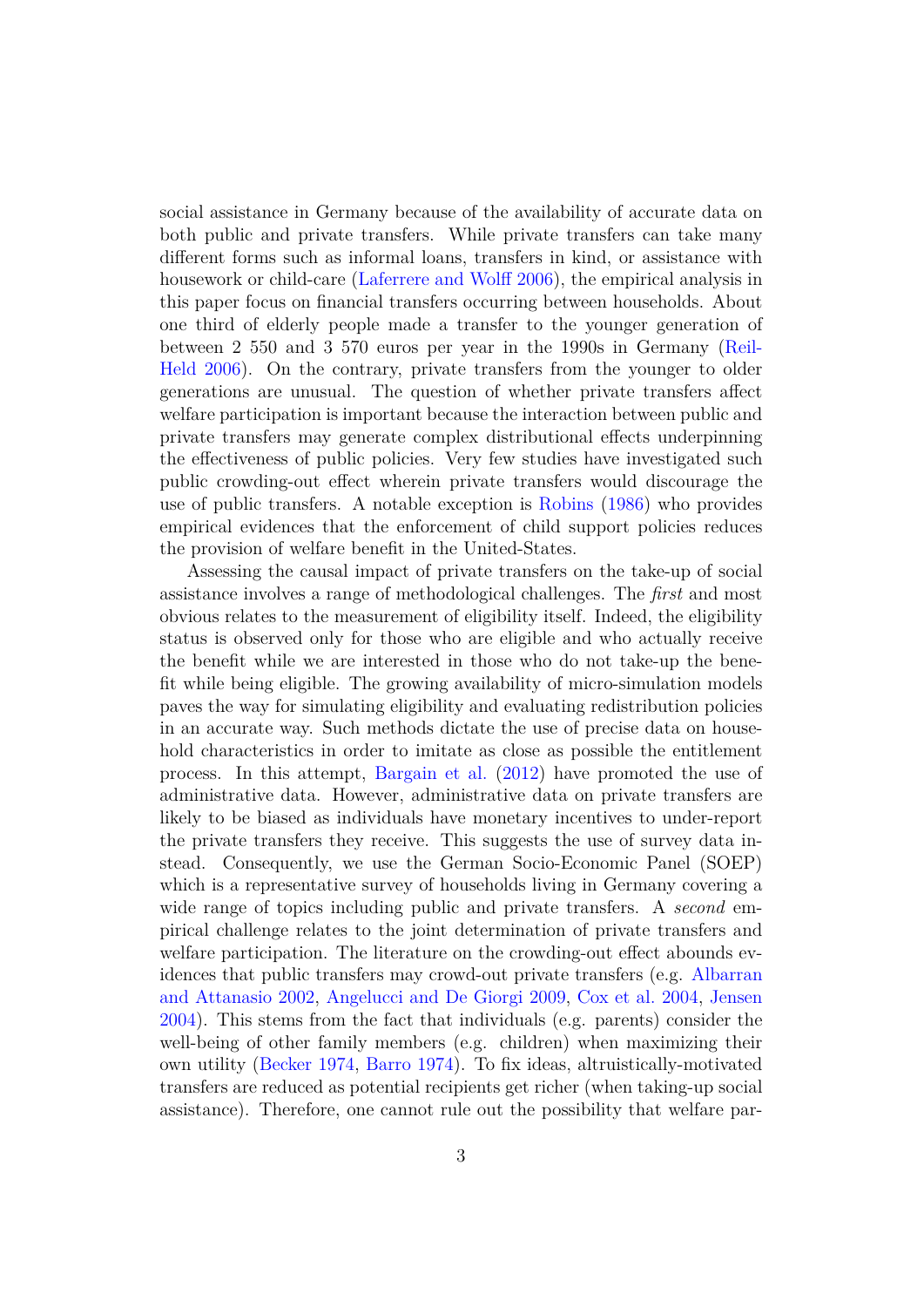ticipation affects in turn private transfers received. In order to address this simultaneity problem, we consider a simultaneous model of welfare participation with endogenous private transfers. We use an instrumental variable approach to identify the model. Precisely, the propensity to receive private transfers for a given household is instrumented by unexpected windfall transfers (e.g. lottery winnings, inheritance) received by its family network. Because of altruism, one can expect a household whose family had received windfall transfers to receive more private transfers without affecting directly its propensity to claim social assistance. However, by construction, this instrument is missing for the sub-sample of households for whom we do not observe family link in the SOEP, then we control for potential non-random sample selection of the instruments too.

Using the waves 2009-2011 of the SOEP, we estimate a trivariate probit model of welfare participation with endogenous private transfers and control for sample selection of the instruments. We find that about 20% of the nontake-up is due to private transfers lowering substantially the welfare program costs. However, we find that social assistance is more effective than private transfers in alleviating poverty head-count and poverty intensity. We point out that this relative inefficiency depends on the network of private transfers [\(Bourles et al.](#page-34-5) [2017\)](#page-34-5). Because it is not clear whether private transfers are observed by the welfare office and thus whether we should take them into account when simulating the entitled benefit, we assess the sensitivity of our results in this direction. Furthermore and because the maximum likelihood estimator relies strongly on the normality assumption of the probit model, we relax this assumption by using common linear estimators as specification checks. Last, we exploit the linear framework to control for unobserved heterogeneity at the household and family levels using fixed effects. Indeed, social interactions may generate different family welfare cultures through the establishment of different norms toward social assistance (e.g. [Bertrand et al.](#page-34-6) [2000,](#page-34-6) [Dahl et al.](#page-35-4) [2014\)](#page-35-4). Our results are robust to these different econometric specifications.

The paper is organized as follows. In the next section, we present the conceptual framework and existing evidences of the interplay between public and private transfers. In section [3,](#page-8-0) we provide an overview of the German social assistance system and we present the SOEP data. We conclude this section by presenting micro-simulation results as well as a portrait of the prevalence of public and private transfers. Section [4](#page-15-0) presents the methodology and the estimation strategy with a particular attention devoted to the endogenous nature of private transfers and to the potential sample selection of the instruments. We present the main empirical results in section [5](#page-24-0) together with sensitivity and specification checks. Then, in a counterfactual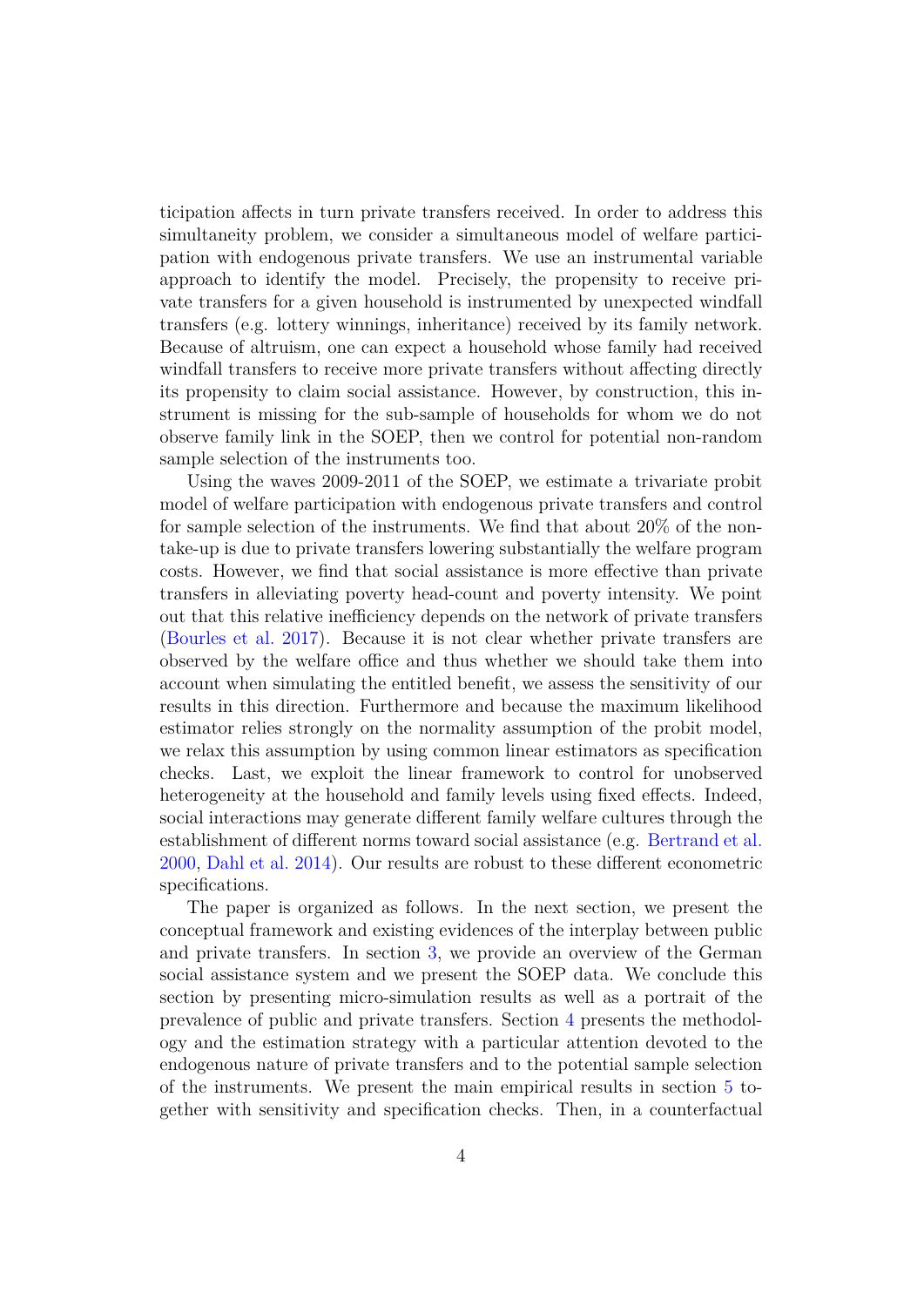exercise, we quantify the substitution effect of social assistance by private transfers in terms of poverty. The last section concludes.

### **2 Conceptual framework and existing evidences**

Most developed economies provide social assistance schemes to guarantee a minimum level of resources for poor households. However, many empirical studies,<sup>[2](#page-5-0)</sup> have provided evidences that a non-negligible proportion of eligible households actually do not take-up the benefit they are entitled to. Since [Moffitt](#page-36-0) [\(1983\)](#page-36-0), economists have understood this seemingly self-detrimental behaviour as resulting from welfare stigma - that is, from disutility arising from the participation in a welfare program. Even if individuals when deciding to participate are supposed to maximize their utility, the non-take-up is understood as a limiting factor of the effectiveness of redistribution policies [\(Bargain et al.](#page-34-0) [2012\)](#page-34-0). This is particularly true when the so-called welfare stigma, which actually captures many potential unobservables, arises from informational problems or administrative costs fostering the persistence of inequality and potentially leading to poverty traps [\(Bertrand et al.](#page-34-6) [2000\)](#page-34-6). The interest on non-take-up has been growing along the availability of microsimulation models. Because the eligibility status and the entitled benefit are unobserved for those who do not claim the benefit, various methods, more or less sophisticated, have been proposed. An early and simple attempt is provided by [Cox and Jakubson](#page-35-5) [\(1995\)](#page-35-5). In a first step, they regress the observed value of the welfare benefit for the sample of participants on incomes and household characteristics. In the second step, they compute the entitled benefit a household can claim for the whole sample (of both participants and non-participants) as the linear predictions of the first step. Then, a household is said to be eligible if the predicted benefit is positive. Despite its simplicity, this methods has some shortcomings. From a practical perspective, the linear assumption does not account for the complex and non-linear nature of the eligibility process resulting into a weak predicting power. From an econometric perspective, this method ignores that unobservables that may affect the decision to take-up the welfare benefit. This introduces a common sample selection bias in the first step and thus systematic errors in the predicted values. Instead, the growing availability of micro-simulation models paves the way for simulating eligibility and evaluating redistribution policies in a more accurate way [\(Bourguignon and Spadaro](#page-34-7) [2006\)](#page-34-7). Our micro-simulation model follows a simplified procedure of the STSM-IAB model adapted for the SOEP that is extensively described in [Bruckmeier and Wiemers](#page-34-8) [\(2012\)](#page-34-8).

<span id="page-5-0"></span><sup>&</sup>lt;sup>2</sup>See [Hernanz et al.](#page-36-1)  $(2004)$  for a survey of the literature.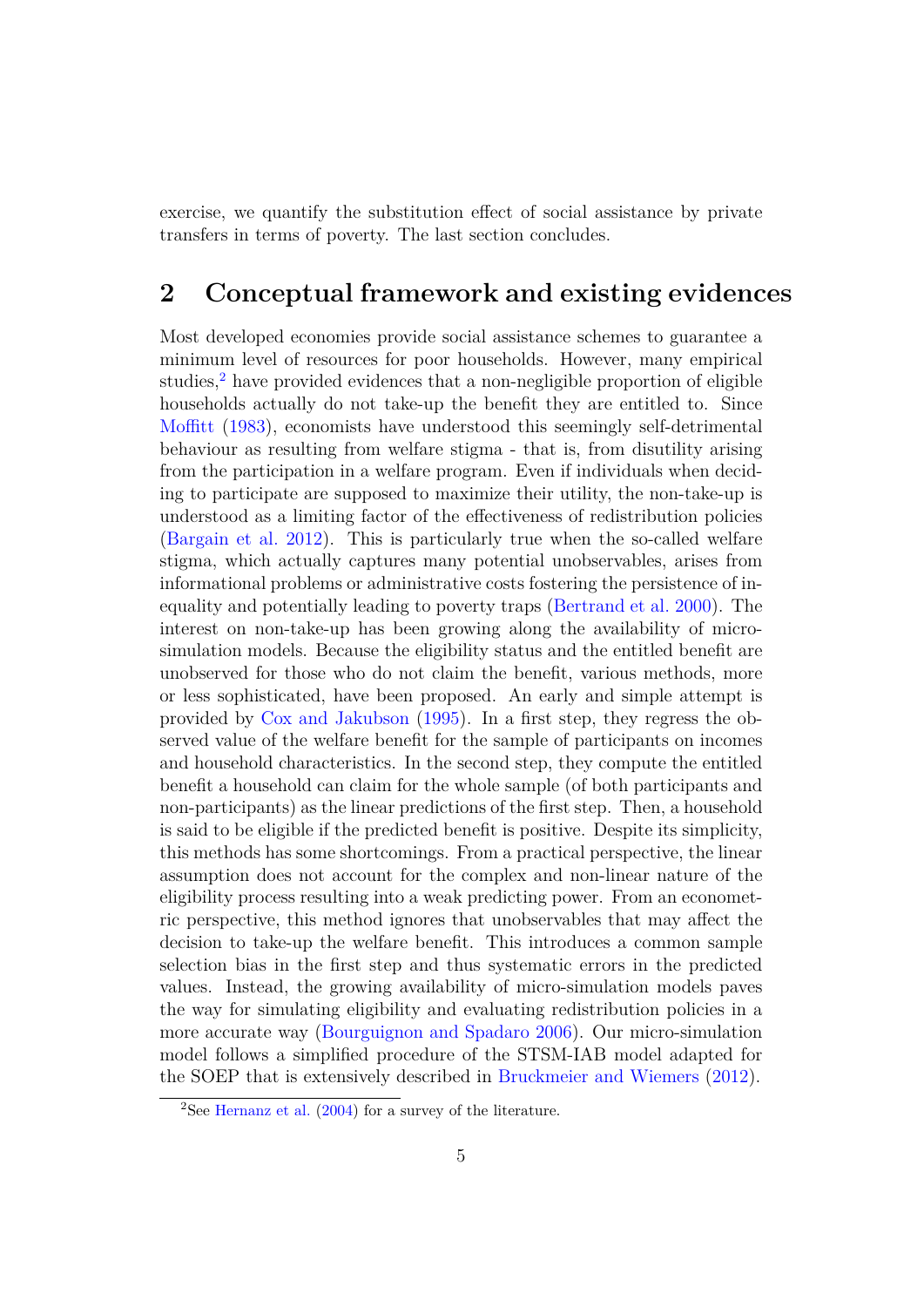Because welfare participation is costly, then alternative sources of income might be preferred to social assistance [\(Moffitt](#page-36-0) [1983\)](#page-36-0). Assuming that the utility function is concave, then an increase in the means of the household - through private transfers - reduces the utility derived from an additional income. Consequently, the marginal utility derived from the public benefit is reduced for those having received private transfers. Then, receipt of private transfers lowers the propensity to take-up social assistance (for a constant disutility of participating). In such a case, private transfers are substitutes to public transfers. This is a public crowding-out effect which arises because of the costs associated with welfare participation. The aim of this paper is to empirically examine this question; that is, whether private transfers crowd-out social assistance, inflating the non-take-up rate.

An important empirical challenge concerns the joint determination of private transfers and welfare participation. The literature on the crowding-out effect has abounded evidences that public transfers may crowd-out private transfers (e.g. [Albarran and Attanasio](#page-34-1) [2002,](#page-34-1) [Angelucci and De Giorgi](#page-34-2) [2009,](#page-34-2) [Cox et al.](#page-35-3) [2004,](#page-35-3) [Jensen](#page-36-6) [2004\)](#page-36-6). This stems from the fact that individuals (e.g. parents) consider the well-being of other family members (e.g. children) when maximizing their own utility [\(Becker](#page-34-3) [1974,](#page-34-3) [Barro](#page-34-4) [1974\)](#page-34-4). The great majority of these transfers flow from parents toward children as intergenerational transfers [\(Reil-Held](#page-36-4) [2006\)](#page-36-4). In this case, the utility of the parents depends on their own consumption and on the utility of the child. Thus, a welfare program that forces a transfer from child to parents (e.g. an increase in taxes to pay for public pensions) but leaves aggregate family income unchanged will have no effect on any family member's consumption. The parents will increase private transfers (either transfers inter vivos or bequests) by the exact amount of the forced public transfer to maintain consumption of both entities (child and parents) at the previous level. Therefore, changes in public transfers should lead to compensating changes in private transfers. In contrast to this view, [Cox](#page-34-9) [\(1987\)](#page-34-9) argue that if private transfers are not motivated by altruism, but are instead part of an exchange of services between parents and child, such crowding-out effect may not occur. In this case, people give to others because they expect to get something back in re- $turn.<sup>3</sup>$  $turn.<sup>3</sup>$  $turn.<sup>3</sup>$  The effect on crowding out is a priori unclear in exchange models [\(Cox](#page-35-5) [and Jakubson](#page-35-5) [\(1995\)](#page-35-5)). Although both motivations of transfers imply that transfers decrease as the income of the parents increases; altruism implies that they decrease as the income of child increases while exchange motives

<span id="page-6-0"></span><sup>3</sup>The nature of the service can be very broad, we can think of help for past home production but also about more subtle type of services that entails behavioural constraints associated with social interactions (e.g. conforming to social norms).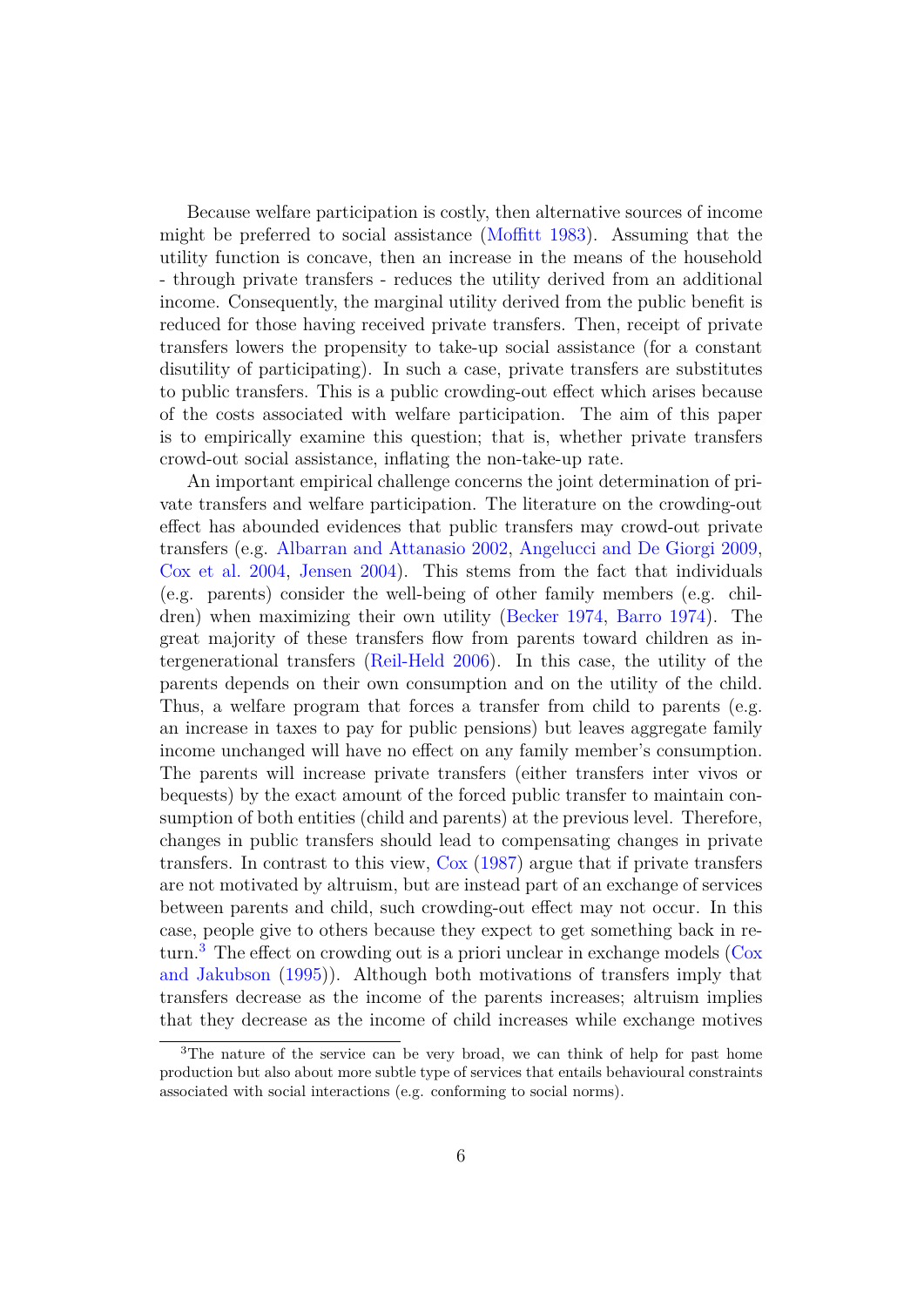imply that transfers may increase in response to an increase in the child's income as the child now demands greater compensation to provide the same amount of service [\(Cox](#page-34-9) [1987\)](#page-34-9). Consequently, one cannot rule out the possibility that welfare participation affects in turn private transfers received. In order to deal with this simultaneity problem, we consider a simultaneous model of welfare participation with endogenous private transfers. We use an instrumental variable approach to identify the model. Precisely, the propensity to receive private transfers for a given household is instrumented by the receipt of lottery winnings or inheritance of the her extended family. As discussed before, both motivations of private transfers imply a positive correlation between the donor's wealth and the receipt of private transfers [\(Cox](#page-34-9) [1987\)](#page-34-9). Other things being equal, if the wealth of the donor increases then the demand for informal goods and services increases while the demand for altruistic redistribution increases as well. Therefore, we posit that the only channel through which these instruments would affect welfare participation operates through the monetary substitution of private transfers received.

We exploit the sample design of the SOEP to identify family links. As years go on, the children of the first SOEP wave reach age-eligibility and become panel members. If they move out of their initial household to form their own household, they are, as well as their new household, still part of the survey and receive a new household identification number. Therefore, the SOEP distinguishes the current household identifier from the original household identifier. We assume that the set of households with the same original household identifier form a family network wherein all family members are assumed to be connected each other with the same intensity. Hence, each household belongs exclusively to one family network. Consequently, the instrument is only observed for those with observed family links and is missing for the remaining sample. Because observability of family links relies on the sample design but also on the household course of life, there are reasons to suspect that the instrument is not missing at random. Usually, researchers simply limit the analysis to the sub-sample where the instrument is non-missing. Obviously, this introduces a common sample selection bias [\(Heckman](#page-35-6) [1979\)](#page-35-6) wherein the instrumental sample is not representative of the population. Again, we use exclusion restrictions to identify the structural parameters. Specifically, we used the sub-sample membership as an instrument for the propensity to observe family links. Indeed, the SOEP is a collection of sub-samples which have been constructed in order to improve the representativeness of the initial sample but also to enlarge the sample so as to cover groups of special interest or for covering the former German Democratic Republic (GDR) after the reunification [\(Wagner et al.](#page-36-7) [2007\)](#page-36-7). While households from the initial sample have a higher propensity of observing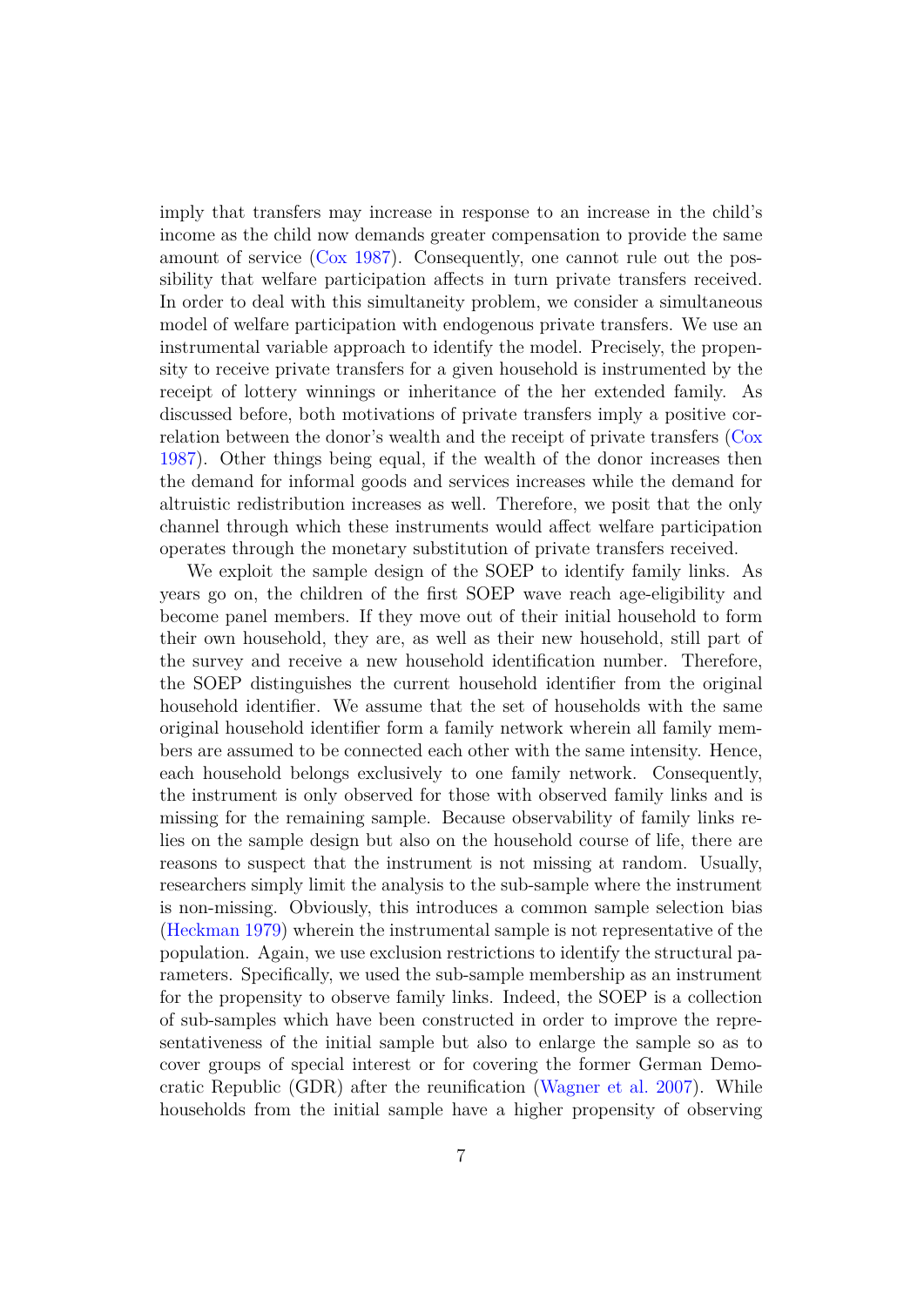family links than those from refreshment samples, this is clearly orthogonal to both private transfers received and take-up of social assistance. These instruments have been commonly used in the literature to deal with sample selection issues in survey data, see for instance [Cappellari and Jenkins](#page-34-10) [\(2004\)](#page-34-10) for year-on-year attrition in the BHPS.

In summary, we estimate a trivariate probit model of welfare participation with endogenous private transfers that controls for the sample selection of the instruments. In addition, we control for observed and unobserved heterogeneity at the household and the family levels. We investigate the robustness of our results with respect to different specifications of the microsimulation model, but also with respect to different econometric specifications. Our results are robust to these different variants. Our paper differs from the existing literature on private transfers and welfare benefits as our interest relies mainly on the effect of private transfers on welfare participation whereas economists have usually been interested in the substitution of private transfers to public benefits, the well-known crowding-out effect. Indeed, the question of whether public transfers crowd-out private transfers remains central for the analysis of welfare policies. An illuminating example is [Cox and Jakubson](#page-35-5) [\(1995\)](#page-35-5) who investigate the anti-poverty effectiveness of public transfers taking private-transfer responses into account. Particularly, they compare the actual poverty rate with what would have been poverty without public transfers taking into account private-transfer responses. In this paper, we consider the reverse question; that is, what would have been poverty without private transfers and taking into account social assistance participation responses. Very few studies have investigated such a public crowding-out effect wherein private transfers discourage the use of public transfers. A notable exception is [Robins](#page-36-5) [\(1986\)](#page-36-5) who provides empirical evidences that the enforcement of child support policies reduces the provision of the welfare benefit.

### <span id="page-8-0"></span>**3 Context and data**

#### **3.1 Social assistance in Germany**

Welfare programs are usually distinguished on whether they are considered as providing an insurance benefit wherein their provision depends on previous contributions (e.g. unemployment benefit) or whether they are considered as providing an assistance principle wherein the provision of the benefit depends on the means or resources of the beneficiary (e.g. social assistance). The later is intended to ensure that the poor can meet their basic needs such as food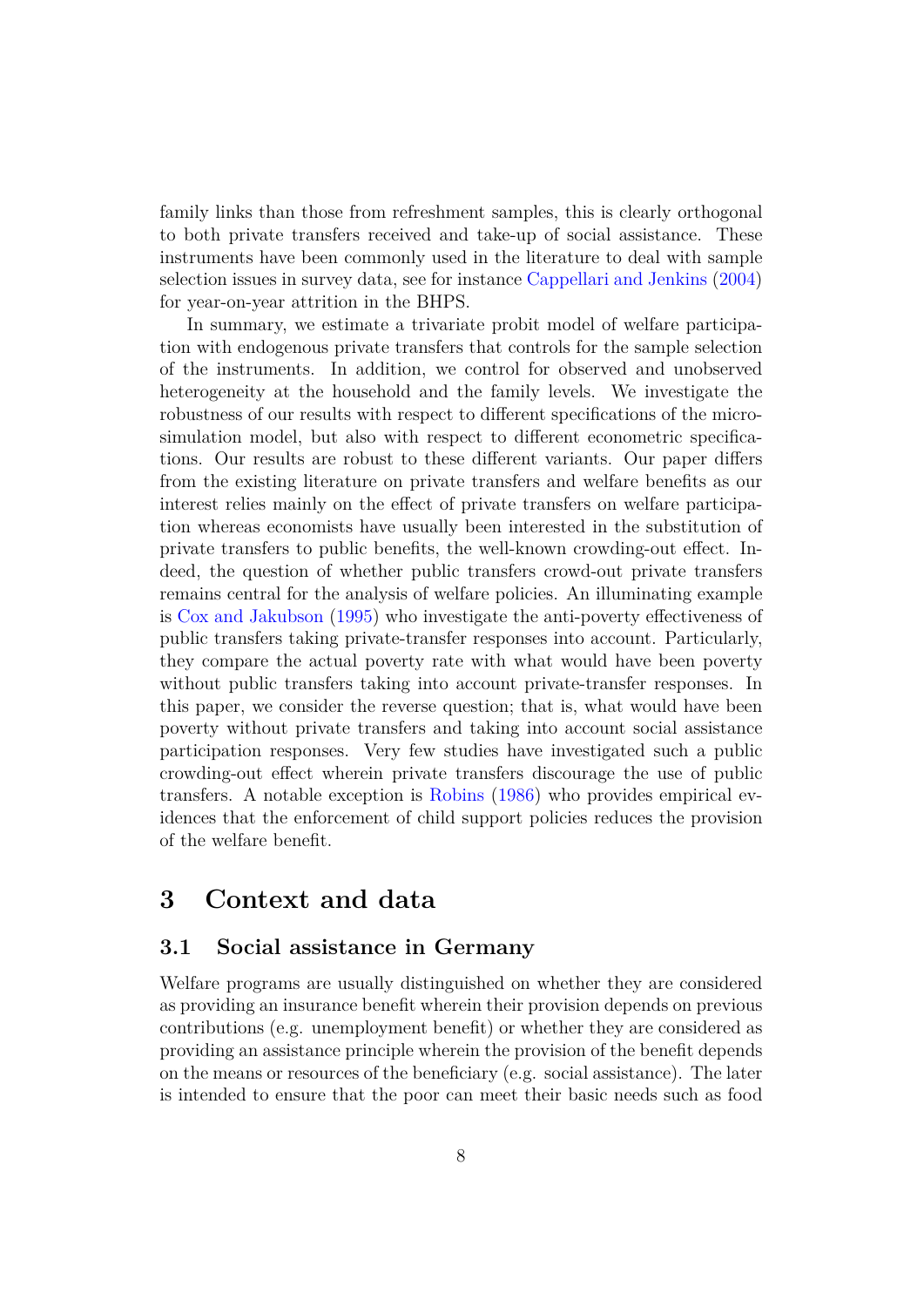expenditures and housing costs. Social assistance is an important source of redistribution in Germany since around 4*.*5 million households receive it in 2011. Let us present briefly the social assistance system in Germany. Since the Hartz reforms<sup>[4](#page-9-0)</sup> (2003-2005), the main German social assistance program is the unemployment benefit II ("Arbeitslosengeld II", ALG II) codified in the book SGB II of the Social Code ("Sozialgesetzbuch"). Although it refers to unemployment, it is designed as an assistance program which guarantees a minimum income to cover basic needs. Specifically, the ALG II provides social assistance for employable persons between 15 and 65 years old who are not employed and not in receipt of unemployment insurance benefits. Hence, this benefit is means-tested with respect to income and wealth and does not depend on previous work history. More precisely, the entitled benefit is determined by the difference between the household needs and the household means. Household needs are determined by the household composition while the household means include net income (earned income, self-employed income, capital income, rental income, pensions minus social security contributions, income tax and alimony payments), but also prioritized benefits (child benefits, unemployment benefits, ...) from every household member. Thus, eligibility is defined at the household unit and a household is said to be eligible if its entitled benefit is positive, i.e. if the household means do not cover the household needs.

It has to be noted that the ALG II benefit can be completed by an additional child benefit ("Kinderzuschlag") for households with children.<sup>[5](#page-9-1)</sup> The maximum amount of this transfer was 140 euros in 2005 per month for children under 18 years living in the parental household. The entitlement rules of the ALG II have not been modified substantially since 2005, see [Bruckmeier and Wiemers](#page-34-8) [\(2012\)](#page-34-8) and [Steiner et al.](#page-36-8) [\(2012\)](#page-36-8) for exhaustive presentations of the German welfare system and of the Hartz reforms.

### **3.2 Entitled benefit and eligibility status**

The most obvious challenge when evaluating the impact of family transfers on take-up relates to the question of what determines the eligibility itself and the value of the entitled benefit. As discussed before, social assistance

<span id="page-9-0"></span><sup>&</sup>lt;sup>4</sup>The Hartz reforms are a set of reforms proposed by the Committee for Modern Services in the Labour Market (Kommission für moderne Dienstleistungen am Arbeitsmarkt) to the federal government of Germany led then by Gerhard Schröder that came into effect between 2003 and 2005. The reforms aimed at activating the labour participation through the introduction of low-paid jobs (Minijob, Midijob) but also by reforming deeply the German welfare state system.

<span id="page-9-1"></span><sup>5</sup>We are grateful to H. Stichnoth for mentioning us this benefit.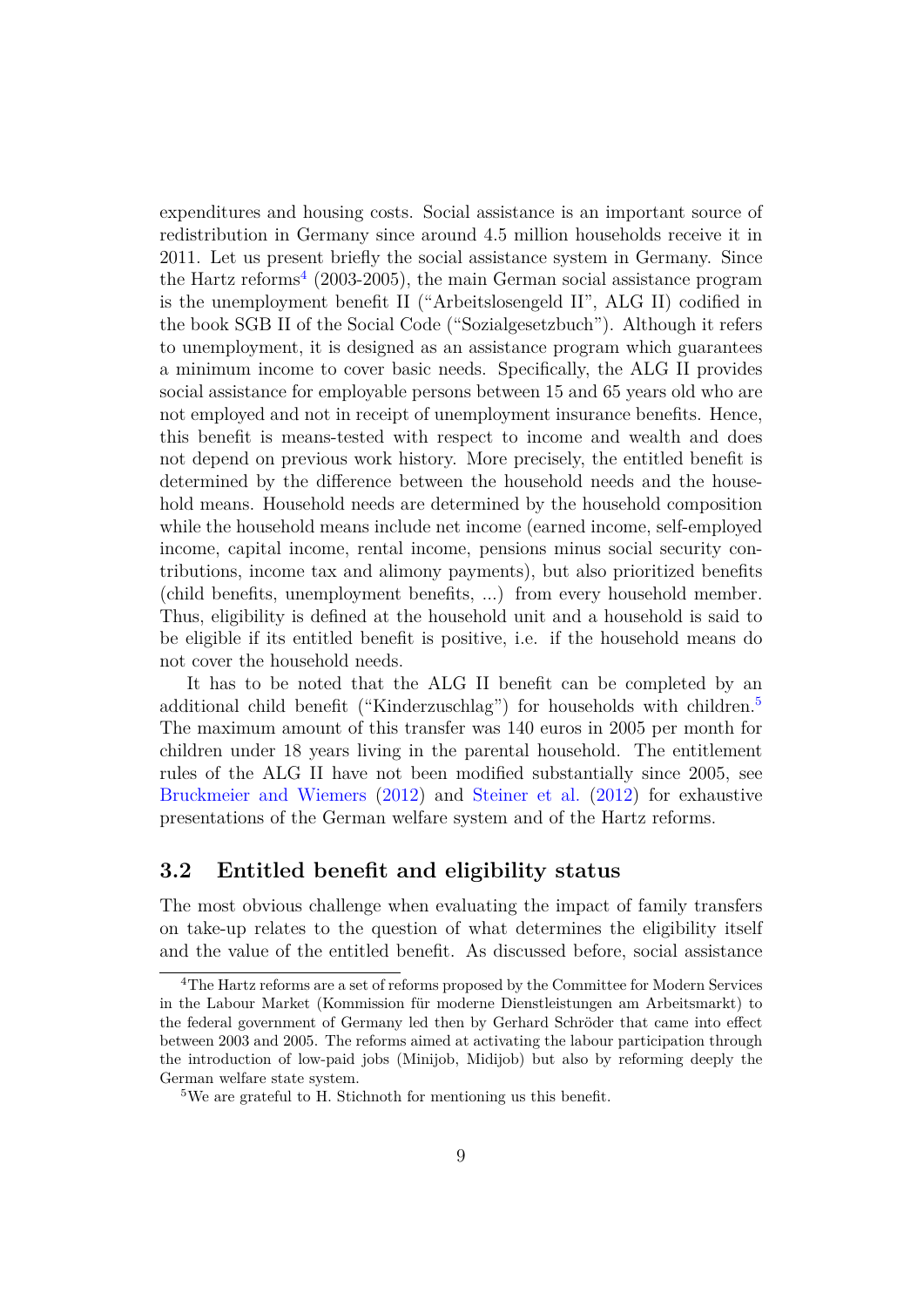is means-tested. Therefore, the entitlement benefit can be written, without  $\cos$  of generality, as:<sup>[6](#page-10-0)</sup>

<span id="page-10-1"></span>
$$
b_i = \max(g(X_i) - r y_i - s t_i, 0),
$$
\n(1)

where  $q(.)$  are the household needs determined by a non-trivial function of the household characteristics  $X_i$ ,  $y_i$  are the household means before public and private transfers (mainly labour and capital earnings), *r* is the marginal tax rate on the household means and *s* the marginal tax rate on private transfers *t<sup>i</sup>* . Generally, *r* varies between labour and capital earnings in order to provide incentives to participate to the labour market. Obviously, the welfare benefit  $b_i$  cannot be negative. More precisely, when the benefit is zero then the household is said to be non-eligible and when it is strictly positive then the household is considered as eligible. In sum, equation [\(1\)](#page-10-1) makes explicit that there are two different types of non-participation: the non-participation of households with means (or private transfers) too high to be eligible, and the non-participation of eligible households who choose not to participate. Thus, our interest relies on the effect of private transfers on take-up for those who have too low means or private transfers such that they are eligible.

The question of whether private transfers are actually taken into account by the welfare agency when determining eligibility is of primary importance. If they are taken into account (i.e. when  $s > 0$ ), it becomes clear that they affect eligibility directly and indirectly. They lower by a fraction *s* the value of the entitled benefit. This directly affect incentives to be on welfare. While private transfers should, in theory, be included in the assessment of claimant means, various reasons suggest that, in practice, this is not the case. For instance, [Duclos](#page-35-1) [\(1995\)](#page-35-1) and [Duclos](#page-35-2) [\(1997\)](#page-35-2) finds that non-take-up can be empirically explained by the presence of errors in assessing benefit eligibility by the welfare agency (clerical error), but also, because claimants have not declared them to the authorities in the claiming process (deliberately or by error). In addition, official documentations are not clear on how private transfers should be taken into account by the welfare agency. This mainly depends on the use of these private transfers which is unobserved. In any case, we cannot rule out that private transfers are, at least partly, observable by the welfare office. Consequently, we investigate two scenarios in simulating the entitled benefit. In our baseline specification, we assume that private transfers are unobserved  $s = 0$  by the welfare agency and thus they do not affect the entitled benefit. In the second scenario, we assume that the welfare agency has a perfect information and reduces the entitled benefit by the same

<span id="page-10-0"></span> ${}^{6}$ The entitlement process is described explicitly in Appendix [B.](#page-38-0)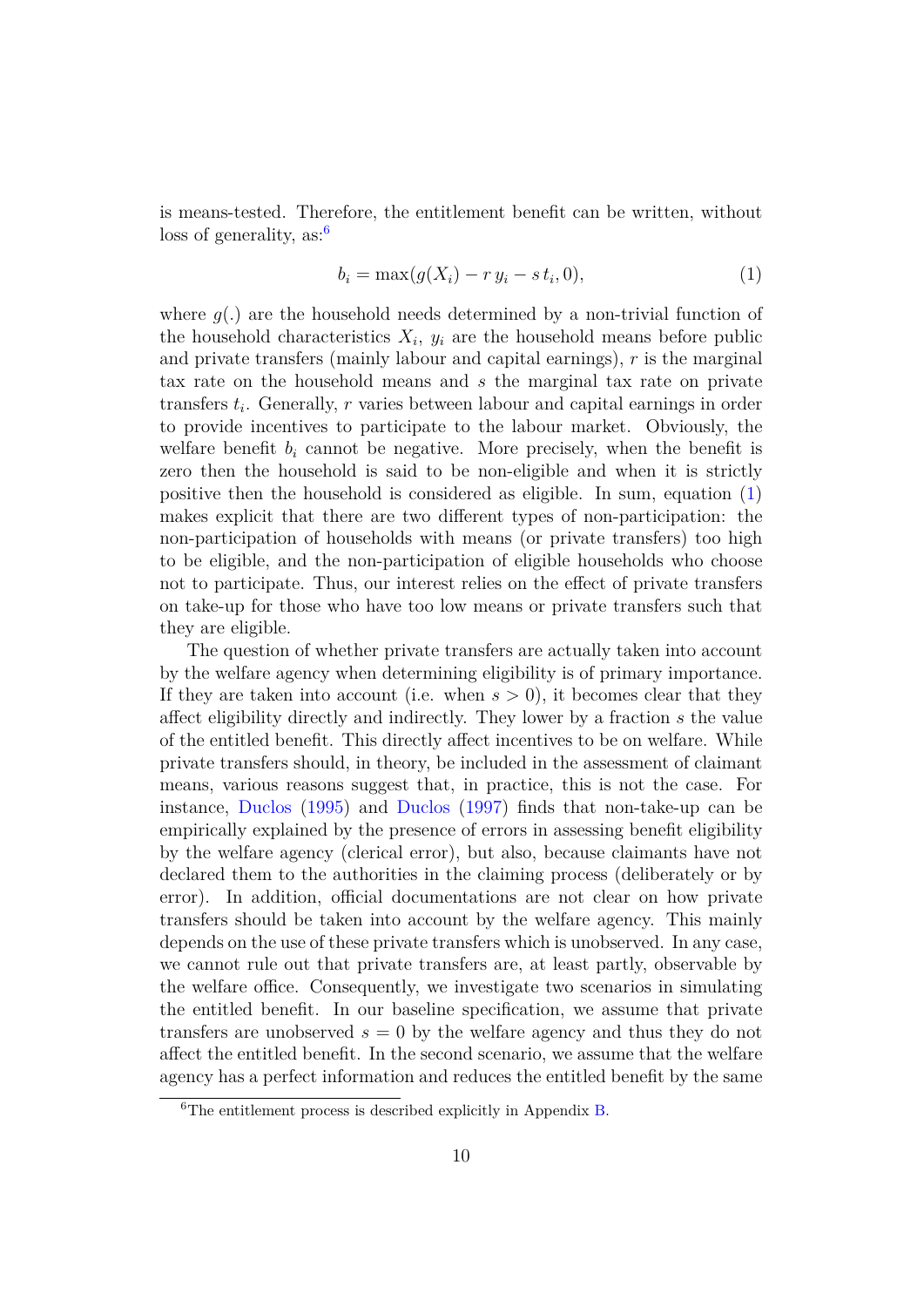value of private transfers received i.e.  $s = 1$ . We investigate this case in the sensitivity analysis.

Because the value of the benefit  $b_i$  and thus the eligibility status are unobserved for those who do not claim the benefit, we have used a microsimulation model, described in Appendix [B,](#page-38-0) which follows a similar procedure of the STSM-IAB model adapted for the SOEP (and which is extensively described in [Bruckmeier and Wiemers](#page-34-8) [2012\)](#page-34-8).

The SOEP contains individual and household data on the different sources of earnings, the tax paid, the welfare benefits received, ... on a yearly basis. Among these, respondents have been asked whether they receive social assistance together with the value of the received benefits. In addition, all information relevant for the purpose of simulating the benefit have been reported in the SOEP.[7](#page-11-0) Table [1](#page-12-0) provides summary statistics of observed and simulated social assistance variables. About 8% of households receive social assistance with an average value of the benefit among them of 6 067 euros. However, very few households receive the additional child benefit. Supposing that the welfare agency has no information on private transfers  $(s = 0)$ , we obtain 19.7% of eligible households with an average value of the benefit among the eligibles of 7 899 euros and 18.9% and 7 700 euros under perfect information  $(s = 1)$ .<sup>[8](#page-11-1)</sup> We find that 65% of households do not take-up social assistance while they are eligible. Only few empirical studies have reported non-take-up rates in Germany. [Bruckmeier and Wiemers](#page-34-8) [\(2012\)](#page-34-8) finds a nontake-up rate of 49% in Germany in 2005 while [Frick and Groh-Samberg](#page-35-7) [\(2007\)](#page-35-7) reported a non-take-up rate of 67% for the year 2003. As a quality indicator of the simulation, we find that 83% of the observed receivers are simulated as being eligible. This is a reasonable level of quality for a micro-simulation model, see [Bargain et al.](#page-34-0) [\(2012\)](#page-34-0) for a discussion on the accuracy of microsimulation methods. We discuss more extensively the potential sources of micro-simulation errors in Appendix [B.](#page-38-0) Interestingly, the non-take-up rate slightly decreases  $(64\%)$  when  $s = 1$  as some households (263) at the eligibility frontier are no longer supposed to be eligible. However, we find that the share of eligible households among the receivers decreases when we assume  $s = 1$  or conversely the share of ineligible households among the receivers increases suggesting that we can reject the hypothesis of perfect information of the welfare agency.

<span id="page-11-0"></span><sup>7</sup>Remark that the household community has been assumed to be the household observed in the SOEP. Although they are theoretically two different notions, in practice they are very close.

<span id="page-11-1"></span><sup>&</sup>lt;sup>8</sup>The private transfer variable is briefly described in the next section and more extensively in Appendix [A.](#page-37-0)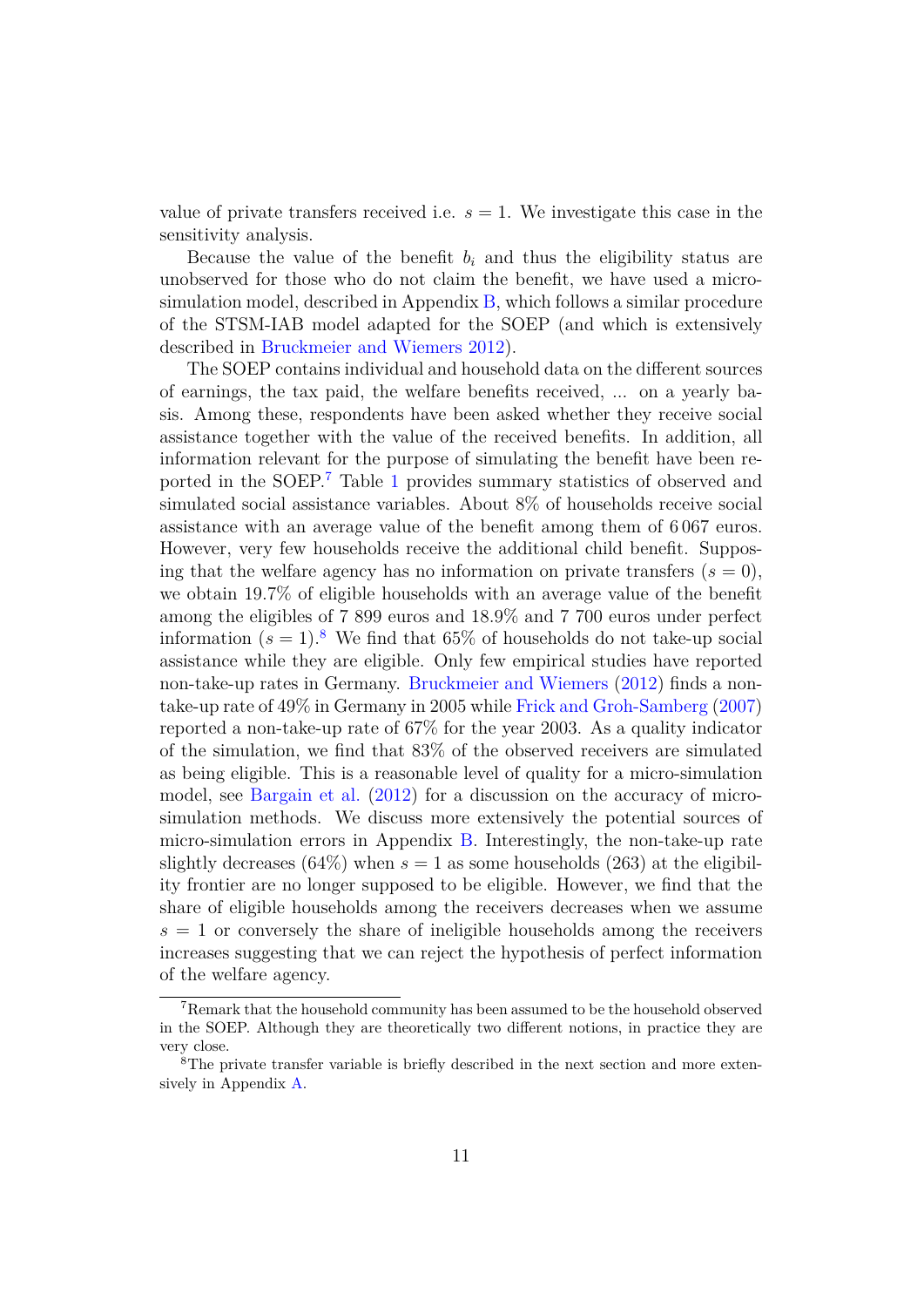<span id="page-12-0"></span>

|                                                |           | Among recipients/eligible |     |                   |  |
|------------------------------------------------|-----------|---------------------------|-----|-------------------|--|
|                                                | Frequency |                           |     | Mean C.V. Maximum |  |
|                                                |           |                           |     |                   |  |
| Observed social assistance                     | 8.22      | 6 067                     | 63  | 29 196            |  |
| - ALG II                                       | 8.07      | 6 1 2 4                   | 62  | 29 196            |  |
| - Kinderzuschlag                               | 0.31      | 1 3 3 9                   | 140 | 14 628            |  |
| Simulated social assistance, $s = 1$           | 18.9      | 7 700                     | 69  | 39 017            |  |
| Simulated social assistance, $s = 0$           | 19.7      | 7899                      | 67  | 39 017            |  |
| Pooled waves $(2009-2011)$ $30.508$ households |           |                           |     |                   |  |

Table 1: **Welfare participation and eligibility:** summary statistics

Pooled waves (2009-2011), 30 508 households.

#### **3.3 Private transfers and family networks in the SOEP**

Several types of private transfers have been reported by individuals sampled in the SOEP. We use the most accurate data on private transfers (available between 2009 and 2011) indicating whether a sampled individual has personally received, in the last year, payments or financial support from relatives or from other people *outside of his or her own household*. Respondents are then asked to specify the value and the origin of these transfers (i.e. from parents/parents-in law, from children/in-law children, from spouse or divorced spouse, from other relatives and from unrelated persons). Then, these individual data are aggregated at the level of the household unit. Data on private transfers are detailed in Appendix [A](#page-37-0) with summary statistics provided in Table [9.](#page-44-0) It is worth mentioning that the great majority of private transfers are from parents toward children. Remark that this variable covers only monetary transfers while not observing the purpose of these transfers. It is worth mentioning that less households declare receiving public transfers (8*.*22%) compared to private transfers (10*.*20%), demonstrating, if necessary, the importance of private redistribution in a developed economy. However, public transfers are less unequal and more generous than private ones, 6 067 and 4 039 euros respectively on average. Another type of transfers have also been reported in the SOEP, namely unexpected windfall transfers. In this case, the household's head were asked if he or another member of his household have received a large sum of money or other forms of wealth (more than 500 euros) as inheritance, gift, or lottery winnings during the last year. Again, respondents are then asked to specify the value of this unexpected windfall and whether it was due to a lottery win, inheritance, or gift. Hence, this variable is directly defined at the household level and no householdaggregation is needed in this case.

Even if respondents specify the origin of the private transfers they received (e.g. from parents), the donors are not identified precisely and might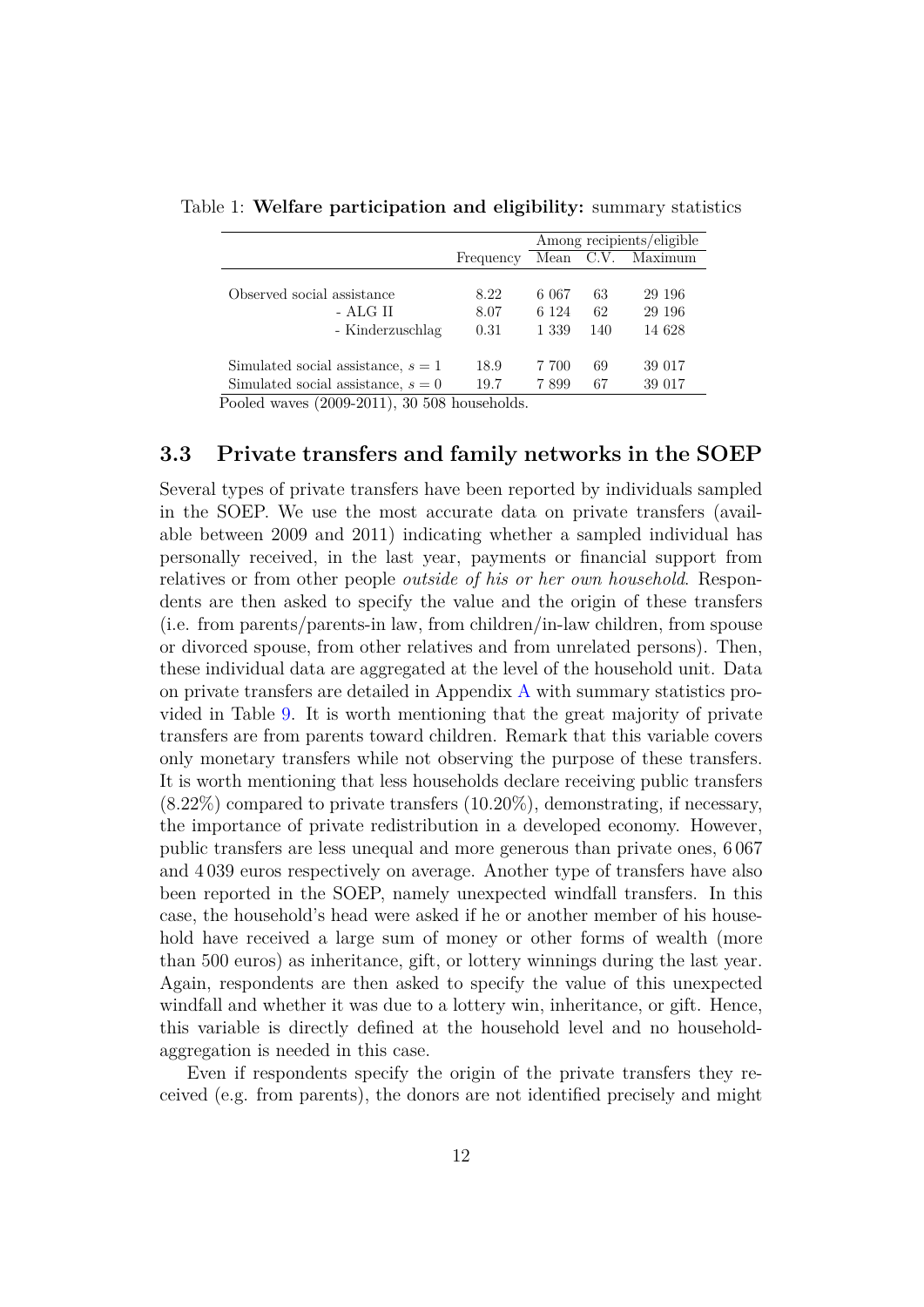even not be included in the sample. However, the longitudinal dimension of the SOEP allows us to reconstructing family networks. More precisely, the survey is organized as follows. The SOEP started in 1984 with a initial wave being a representative sample of private households living in Germany. All sampled-household members of 16 and older are eligible for a personal interview. The SOEP follows these original sample members over time and tries to re-interview each of them on a yearly basis, regardless of geographical mobility (within the boundaries of Germany) or whether the household to which the individuals belong has dissolved (e.g. via death, divorce, someone leaving home). This rule also extends to respondents who entered a sampledhousehold after the first wave due to marriage, residential mobility or birth. As years go on, the children of the first wave reach age-eligibility and become panel members being followed and interviewed in their own right. If they move out and form their own household, they and their new household are still part of the sample and receive a new household identification number. Therefore, the SOEP distinguishes the current household identifier from the original household identifier. As a consequence, one can track each respondent in a given household at time *t* back to an originally-sampled household in the initial wave. It is worth mentioning that, because of refreshment samples, the calendar year of the initial wave for an originally-sampled member belonging to the initial sample may differ from the calendar year of the initial wave of an originally-sampled member belonging to the refreshment sample. Put differently, at time *t*, the number of years back to the initial interview is going to differ between those in the initial sample and those belonging to refreshment samples.

We take advantage of the follow-up of SOEP-households to reconstruct family networks. Specifically, we use the individual's variation in the current household identification number to identify existing family links between households. When a set of households originates from the same original household identifier, then we assume that this set of households forms *f* a family complete network wherein all family members are supposed to be connected each other with the same intensity. Because of the sample design of the SOEP, an individual belongs exclusively to one household which, in turn, belongs to one family.<sup>[9](#page-13-0)</sup> As years go by and in the absence of panel attrition,

<span id="page-13-0"></span><sup>9</sup>Because of the small sampling probabilities, all observed unions occur between an original sampled individual (for whom the original household was sampled) and a new sampled individual (for whom the original household was not sampled). Hence, we do not observe the union of individuals (in a new household) coming from two different original sampled households. To have a household belonging to multiple families would require that some of the current household members originate from different households which were sampled in the SOEP.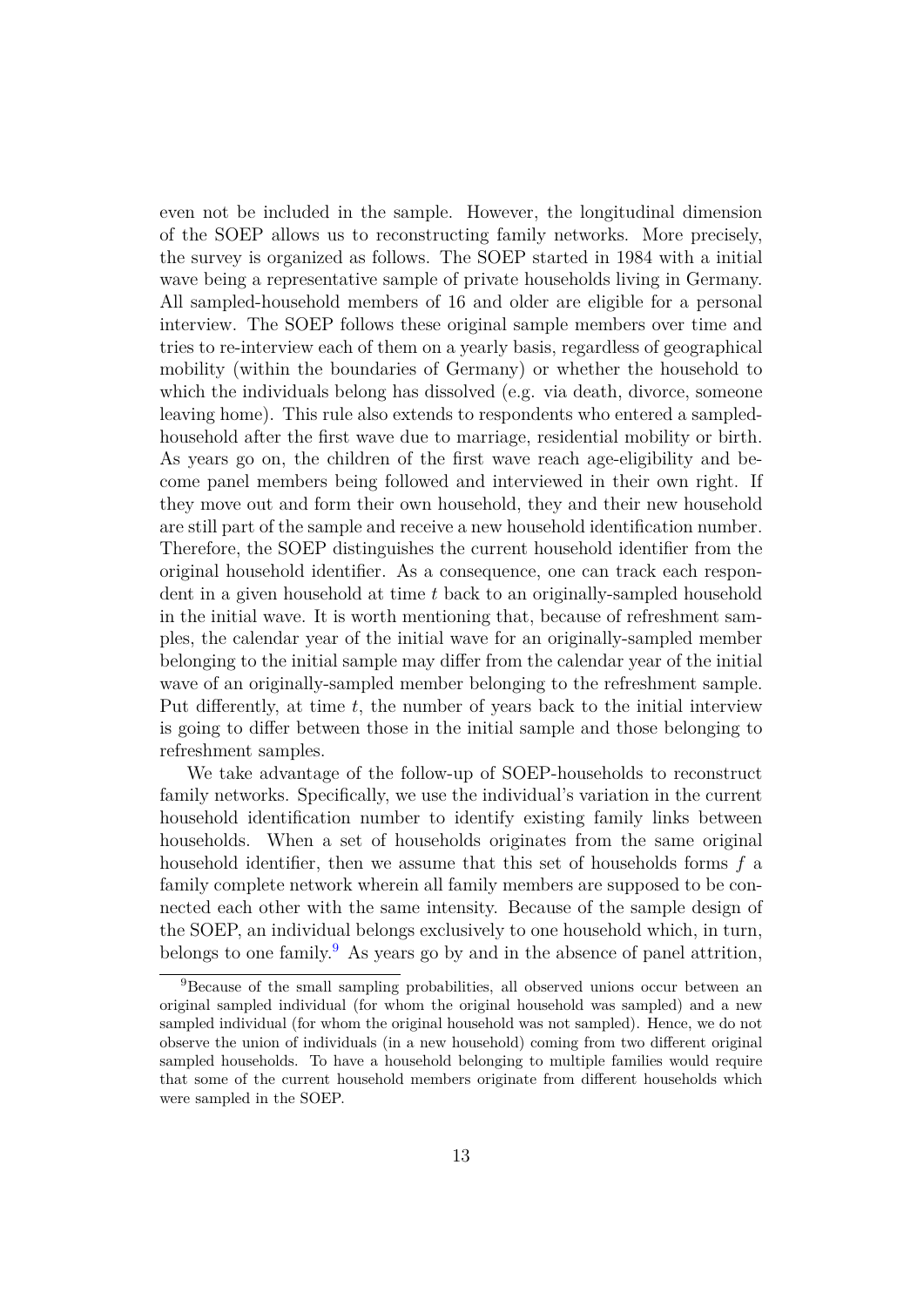the number of observable family links increases. However, observing family links will always be partial (even if the sampling period goes to infinity) as long as the sample does not correspond to the population. Indeed, we observe a family link for only 32.31% of the households in our sample. Conditionally on observing this family link, we can construct a vector of family characteristics e.g. by taking the mean of a given characteristic among all other households in the family. By construction, this vector of family characteristics will be observed only for a sub-sample (i.e. for households for which we observe at least one family link) and missing for the remaining sample.

#### **3.4 A descriptive portrait of non-take-up in Germany**

As our interest relies on the (non) participation of the eligible households, we restrict our sample to households simulated as being eligible (when  $s = 0$ ). Our final sample is constituted of 6 018 households. Then, we observe four cases: the household receives private transfers and social assistance, the household receives only private transfers or social assistance and the house-hold receives nothing. For each case, we report in Table [2](#page-16-0) the mean and standard deviation of our variables. Particularly, we include private transfer, social assistance, the number of family links and a set of demographic variables, namely age, number of year of education, marital status (married, single, widowed, divorced, separated), number of children in the household, a dummy when living in East-Germany, a dummy indicating if the household head is not German and pre-income, that is the income before social assistance and private transfers.

Several features are worth mentioning. *First*, we can point out notable differences between households who receive private transfers and those who do not. Indeed, the household head is, in average, younger and more educated for households who receive private transfers compared to those who do not. The great majority are single and have less children than average. *Second*, households are less likely to receive private transfers when they live in East-Germany and when they are foreigners too. *Third*, as expected, households for which we observe family links are more likely to receive private transfers. *Finally*, both, the average value of the received benefit and the average value of the simulated benefit are lower when households receive private transfers. Moreover, simulated benefit reveal important variation when the private transfers are assumed to be fully observed  $(s = 1)$ . This suggests that there is either an effective reduction of the entitlement benefit as households declare receiving private transfers or that they are wealthier than those who do not receive private transfers.

Among those who receive private transfers, we found non-negligible dif-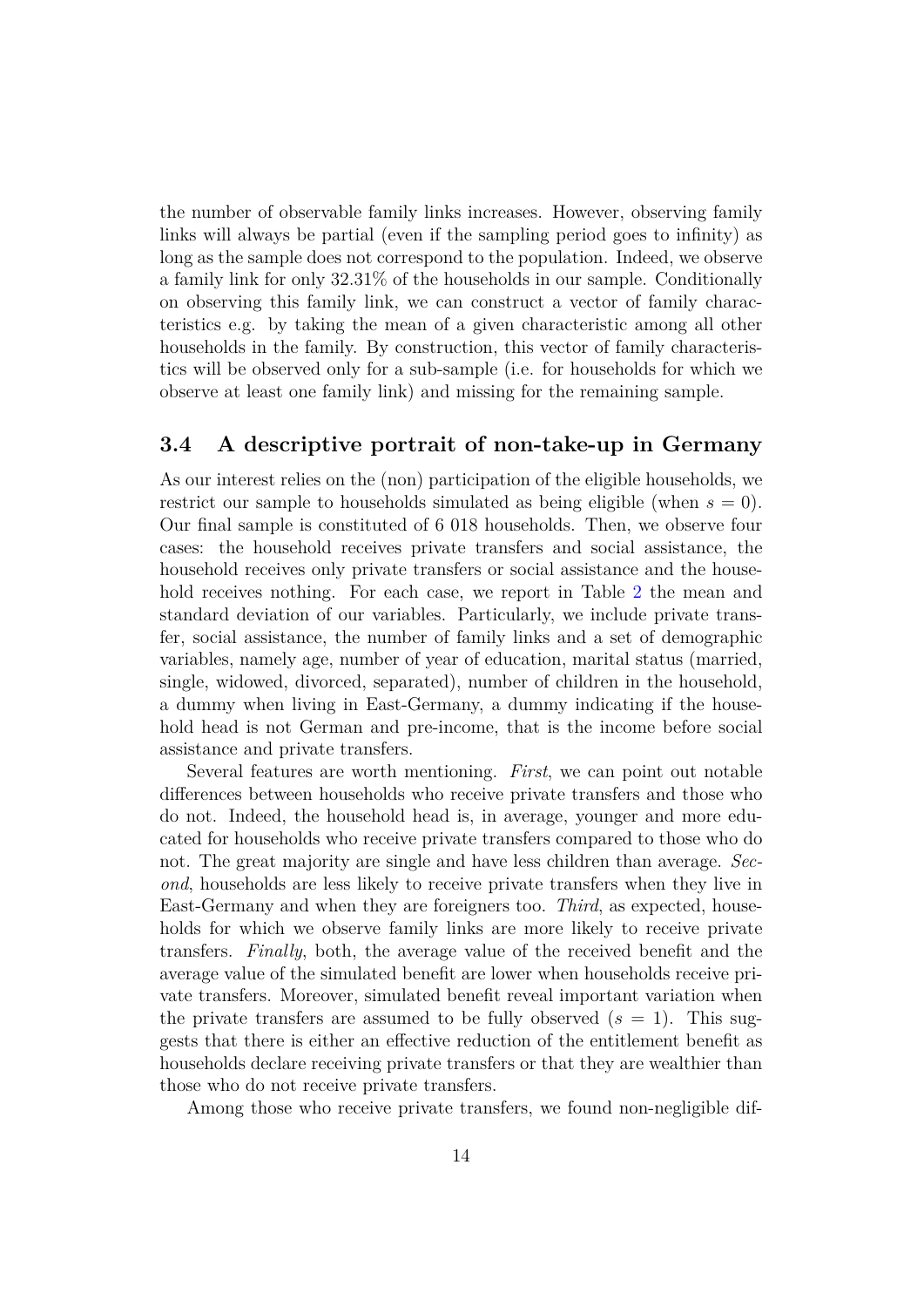ferences between those who take-up and those who do not. Particularly, the takers are generally older with more children but less educated than those who rely only on private assistance. In addition, they are more likely to be divorced, to live in East-Germany or to be foreigner. As expected the decision to participate is strongly correlated with the value a household can claim. This correlation is mechanically amplified when the benefit is reduced because of private transfers. More interestingly, we point out that the average value of private transfers reduces when people take-up social assistance while the conditional probability of taking-up is lower when households receive private transfers. Indeed, households without private transfers take-up the benefit with a probability of  $0.30/0.81 = 0.37$  whereas it is only  $0.04/0.19 = 0.21$ for those who receive private transfers. This suggests a substitution between private and public transfers. We are particularly interested in determining whether this negative correlation between public and private transfers is due to the substitution of private transfers or instead to observed and unobserved differences. In other terms, we want to determine whether households who receive private transfers do not take-up social assistance because they are less needy or because of other contextual factors. If there is a substitution effect, then this may have important implications on poverty and inequality, and in fine on the effectiveness of anti-poverty policies.

### <span id="page-15-0"></span>**4 Methodological issues**

We consider the following linear utility model explaining welfare participation:

$$
P_i^* = \alpha T_i + \tilde{X}_i' \beta + \epsilon_i,\tag{2}
$$

where  $P_i^*$  is the (unobserved) utility to be on welfare for household *i*,  $T_i$  is the total amount of private transfers received,  $\tilde{X}_i$  is a vector of observed characteristics and  $\epsilon$  is the error term.  $\tilde{X}_i$  might include entitled benefits, citizenship, but also variables related to social stigma, information and trans-action costs.<sup>[10](#page-15-1)</sup> The aim of our empirical strategy is to estimate the effect of private transfers on the use of public transfers i.e. we want to estimate the value of the parameter  $\alpha$ . Particularly, if it is significant and negative, we can conclude that private transfers discourage the take-up of social assistance. On the opposite, if it is significantly positive, we can conclude that private transfers encourage the take-up of social assistance resulting into very different distributional implications.

<span id="page-15-1"></span> $10$ See [Currie](#page-35-0) [\(2004\)](#page-35-0) for a survey of the costs associated with take-up of welfare programs.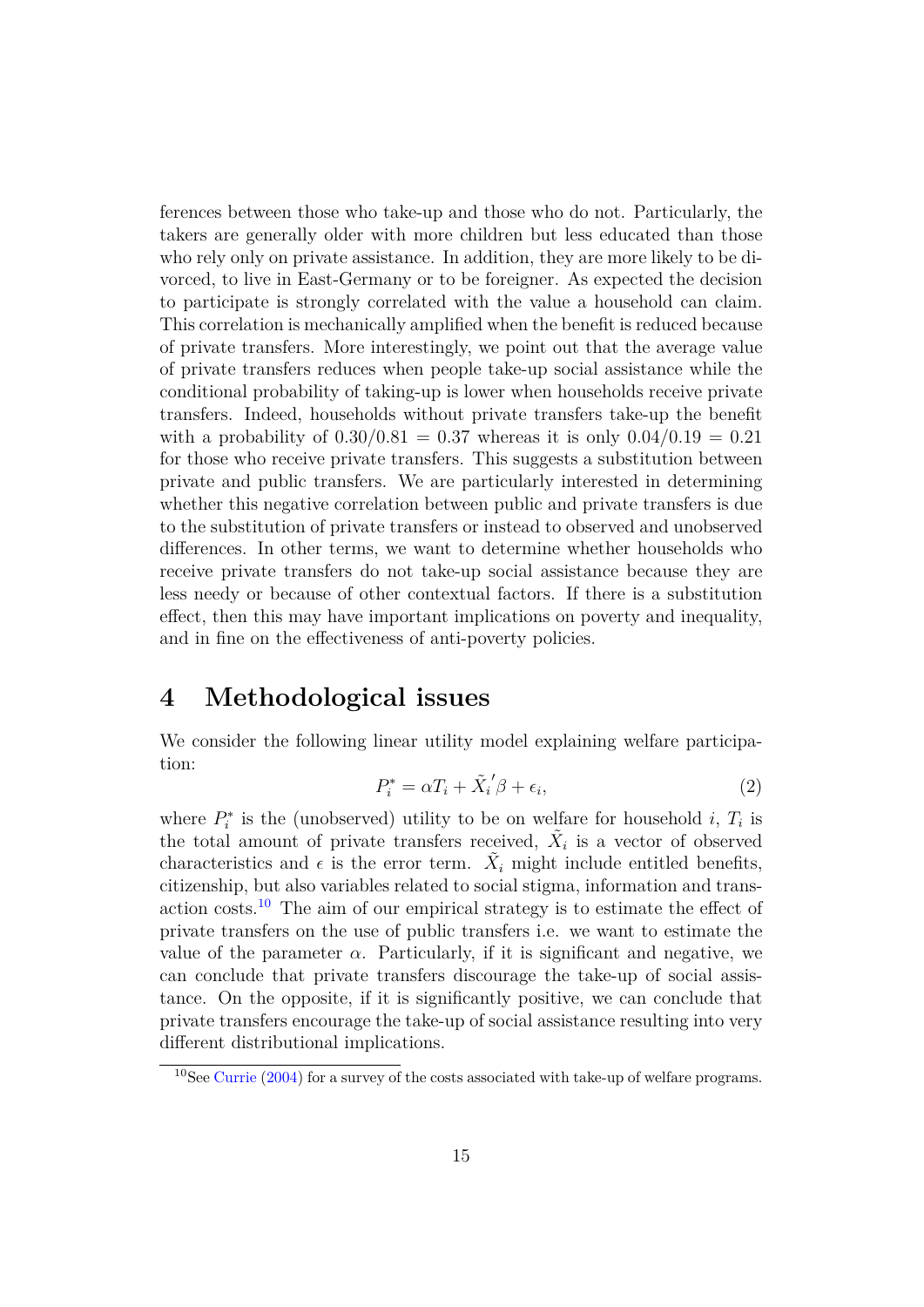|                                      | Without private transfers |           |            | With private transfers |           |          |  |
|--------------------------------------|---------------------------|-----------|------------|------------------------|-----------|----------|--|
|                                      | $\rm{NTU}$                | TU        | Total      | $\rm{NTU}$             | TU        | Total    |  |
|                                      |                           |           |            |                        |           |          |  |
| Nb of obs.                           | $3\ 062$                  | $1\ 835$  | 4 8 9 7    | 882                    | 239       | 1 1 2 1  |  |
| Frequency                            | 0.51                      | $0.30\,$  | $\rm 0.81$ | 0.15                   | 0.04      | 0.19     |  |
|                                      |                           |           |            |                        |           |          |  |
| Private transfers, received          | 0.00                      | 0.00      | 0.00       | 6 6 9 4                | 1682      | $5\ 625$ |  |
|                                      |                           |           |            | (585.46)               | (141.75)  | (465.63) |  |
| Social assistance, received          | 0.00                      | $6\ 393$  | 2 3 9 5    | 0.00                   | $5\ 625$  | 1 1 9 9  |  |
|                                      |                           | (89.38)   | (55.48)    |                        | (240.78)  | (85.82)  |  |
| Social assistance, simulated $s = 0$ | $6\ 736$                  | $10\ 030$ | 7 9 7 0    | 6 871                  | $10\ 240$ | $7\ 589$ |  |
|                                      | (85.86)                   | (128.40)  | (75.60)    | (160.13)               | (359.53)  | (153.05) |  |
| Social assistance, simulated $s = 1$ | 6 736                     | 10 030    | 7 9 7 0    | $3\;572$               | 8 9 4 3   | 4 717    |  |
|                                      | (85.86)                   | (128.40)  | (75.60)    | (145.38)               | (363.11)  | (152.89) |  |
|                                      |                           |           |            |                        |           |          |  |
| Nb of observed links                 | 0.61                      | 0.77      | 0.67       | 1.10                   | 1.18      | 1.12     |  |
|                                      | (0.02)                    | (0.03)    | (0.02)     | (0.04)                 | (0.08)    | (0.03)   |  |
|                                      |                           |           |            |                        |           |          |  |
| Age                                  | 49.57                     | 44.47     | 47.66      | 34.57                  | 37.25     | 35.14    |  |
|                                      | (0.24)                    | (0.28)    | (0.19)     | (0.42)                 | (0.69)    | (0.36)   |  |
| Education                            | 11.68                     | 11.01     | 11.43      | 13.06                  | 11.77     | 12.79    |  |
|                                      | (0.04)                    | (0.05)    | (0.03)     | (0.08)                 | (0.15)    | (0.07)   |  |
| Marital, married                     | 0.41                      | 0.26      | 0.35       | $0.21\,$               | 0.23      | 0.22     |  |
|                                      | (0.01)                    | (0.01)    | (0.01)     | (0.01)                 | (0.03)    | (0.01)   |  |
| Marital, single                      | 0.23                      | $0.34\,$  | $0.27\,$   | 0.58                   | $0.47\,$  | $0.55\,$ |  |
|                                      | (0.01)                    | (0.01)    | (0.01)     | (0.02)                 | (0.03)    | (0.01)   |  |
| Marital, widowed                     | 0.13                      | 0.03      | 0.09       | 0.02                   | 0.02      | 0.02     |  |
|                                      | (0.01)                    | (0.00)    | (0.00)     | (0.00)                 | (0.01)    | (0.00)   |  |
| Marital, divorced                    | 0.19                      | $0.31\,$  | 0.23       | 0.13                   | $0.25\,$  | $0.15\,$ |  |
|                                      | (0.01)                    | (0.01)    | (0.01)     | (0.01)                 | (0.03)    | (0.01)   |  |
| Marital, separated                   | $0.04\,$                  | $0.05\,$  | $0.04\,$   | $0.06\,$               | $0.03\,$  | 0.06     |  |
|                                      | (0.00)                    | (0.00)    | (0.00)     | (0.01)                 | (0.01)    | (0.01)   |  |
| Nb of children                       | 0.46                      | 0.71      | $0.56\,$   | 0.45                   | 0.92      | $0.55\,$ |  |
|                                      | (0.02)                    | (0.03)    | (0.01)     | (0.03)                 | (0.07)    | (0.03)   |  |
| East-Germany                         | $0.31\,$                  | 0.46      | $0.37\,$   | $0.24\,$               | 0.44      | $0.29\,$ |  |
|                                      | (0.01)                    | (0.01)    | (0.01)     | (0.01)                 | (0.03)    | (0.01)   |  |
| Foreigner                            | 0.04                      | $0.06\,$  | $0.05\,$   | $0.02\,$               | $0.03\,$  | 0.02     |  |
|                                      | (0.00)                    | (0.01)    | (0.00)     | (0.00)                 | (0.01)    | (0.00)   |  |
| Pre-income                           | 19 144                    | $9\ 003$  | 15 344     | 10 705                 | 9 9 5 2   | 10 544   |  |
|                                      | (193.65)                  | (179.85)  | (155.31)   | (568.05)               | (509.52)  | (459.95) |  |

<span id="page-16-0"></span>Table 2: Descriptive statistics of non-take-up

Pooled waves (2009-2011), 6 018 eligible households. NTU means non-take-up and TU take-up. Standard errors are indicated in parenthesis.

Assessing the impact of private transfers on welfare participation involves a range a methodological challenges. The most evident relates to the fact that we do not observe the marginal utility of participating  $P_i^*$ . We observe only whether the marginal utility of participating is positive if the household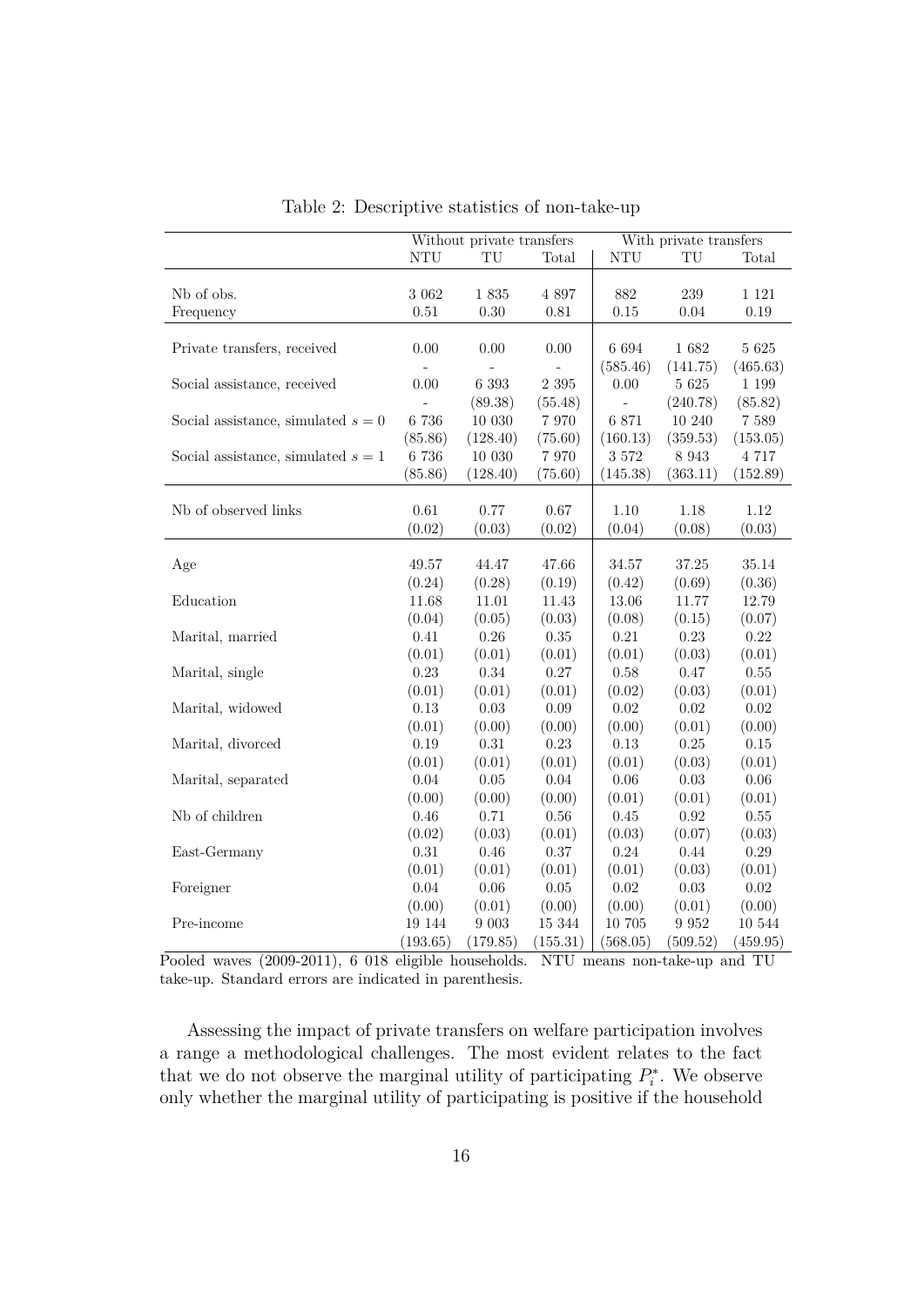participates or not when the marginal utility of participating is negative. Let *P<sup>i</sup>* be a binary variable indicating if the household *i* takes-up social assistance  $P_i = 1$  or not  $P_i = 0$ , then  $P_i = 1$  if  $P_i^* > 0$  and zero otherwise. Assuming that the error term  $\epsilon$  follows a normal distribution, this leads to the wellknown probit model.

### **4.1 Endogenous private transfers**

A second methodological issue arises because of the endogenous nature of private transfers *T<sup>i</sup>* . The literature on the crowding-out hypothesis abounds with loads of evidence<sup>[11](#page-17-0)</sup> suggesting that private transfers and public transfers are jointly determined. On one side, (monetary) incentives to take-up social assistance are determined by the needs and resources of the household, and thus by private transfers. On the other side, private transfers can arise either for altruistic motivations or as a part of an informal exchange. Altruistic motivations of private transfers imply that the receipt of private transfers is positively correlated with the wealth of the donor while being negatively correlated with the wealth of the recipient. Thus, benefiting more from social assistance is likely to lower the likelihood of receiving altruistic private transfers. This is a conventional simultaneity bias. Let  $T_i^*$  be the latent propensity of receiving private transfers such as:

$$
T_i^* = X_i'^T \pi + \epsilon_i^T,\tag{3}
$$

where  $X_i^{\prime T}$  is a vector of household characteristics and the error term  $\epsilon_i^T$ follows a normal process. Using the same latent variable approach, if *i*'s latent receipt propensity is higher than some critical threshold (normalized to 0), then the household receives private transfer. Let  $T_i$  be a binary indicator of receipt of private transfers for each household, then  $T_i = 1$  if  $T_i^* > 0$  and zero otherwise. Observe that here we do not include explicitly the effect of welfare participation  $P_i$  on the propensity to receive private transfers  $T_i^*$  as i) we are not interested in the causal determinants of private transfers per se, and ii) a reverse causation would imply that the unobservables  $\epsilon^P$  and  $\epsilon^T$  would be correlated. Therefore, we view the private transfer equation as a reduced form equation in which covariates also affecting welfare participation have been included and wherein reverse causation is captured by the correlation between the unobservables. Assuming that receipt of private transfers and take-up of social assistance follow a bivariate normal distribution  $\Phi_2(\cdot)$  with correlation  $\rho_{PT}$ , then the conditional probability that a household takes-up

<span id="page-17-0"></span><sup>11</sup>See, for example, [Albarran and Attanasio](#page-34-1) [\(2002\)](#page-34-1), [Cox and Jimenez](#page-35-8) [\(1990\)](#page-35-8), [Cox and](#page-35-9) [Jimenez](#page-35-9) [\(1992\)](#page-35-9), and [Jensen](#page-36-6) [\(2004\)](#page-36-6).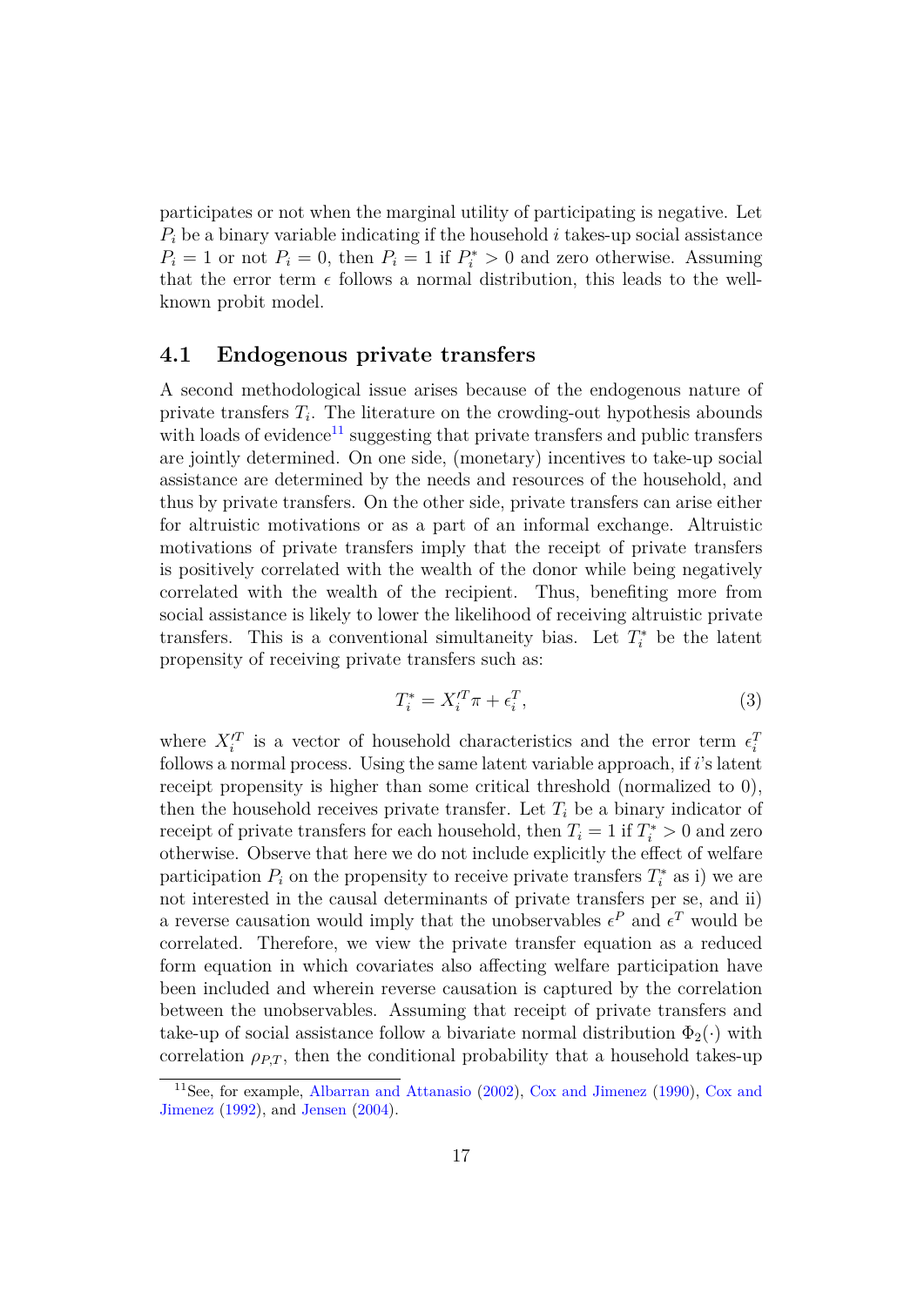social assistance is:

$$
\text{Prob}(P = 1 | T = 1, X^P, X^T) = \frac{\Phi_2(X'^P \beta + \alpha, X'^T \pi, \rho_{P,T})}{\Phi(X'^T \pi)}.
$$

Clearly, a simultaneity bias might arises through the correlation between the unobservables  $\rho_{PT}$ . Although, our model is qualitatively different from the bivariate probit model presented in [Maddala](#page-36-9) [\(1983,](#page-36-9) p. 123), the endogenous nature of private transfers does not need special consideration in formulating the likelihood [\(Greene](#page-35-10) [2002,](#page-35-10) chap. 17).

In order to deal with this simultaneity problem, we use an instrumental variable approach providing exclusion restrictions that identify the parameters in the welfare equation. In doing so, we include variables in  $X_i^T$  which are not determinant of welfare participation. Precisely, the propensity to receive private transfers for a given household is instrumented by unexpected windfall transfers (e.g. lottery winnings, inheritance) received by its family network. As discussed before, both motivations of private transfers imply a positive correlation between the donor's wealth and the receipt of private transfers [\(Cox](#page-34-9) [1987\)](#page-34-9). Other things being equal, if the wealth of the donor increases then the demand for informal goods and services increases while the demand for altruistic redistribution increases as well. Therefore, one can expect a household whose family had received windfall transfers to receive more private transfers without affecting directly its propensity to claim social assistance.

Although lottery winnings and inheritance transfers are certainly the most exogenous income shocks occurring in a natural setting, one cannot definitively exclude that they are not correlated with observed and unobserved household characteristics. As a consequence, we control for observed heterogeneity at the household level by introducing a set of household characteristics, namely: age and number of years of education of the household head, marital status, number of children in the household, living in East-Germany, being a foreigner, and household income before social assistance and private transfers. These factors can be reasonably thought as being determinants of private transfers (and welfare participation). For short, they may proxy for the permanent income of recipients as capital market imperfections may also play an important role in transfer behaviour [\(Cox](#page-34-11) [1990\)](#page-34-11). With constant current resources, higher permanent income of potential recipients increases their desired consumption. If capital markets are imperfect, an increase in permanent income raises the probability of receiving private transfers (and to take-up social assistance). In addition, we control for observable heterogeneity at the family level by including the family average for each of these covariates (i.e. contextual effects). Specifically, for each household, we take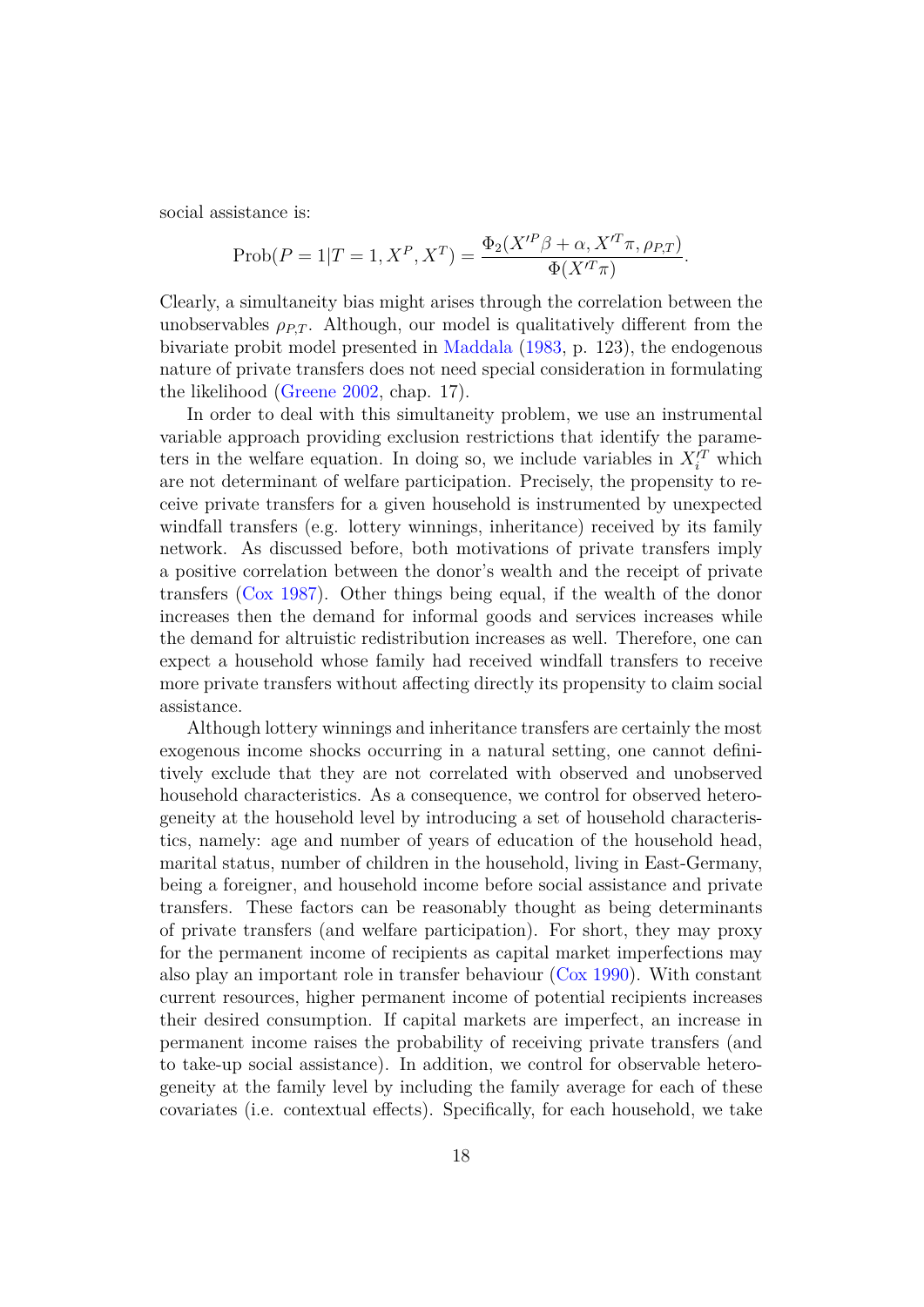the average of a given variable among all households belonging to family *f* excluding its own household *i*. In doing so, we posit that family characteristics proxy for the demand for informal goods and services. We also include the mean distance between a household and his family as a proxy for altruis-tic motives of private transfers.<sup>[12](#page-19-0)</sup> Summary statistics of the instruments and of this set of covariates are provided in Table [3.](#page-19-1) We obtain that 3% of households are related with households having received a windfall conditionally on observing at least one family link.

|                         | Mean   | C.V.   | Min     | Max     |
|-------------------------|--------|--------|---------|---------|
|                         |        |        |         |         |
| Fam. windfall           | 0.03   | 597.21 | 0.00    | 1.00    |
| Fam. eligibility        | 0.34   | 122.46 | 0.00    | 1.00    |
| Fam. distance           | 74.42  | 192.33 | 0.00    | 855.00  |
| Fam. age                | 45.31  | 28.10  | 19.00   | 90.00   |
| Fam. education          | 12.21  | 19.50  | 7.00    | 18.00   |
| Fam. marrital, married  | 0.42   | 101.17 | 0.00    | 1.00    |
| Fam. marital, widowed   | 0.06   | 364.07 | 0.00    | 1.00    |
| Fam. marital, divorced  | 0.18   | 186.58 | 0.00    | 1.00    |
| Fam. marital, separated | 0.05   | 394.55 | 0.00    | 1.00    |
| Fam. no. children       | 0.43   | 166.23 | 0.00    | 6.00    |
| Fam. East-Germany       | 0.40   | 120.37 | 0.00    | 1.00    |
| Fam. Foreigner          | 0.02   | 667.87 | 0.00    | 1.00    |
| Fam. pre-income         | 29 649 | 75.81  | $-4761$ | 370 428 |

<span id="page-19-1"></span>Table 3: **Family covariates:** summary statistics

Pooled waves (2009-2011), 2 529 eligible households with at least one observed family link.

### **4.2 Sample selection of the instruments**

Because observability of family links relies on the sample design but also on the household course of life, there are reasons to suspect that the instrument is not missing at random. To fix ideas, consider estimating the substitution of private transfers using family's windfall transfers (lottery winnings, inheritance) as an instrument for one's household probability of receiving private transfers. Suppose that family's windfall transfers are allocated randomly among households and that household formation is only due to children moving out the parental home. Since, some costs are associated with household

<span id="page-19-0"></span><sup>&</sup>lt;sup>12</sup>The geographic area (NUTS 2) in which a household live has been reported in the SOEP. The distance between two households is computed as the Euclidean distance (in km) between the centroids of the respective NUTS2 areas in which the two household live.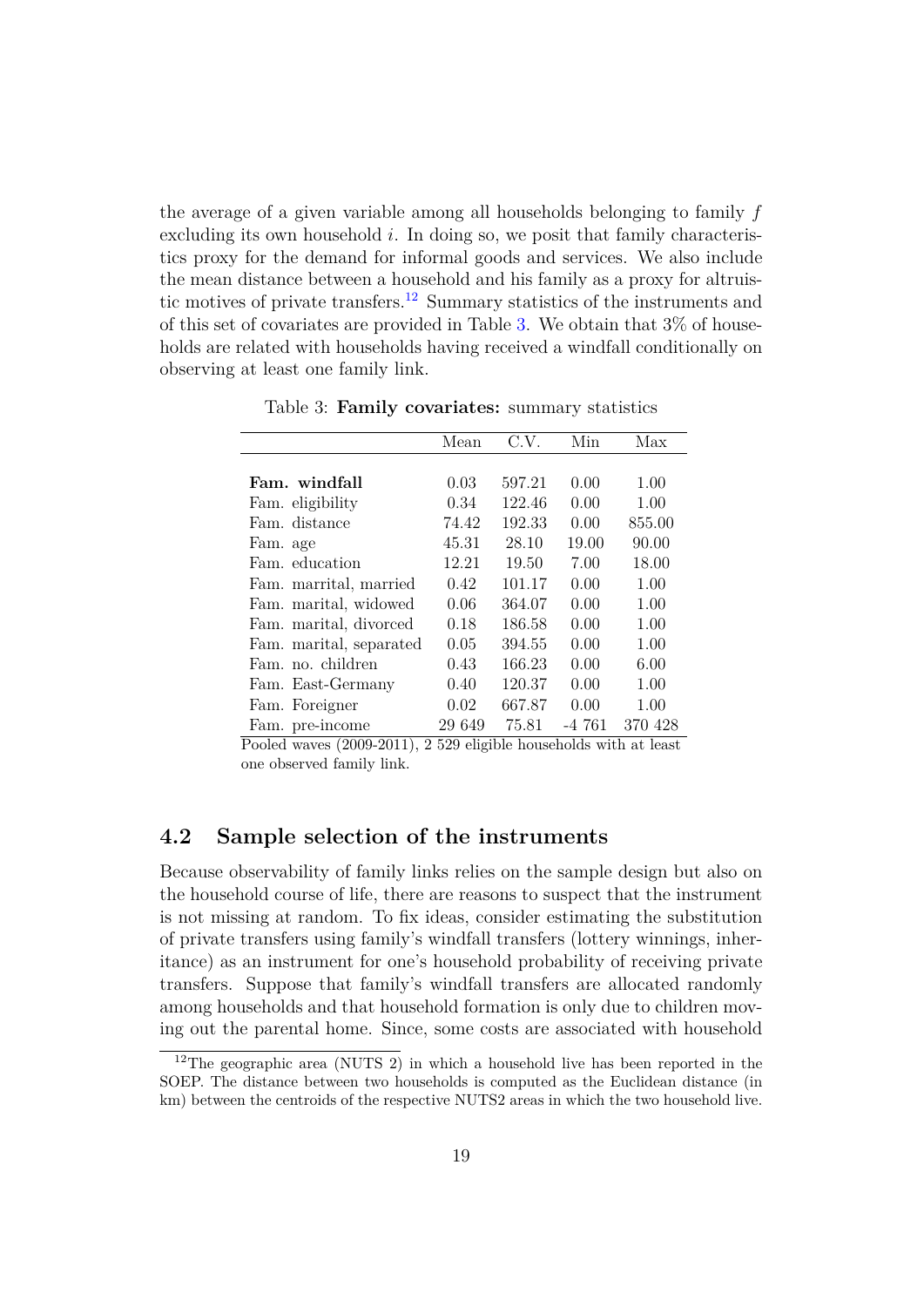formation (e.g. housing costs), only a sub-sample of children will leave the parental home. In this case, family's windfall transfers would satisfy the conditional independence within the sub-sample of children who had left the parental home. But the instrument is missing or undefined for the sub-sample of individuals who had decided to stay within the parental home. The instrument is missing non-randomly if children leaving the parental home have a different level of unobservables affecting welfare participation than households whose children decided to stay at home.

Usually, researchers simply limit the analysis to the sub-sample where the instrument is non-missing. Obviously, this introduces a common sample selection bias wherein the instrumental sample is not representative of the population. Let  $F_i^*$  be the latent propensity of observing family links such as:

$$
F_i^* = X_i^{\prime F} \nu + \epsilon_i^F,\tag{4}
$$

where  $X_i^F$  is a vector of household characteristics and the error term  $\epsilon_i^F$ follows a normal process. If *i*'s latent observation propensity is lower than some critical threshold (normalized to 0), then its family link is not observed, and hence its instrument is not observed too. Let  $F_i$  be a binary variable indicating whether we observe family links in the SOEP  $F_i = 1$  if  $F_i^* > 0$  and zero otherwise. In the case of selection on the unobservables  $(\epsilon^F, \epsilon^T)$  and supposing that receipt of private transfers and the process of observing family links are modelled using a bivariate normal distribution with correlation  $\rho_{TF}$ , then the conditional probability that a household receives private transfers is:

$$
\text{Prob}(T = 1 | F = 1, X^T, X^F) = \Phi\left(\frac{X'^T \pi + \rho_{T,F} X'^F \nu}{\sqrt{1 - \rho_{T,F}^2}}\right).
$$

Clearly, the bias arises because of the correlation  $\rho_{TF}$  between the unobservables. Following the seminal paper of [Heckman](#page-35-6) [\(1979\)](#page-35-6), this model has been first employed by [Van de Ven and Van Praag](#page-36-10) [\(1981\)](#page-36-10) in the case of the binary choice models. Remark that identification of the whole system requires that some household characteristics explaining the observation of family links  $X_i^F$ are excluded from the private transfers and welfare participation equations. In this attempt, we used the sub-sample membership as an instrument for the observation of family links. Indeed, the SOEP is a collection of sub-samples which have been constructed in order to improve the representativeness of the initial sample but also to enlarge the sample so to cover groups of special interest or for covering the former German Democratic Republic (GDR) after the reunification. An extensive description of the sample design of the SOEP is provided in [Wagner et al.](#page-36-7)  $(2007)$ . For example, sample A is the main initial sample covering the population of private households living in Federal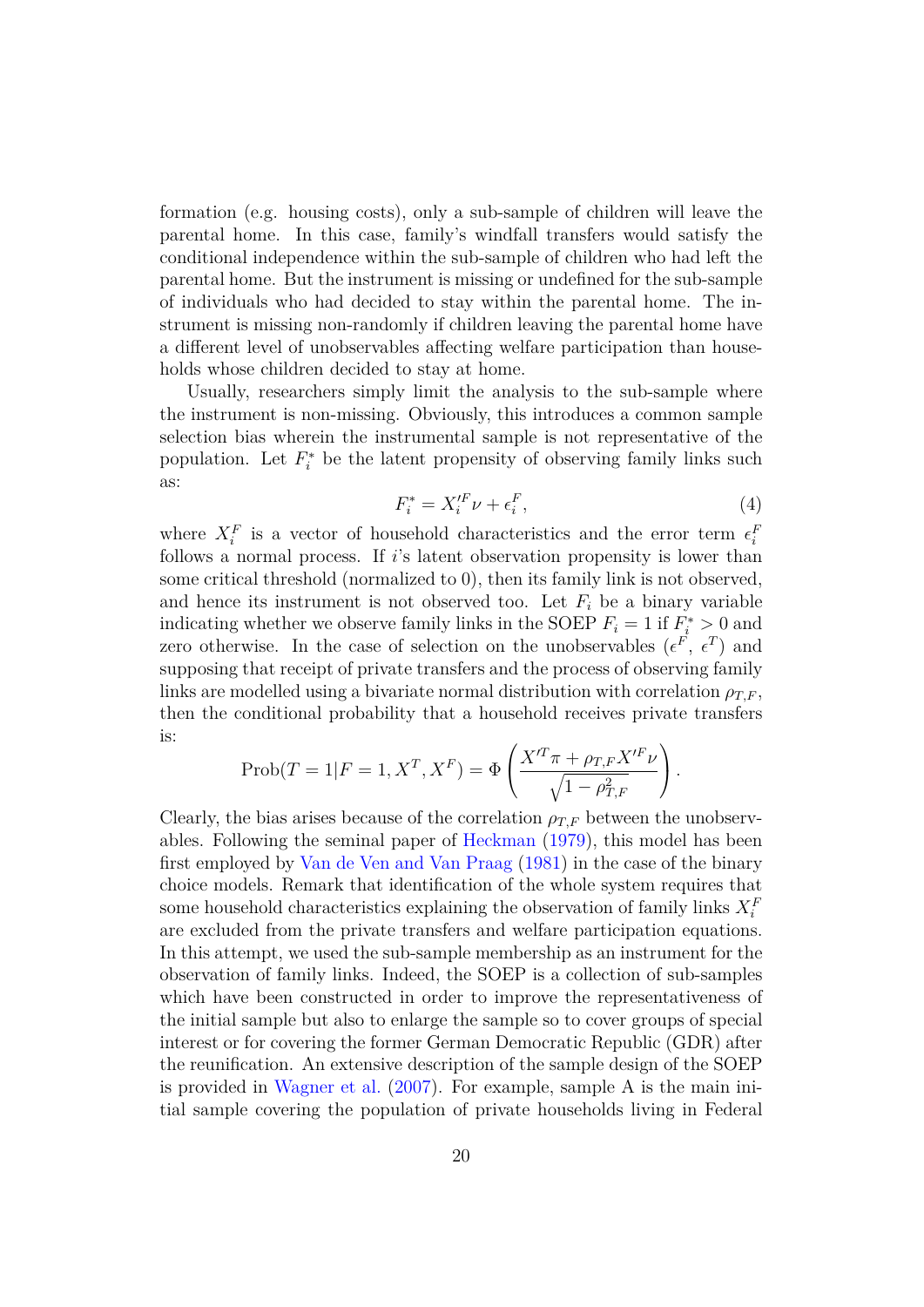Republic of Germany (FRG) in 1984. Consequently, one can expect a sample A household to have a higher probability of observing family links than refreshment samples. Therefore, our identifying restriction assumes that the sample membership determines the observability of family links while being orthogonal to both private transfers received and take-up of social assistance. These instruments have been commonly used in the literature to deal with sample selection issues in survey data, see for instance [Cappellari and Jenkins](#page-34-10) [\(2004\)](#page-34-10) for panel attrition in the BHPS. Although this exclusion restriction has an *ad hoc* flavour from an economist perspective, it takes advantage of the random sampling of the survey providing a strong instrument.

#### **4.3 Estimation strategy**

To summarize, we consider the following model of welfare participation with endogenous private transfers and sample selection in which the exclusion restrictions are explicit:

<span id="page-21-0"></span>
$$
P_{if}^{*} = \alpha T_{if} + \gamma b_{if} + X_{if}'\beta + F_{i}\overline{X}_{(-i)f}'\delta + \epsilon_{if}^{P}
$$
\n
$$
\tag{5}
$$

$$
T_{if}^{*} = \eta F_{i} \bar{W}_{(-i)f} + X_{if}' \pi + F_{i} \bar{X}_{(-i)f}^{\prime} \kappa + \epsilon_{if}^{T}
$$
(6)

$$
F_i^* = \lambda S_i + X_i' \nu + \epsilon_i^F \tag{7}
$$

$$
P_{if} = \begin{cases} 1 & \text{if } P_{if}^* > 0 \\ 0 & \text{if } P_{if}^* \le 0 \end{cases} \quad T_{if} = \begin{cases} 1 & \text{if } T_{if}^* > 0 \\ 0 & \text{if } T_{if}^* \le 0 \end{cases} \quad F_i = \begin{cases} 1 & \text{if } F_i^* > 0 \\ 0 & \text{if } F_i^* \le 0 \end{cases}
$$

where the indexes *i* and *f* refer to households and families, respectively. The first equation describes the process governing the decision to take-up social assistance, the second equation describes the propensity to receive private transfers and the last equation indicates whether at least one family link is observed. The decision to take-up social assistance is determined by the amount of private transfers  $T_{if}$  received and the entitled benefit  $b_{if}$  which has been simulated with the assumption that private transfers are not taken into account to compute the entitled benefit  $(s = 0; \text{ we investigate the sensi$ tivity of our results with respect to this assumption in the next section). The propensity that a given household receives private transfers is determined by family's receipt of windfall transfers  $\bar{W}_{(-i)f}$ . In both equations, we control for observed heterogeneity at the household and family levels  $(X_{if}, \overline{X}_{(-i)f})$ where  $X_{if}$  includes age, number of years of education of the household head, marital status, number of children in the household, living in East-Germany, being a foreigner and household income before social assistance and private  $\text{trans}$  ferms while  $\bar{X}_{(-i)f}$  includes average distance to the family and average values of the  $X_{if}$  of other households in the family (excluding the own household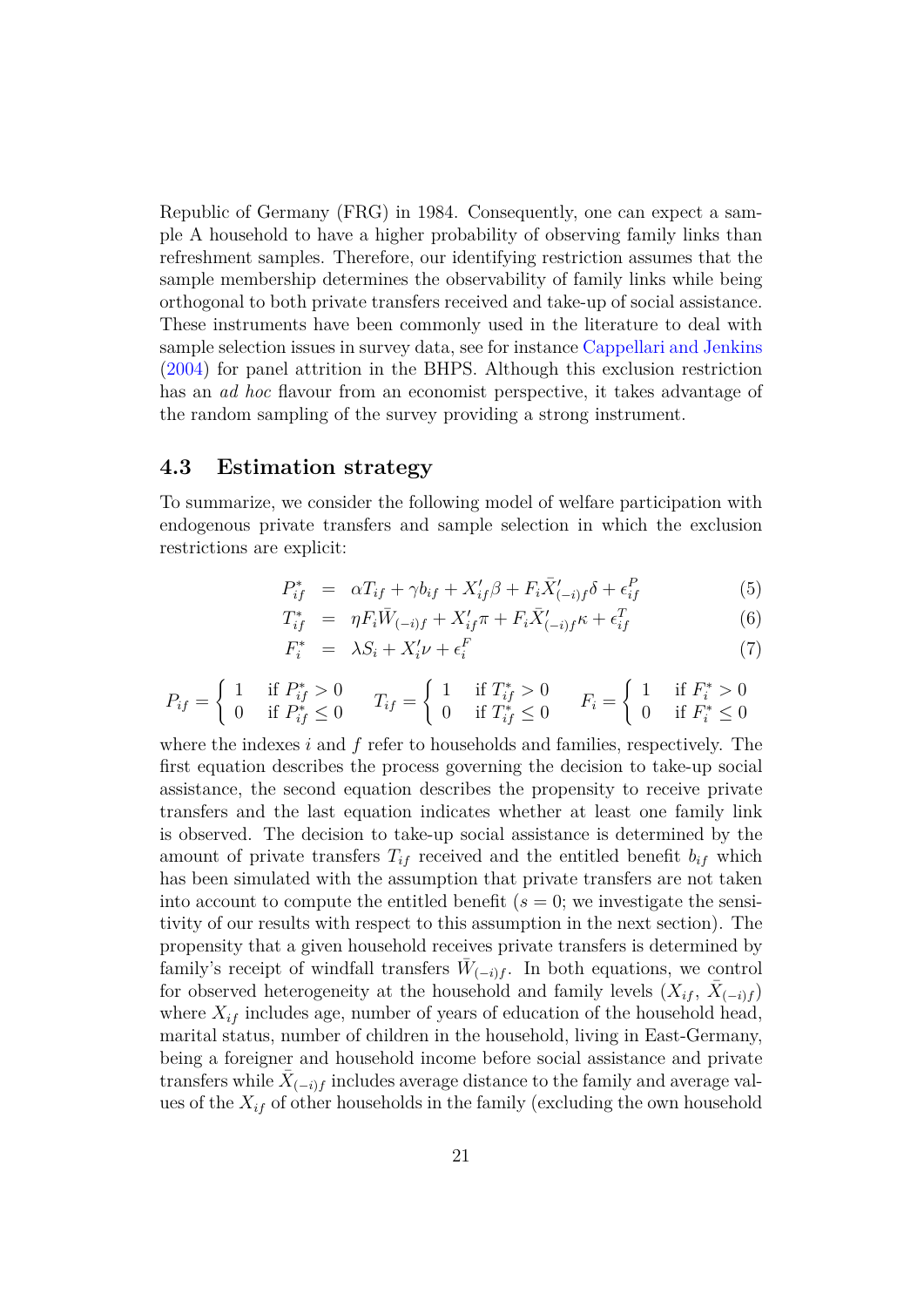*i*). These factors can reasonably be thought as being determinants of private transfers and welfare participation. For short, they may proxy for the permanent income of recipients as capital market imperfections may also play an important role in transfer behaviour. With current resources held constant, higher permanent income of potential recipients increases their desired consumption. If capital markets are imperfect, an increase in permanent income raises the probability of receiving private transfers and to take-up social assistance. Alternatively, they can be seen as proxy for the expected duration of the poverty spell. A smaller expected duration of the poverty spell reduces the present value of the benefit and thus the probability of participating. Last, the family contextual effects proxy for the demand for informal goods and services while the average distance to the family might proxy for altruistic motives of private transfers. Remark that we observe  $\bar{X}_{(-i)f}$  and  $\bar{W}_{(-i)f}$  only when  $F_i = 1$  that is, when  $F_i^* > 0$ . The *i*'s propensity to observe at least one family link  $F_i^*$  is determined by the household characteristics and by the sample membership *S<sup>i</sup>* .

Assuming a multivariate normal distribution of the disturbances  $(\epsilon^P, \epsilon^T,$  $\epsilon^F$ ) with correlation parameters  $\rho_{P,T}$ ,  $\rho_{P,F}$  and  $\rho_{T,F}$  we have:

$$
\begin{bmatrix} \epsilon^P \\ \epsilon^T \\ \epsilon^F \end{bmatrix} \sim \mathcal{N} \left( \begin{bmatrix} 0 \\ 0 \\ 0 \end{bmatrix}, \begin{bmatrix} 1 & \rho_{P,T} & \rho_{P,F} \\ \rho_{P,T} & 1 & \rho_{T,F} \\ \rho_{P,F} & \rho_{T,F} & 1 \end{bmatrix} \right).
$$

This is a trivariate probit model of welfare participation with endogenous private transfers and endogenous sample selection. Parameters of the system can be estimated by full information maximum likelihood (FIML). The maximum likelihood estimator is based on the full specification of the model. Remark that the likelihood function does not necessitate a particular attention as compared to the common trivariate probit model. Estimation is performed using the package GJRM in R based on a penalized likelihood approach proposed in [Filippou et al.](#page-35-11) [\(2017\)](#page-35-11). Because the full information approach relies strongly on the distributional specification, we relax those assumptions by estimating the model [\(5-7\)](#page-21-0) using linear methods as specification checks. We take advantage of the linear setting to estimate fixed effect models as well. Although, these estimates go in the same direction than our baseline results, they clearly show the limits of the linear specification with our data.

In order to assess the exogeneity of private transfers and of observing family links, we report in the top panel of Table [4](#page-23-0) estimates and confidence intervals for the correlation parameters. The correlation between unobservables affecting welfare participation and private transfer  $\rho_{PT}$  was positive and statistically significant, indicating a higher propensity to receive private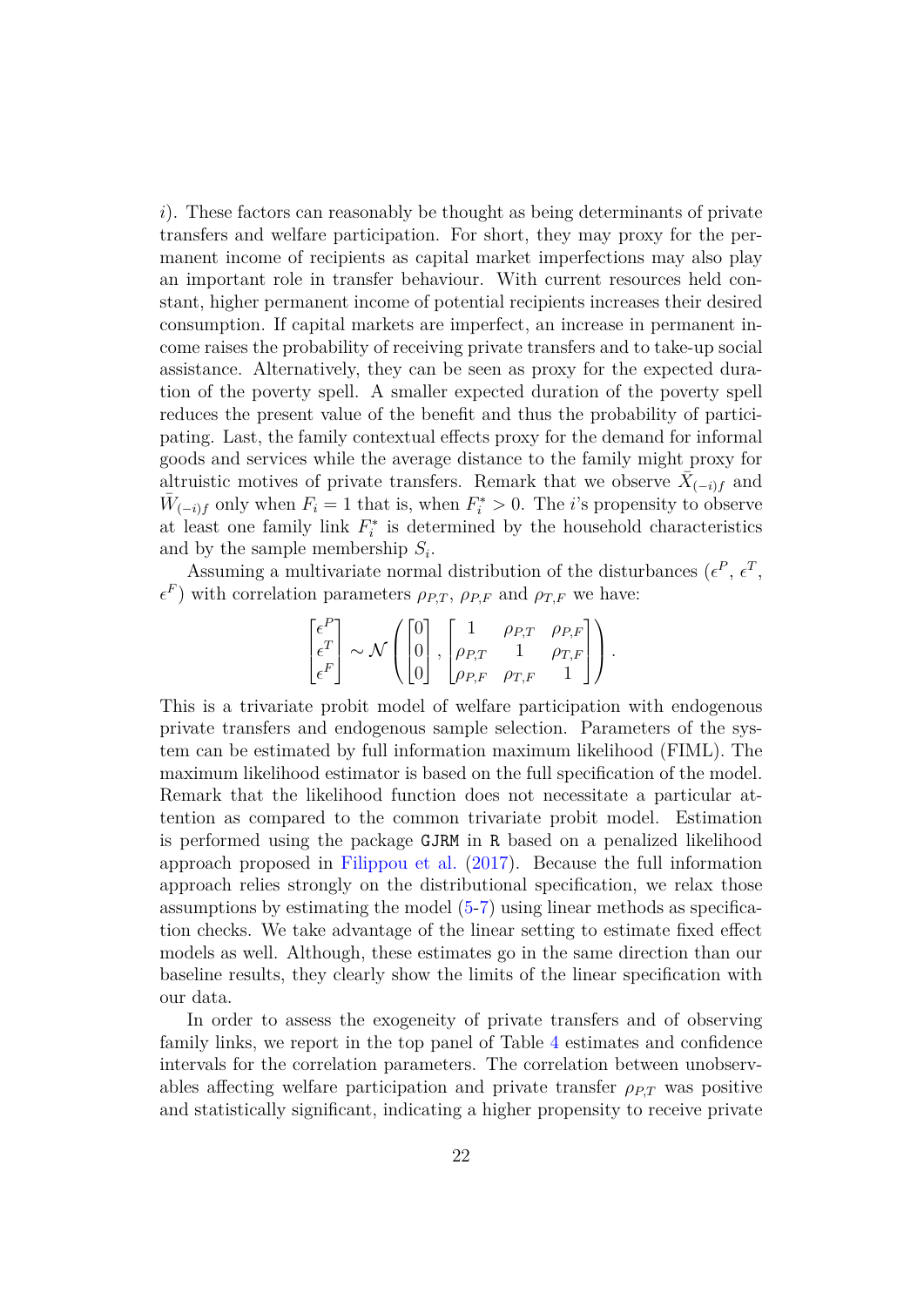transfers among the participants compared to the non-participants. The correlation between unobservables affecting welfare participation and observation of family link  $\rho_{P,F}$  was negative and statistically significant like the correlation between unobservables affecting private transfers and observation of family link  $\rho_{T,F}$  suggesting a lower propensity to observe family links among those who participates or receive private transfers. Therefore, these tests on correlation of unobservables indicate that receipt of private transfers and sample selection of the instruments are endogenous justifying our methodology.

Particularly, our methodology provides two sources of identification: through the distributional assumptions of the model and through the exclusion restrictions.The system of simultaneous equations [\(5-7\)](#page-21-0) is just-identified. Exclusion restrictions are provided by the simulated value of the benefit  $b_{if}$ , the family's income windfall  $\bar{W}_{(-i)f}$  and the sample membership  $S_i$ . In order to test the validity of exclusion restrictions, we supposed that if the functional form were the sole identifying restriction, then one may treat the exclusion restrictions about the family's income windfall and sample membership status as over-identifying and testable. We report in the bottom panel of Table [4](#page-23-0) test statistics and *p*−values for the Wald test. These estimates indicate that family's receipt of windfall transfers and the sample membership variable could be excluded from the welfare participation equation, with *p*−values for the Wald test being 0.339 and 0.232, respectively. Remark that the family's receipt of windfall transfers and the sample membership variables were also found to be significant determinants of private transfers and observation of family links with *p*−values being 0.022 and 0.000, respectively. Therefore, these tests confirm that identification of the model does not rely solely on the distributional assumptions but also on the exclusion restrictions provided by the instrumental variables.

<span id="page-23-0"></span>

| Table 4: Estimates of model correlations and model test statistics |  |  |  |  |  |  |  |  |
|--------------------------------------------------------------------|--|--|--|--|--|--|--|--|
|--------------------------------------------------------------------|--|--|--|--|--|--|--|--|

| Correlations between unobservables affecting:                      | Estimate       | 95% C.I.           |
|--------------------------------------------------------------------|----------------|--------------------|
| Welfare participation and private transfer $\rho_{PT}$             | 0.588          | [0.429, 0.718]     |
| Welfare participation and family link $\rho_{PF}$                  | $-0.206$       | $[-0.289, -0.117]$ |
| Private transfer and family link $\rho_{T,F}$                      | $-0.358$       | $[-0.429, -0.259]$ |
|                                                                    |                |                    |
|                                                                    |                |                    |
| Null hypotheses for Wald tests                                     | Test statistic | $p$ -value         |
| Exclusion of family windfall from welfare participation equation   | 0.913          | 0.339              |
| Exclusion of sample membership from welfare participation equation | 1.428          | 0.232              |
| Inclusion of family windfall in the private transfer equation      | 5.230          | 0.022              |

Pooled waves (2009-2011), 6 018 eligible households.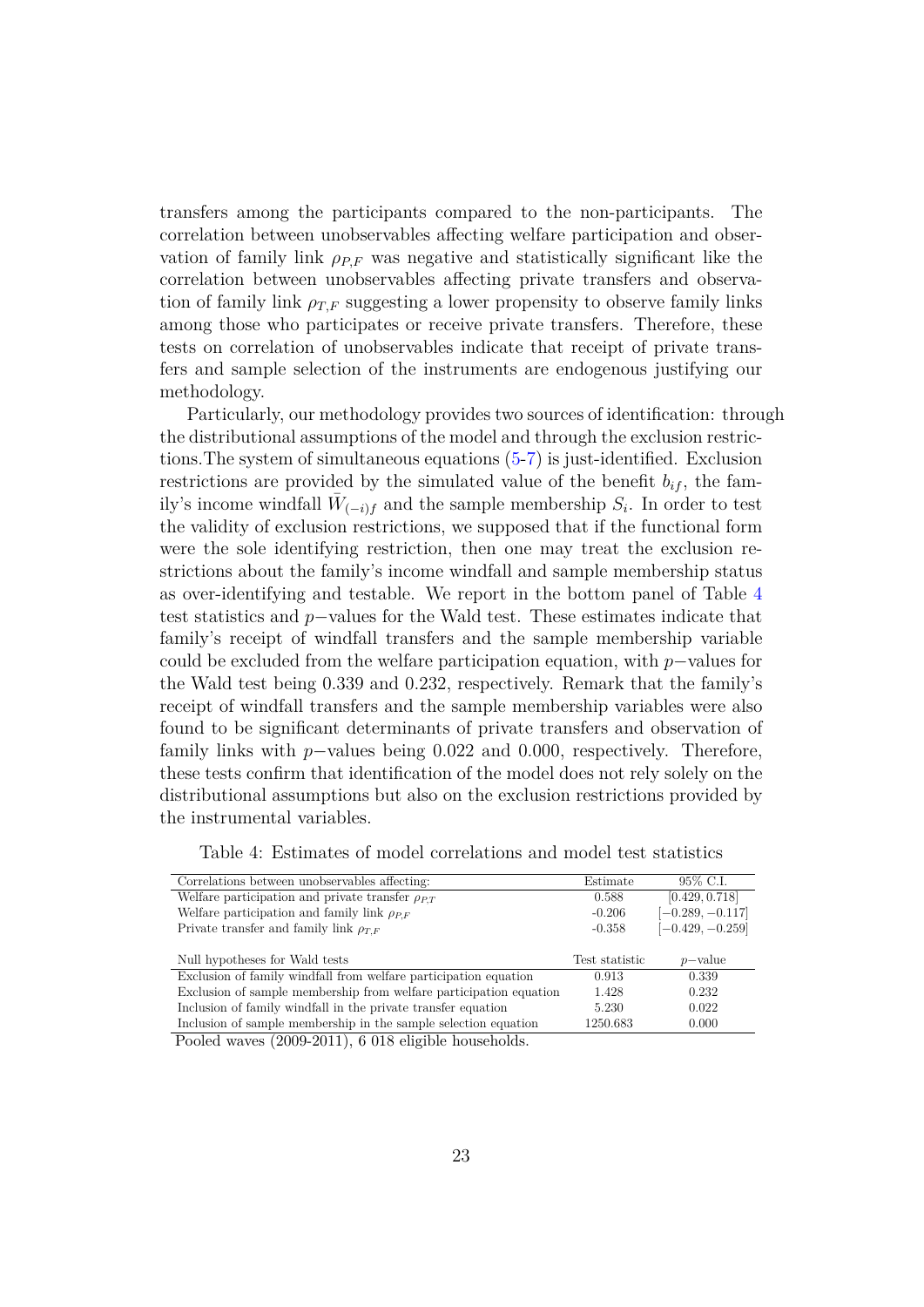### <span id="page-24-0"></span>**5 Empirical results**

#### **5.1 Receipt of private transfers and non-take-up**

In this section, we present the main estimation results of model  $(5)-(7)$  $(5)-(7)$  $(5)-(7)$ . Particularly, we provide in Table [5](#page-25-0) estimation results for a series of nested specifications going from the naive probit model in column (1) to our baseline model in column (4) which has been used to build Table [4.](#page-23-0) More precisely, we estimate a probit model of welfare participation ignoring the endogeneity of private transfers (arising from simultaneity and from correlation between the unobservables) in the first column. In column (2), we take into account the potential endogeneity of private transfers arising from the simultaneity by estimating a model of welfare participation with endogenous private transfers described by the first two equations  $(5)$  and  $(6)$  of the model. We estimate this model by using a limited information approach. The first estimation step consists of probit estimation of the private transfer equation. At the second step, we insert the predicted values for the endogenous explanatory variables in the equation of interest which can be then estimated by a standard probit estimation. Remark that the estimated asymptotic covariance matrix must be corrected at this step. Estimation of both steps are reported in Table [5.](#page-25-0) This two-step procedure gives consistent estimators and appropriate asymptotic standard errors, see [Rivers and Vuong](#page-36-11) [\(1988\)](#page-36-11). However, it is potentially inefficient insofar as it does not account for the possible correlation between the unobservables determining welfare participation and private transfers. Then, we estimate this model by full information maximum likelihood in column (3) as proposed in [Greene](#page-35-12) [\(1998\)](#page-35-12) for instance. In doing so, we take into account the potential endogeneity of private transfers arising from unobservable correlated effects  $\rho_{PT}$ . Column (4) presents estimates of our baseline model as described by equations  $(5-7)$ . In doing so, we take into account the potential sample selection of the instrument. For clarity of Table [5,](#page-25-0) we do not report estimates of the sample selection equation. Therefore model column (4) is based on the sample of eligible households (6 018 households) while estimation of the models corresponding to columns  $(1)-(3)$  are based on the sample of eligible households for which at least one family connection has been observed (2 529 households). In every specification, we include household characteristics, family contextual effects, our set of instruments and year dummies. Private transfers are expressed in thousand euros and standard errors are given between parentheses. In addition, we assume that private transfers are not observed by the welfare agency  $(s = 0)$ ; we relax this assumption and investigate issues related to eligibility in the next section. Being single is used as the baseline factor for marital.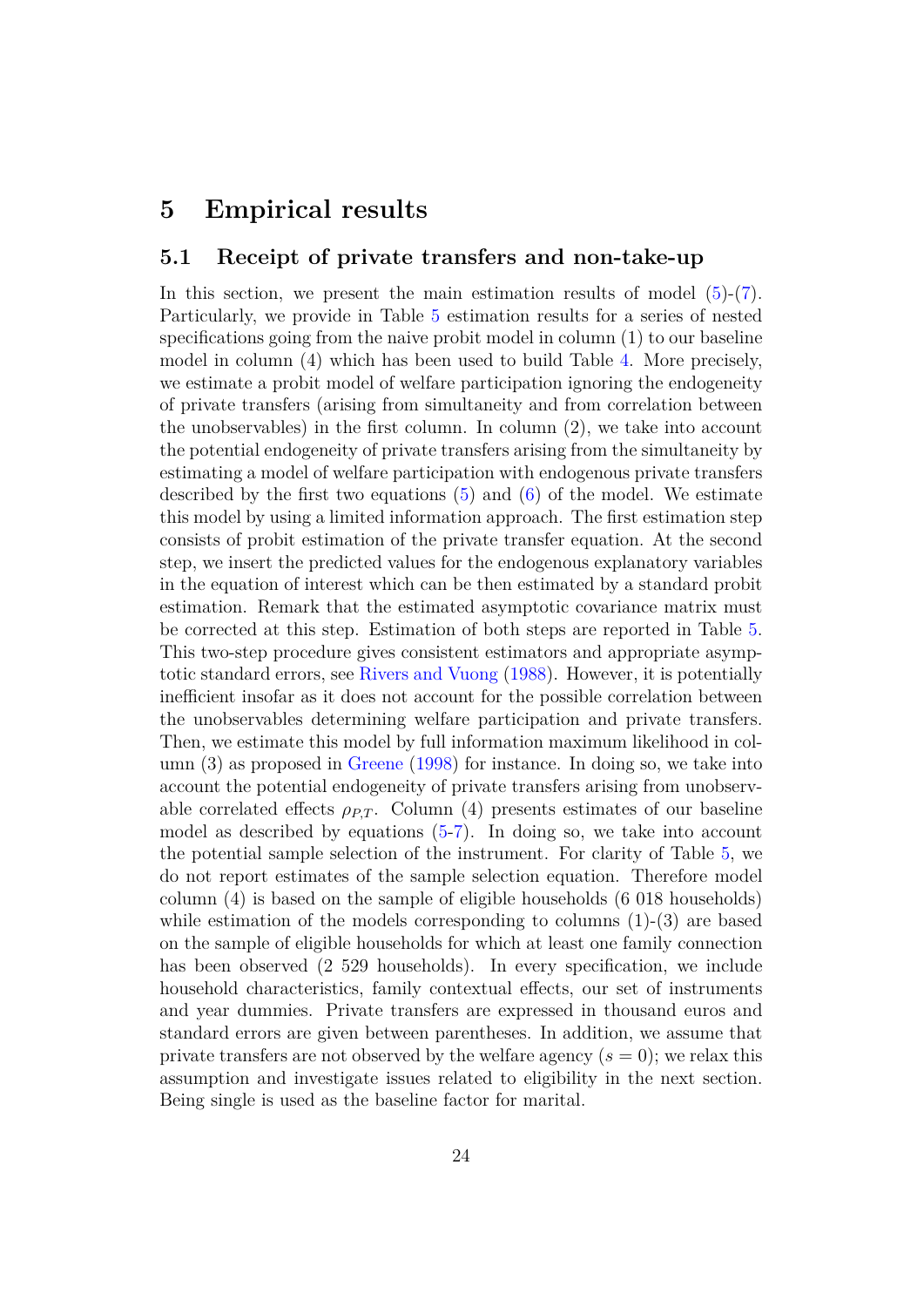|                            | (1)                         | (2)                    |                          | (3)                         |                          | $(4)$ <sup>†</sup>          |                          |
|----------------------------|-----------------------------|------------------------|--------------------------|-----------------------------|--------------------------|-----------------------------|--------------------------|
|                            | Probit                      | IV probit              |                          | bi-probit                   |                          | tri-probit                  |                          |
|                            | MLE                         | LIML                   |                          | <b>FIML</b>                 |                          | FIML                        |                          |
| Dep. variable              | Welfare                     | Welfare                | Private                  | Welfare                     | Private                  | Welfare                     | Private                  |
| Constant                   | participation<br>$1.874***$ | participation          | transfers<br>$-1.377***$ | participation<br>$1.891***$ | transfers<br>$-1.294***$ | participation<br>$1.813***$ | transfers<br>$-0.619***$ |
|                            |                             | $-0.718$               |                          |                             |                          |                             |                          |
| Private transfers, receipt | (0.388)<br>$-0.456***$      | (0.921)<br>$-0.447***$ | (0.373)                  | (0.360)<br>$-1.571***$      | (0.354)                  | (0.164)<br>$-1.579***$      | (0.160)                  |
|                            |                             |                        |                          |                             |                          |                             |                          |
|                            | (0.075)                     | (0.079)                |                          | (0.137)                     |                          | (0.116)                     |                          |
| Household characteristics  |                             |                        |                          |                             |                          |                             |                          |
| Entitled benefit           | $0.069***$                  | $0.069***$             |                          | $0.062***$                  |                          | $0.070***$                  |                          |
|                            | (0.007)                     | (0.006)                |                          | (0.006)                     |                          | (0.004)                     |                          |
| Age                        | $-0.006*$                   | $-0.095***$            | $-0.039***$              | $-0.019***$                 | $-0.042***$              | $-0.015***$                 | $-0.029***$              |
|                            | (0.003)                     | (0.031)                | (0.004)                  | (0.004)                     | (0.004)                  | (0.002)                     | (0.002)                  |
| Education                  | $-0.045***$                 | $0.166**$              | $0.092***$               | $-0.004$                    | $0.095***$               | $-0.053***$                 | $0.113***$               |
|                            | (0.016)                     | (0.077)                | (0.015)                  | (0.016)                     | (0.015)                  | (0.011)                     | (0.009)                  |
| Marital, married           | $-0.423***$                 | 0.200                  | $0.281***$               | $-0.294***$                 | $0.323***$               | $-0.366***$                 | $0.144**$                |
|                            | (0.103)                     | (0.245)                | (0.104)                  | (0.098)                     | (0.104)                  | (0.059)                     | (0.067)                  |
| Marital, widowed           | $-0.650***$                 | $-1.220***$            | $-0.248$                 | $-0.601***$                 | $-0.265$                 | $-0.742***$                 | $-0.152$                 |
|                            | (0.163)                     | (0.268)                | (0.212)                  | (0.153)                     | (0.218)                  | (0.092)                     | (0.124)                  |
| Marital, divorced          | $0.177*$                    | $0.703***$             | $0.232**$                | $0.208**$                   | $0.281***$               | $0.174***$                  | 0.105                    |
|                            | (0.101)                     | (0.212)                | (0.110)                  | (0.095)                     | (0.109)                  | (0.059)                     | (0.070)                  |
| Marital, separated         | $-0.187$                    | $0.776**$              | $0.435***$               | $-0.052$                    | $0.498***$               | $-0.175*$                   | $0.254***$               |
|                            | (0.164)                     | (0.385)                | (0.164)                  | (0.153)                     | (0.159)                  | (0.100)                     | (0.107)                  |
| No. children in HH         | $0.161***$                  | $-0.156$               | $-0.139***$              | $0.085**$                   | $-0.164***$              | $0.140***$                  | $-0.035$                 |
|                            | (0.040)                     | (0.118)                | (0.040)                  | (0.039)                     | (0.040)                  | (0.024)                     | (0.026)                  |
| East-Germany               | $0.518***$                  | 0.220                  | $-0.129$                 | $0.389***$                  | $-0.117$                 | $0.431***$                  | $-0.288***$              |
|                            | (0.103)                     | (0.149)                | (0.100)                  | (0.099)                     | (0.099)                  | (0.050)                     | (0.055)                  |
| Foreigner                  | 0.179                       | $-0.287$               | $-0.190$                 | 0.115                       | $-0.203$                 | $0.241***$                  | $-0.087$                 |
|                            | (0.238)                     | (0.330)                | (0.318)                  | (0.220)                     | (0.292)                  | (0.091)                     | (0.116)                  |
| HH pre-income              | $-0.083***$                 | $-0.246***$            | $-0.073***$              | $-0.097***$                 | $-0.077***$              | $-0.164***$                 | $-0.078***$              |
|                            | (0.015)                     | (0.060)                | (0.014)                  | (0.014)                     | (0.014)                  | (0.010)                     | (0.009)                  |
|                            |                             |                        |                          |                             |                          |                             |                          |
| Family characteristics     |                             |                        |                          |                             |                          |                             |                          |
| Fam. windfall              |                             |                        | $0.009***$               |                             | $0.011***$               |                             | $0.006**$                |
|                            |                             |                        | (0.004)                  |                             | (0.003)                  |                             | (0.003)                  |
| Fam. eligibility           | $0.295***$                  | $0.221**$              |                          | $0.239***$                  |                          | $0.383***$                  |                          |
|                            | (0.083)                     | (0.091)                |                          | (0.074)                     |                          | (0.067)                     |                          |
| Fam. distance              | 0.000                       | $0.002***$             | $0.001***$               | $0.001***$                  | $0.001***$               | $0.001**$                   | $0.001***$               |
|                            | (0.000)                     | (0.001)                | (0.000)                  | (0.000)                     | (0.000)                  | (0.000)                     | (0.000)                  |
| Fam. age                   | 0.002                       | 0.002                  | $-0.000$                 | 0.001                       | $-0.000$                 | 0.004                       | $-0.007**$               |
| Fam. education             | (0.004)                     | (0.003)                | (0.004)                  | (0.003)                     | (0.004)                  | (0.003)                     | (0.003)                  |
|                            | $-0.085***$                 | 0.044                  | $0.054***$               | $-0.051***$                 | $0.048***$               | $-0.025*$                   | $0.038***$               |
| Fam. marital, married      | (0.016)<br>$-0.462***$      | (0.050)<br>$-0.006$    | (0.015)<br>0.189         | (0.016)<br>$-0.327***$      | (0.015)<br>0.171         | (0.013)<br>$-0.452***$      | (0.013)<br>$0.250**$     |
|                            | (0.115)                     | (0.207)                | (0.123)                  | (0.111)                     | (0.122)                  | (0.111)                     | (0.114)                  |
| Fam. marital, widowed      | $-0.251$                    | 0.296                  | 0.238                    | $-0.161$                    | 0.257                    | $-0.249$                    | 0.286                    |
|                            | (0.188)                     | (0.273)                | (0.194)                  | (0.177)                     | (0.194)                  | (0.182)                     | (0.187)                  |
| Fam. marital. divorced     | $-0.146$                    | 0.217                  | 0.158                    | $-0.102$                    | 0.142                    | $-0.150$                    | 0.167                    |
|                            | (0.121)                     | (0.177)                | (0.132)                  | (0.114)                     | (0.130)                  | (0.116)                     | (0.125)                  |
| Fam. marital, separated    | $-0.279$                    | 0.197                  | 0.205                    | $-0.156$                    | 0.197                    | $-0.216$                    | 0.211                    |
|                            | (0.203)                     | (0.281)                | (0.200)                  | (0.187)                     | (0.194)                  | (0.179)                     | (0.176)                  |
| Fam. no. children          | 0.012                       | $-0.291**$             | $-0.141***$              | $-0.028$                    | $-0.134**$               | $-0.006$                    | $-0.168***$              |
|                            | (0.047)                     | (0.117)                | (0.053)                  | (0.046)                     | (0.052)                  | (0.046)                     | (0.051)                  |
| Fam. East-Germany          | 0.084                       | $-0.298*$              | $-0.164$                 | 0.016                       | $-0.156$                 | 0.047                       | $-0.079$                 |
|                            | (0.106)                     | (0.176)                | (0.103)                  | (0.099)                     | (0.102)                  | (0.072)                     | (0.075)                  |
| Fam. Foreigner             | $0.914***$                  | $-0.316$               | $-0.548$                 | $0.671***$                  | $-0.338$                 | $0.730***$                  | $-0.422$                 |
|                            | (0.276)                     | (0.557)                | (0.335)                  | (0.259)                     | (0.300)                  | (0.232)                     | (0.272)                  |
| Fam. pre-income            | $-0.039$                    | $0.147**$              | $0.109***$               | $-0.019$                    | $0.117***$               | $0.047**$                   | $0.044**$                |
|                            | (0.024)                     | (0.061)                | (0.034)                  | (0.024)                     | (0.031)                  | (0.018)                     | (0.020)                  |
| Marginal effect            | $-0.078$                    | $-0.109$               |                          | $-0.268$                    |                          | $-0.240$                    |                          |
| $\rho_{P,T}$               | $\overline{a}$              |                        |                          | 0.72                        |                          | 0.59                        |                          |
|                            |                             |                        |                          | (0.56, 0.85)                |                          | (0.43, 0.73)                |                          |
| AIC                        | 2 5 6 6                     | 2 5 5 7                | 2 4 3 0                  | 4973                        |                          | 15 006                      |                          |
| BIC                        | 2 7 1 2                     | 2 709                  | 2 5 6 5                  | 5 2 5 9                     |                          | 15 462                      |                          |
| No. obs.                   | 2 5 2 9                     | 2 5 2 9                |                          | 2 5 2 9                     |                          | 6 018                       |                          |

<span id="page-25-0"></span>Table 5: Main results

 $\frac{1}{16}$   $\frac{1}{16}$   $\frac{1}{16}$   $\frac{1}{16}$   $\frac{1}{16}$   $\frac{1}{16}$   $\frac{1}{16}$   $\frac{1}{16}$   $\frac{1}{16}$   $\frac{1}{16}$   $\frac{1}{16}$   $\frac{1}{16}$   $\frac{1}{16}$   $\frac{1}{16}$   $\frac{1}{16}$   $\frac{1}{16}$   $\frac{1}{16}$   $\frac{1}{16}$   $\frac{1}{16}$   $\frac{1}{16}$  zero.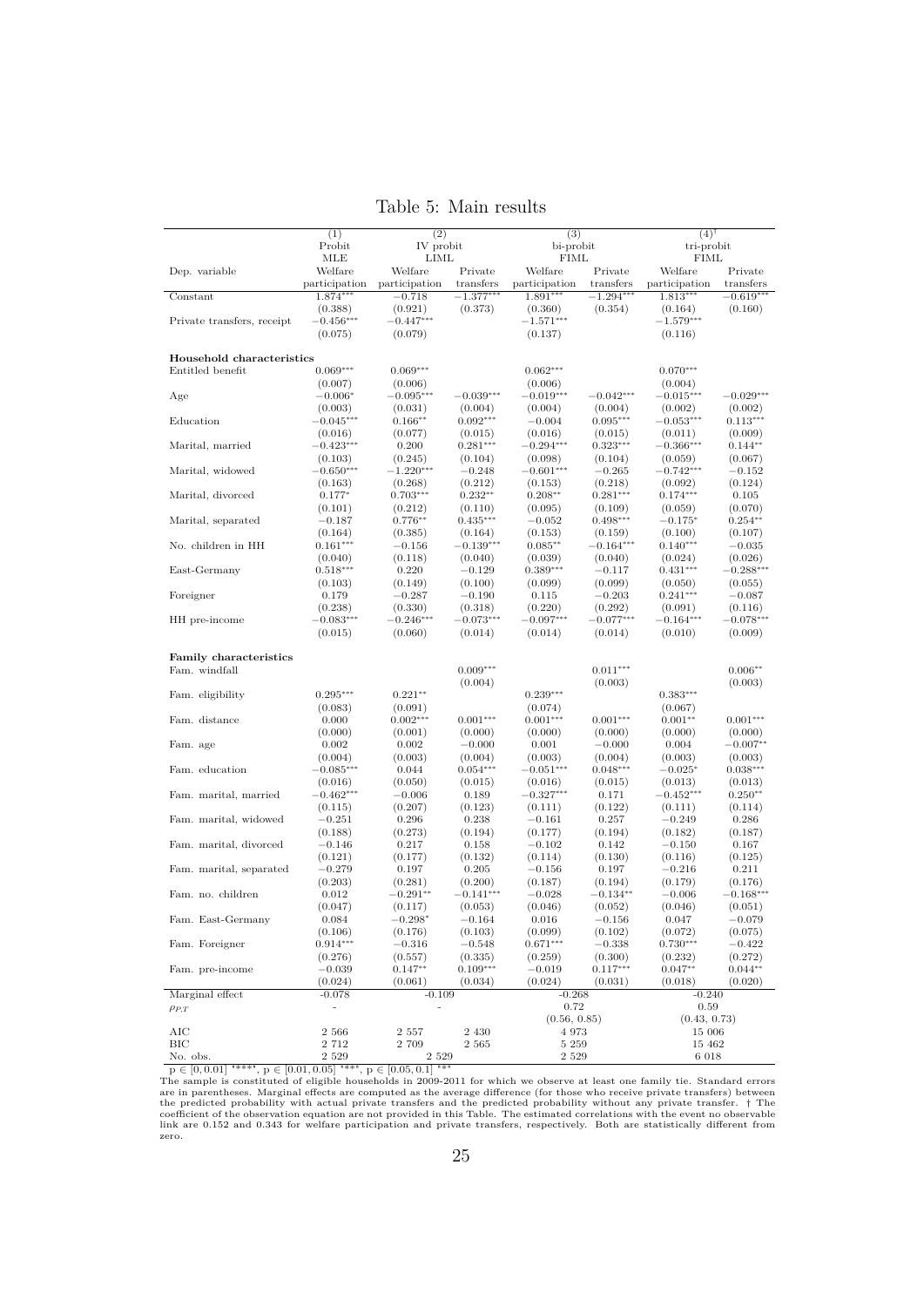For every specification, we found a negative and significant effect of private transfers on the propensity to take-up social assistance. Our results clearly indicate that the main source of endogeneity arises because of unobservables affecting welfare participation and private transfers so as the estimated coefficient of private transfer doubles (from −0*.*447 to −1*.*571). The coefficient  $\rho_{PT}$  is positive and statistically significant in columns (3) and (4) of Table [5,](#page-25-0) suggesting a higher propensity to receive private transfers among the participants than the non-participants. In addition, we compute the marginal effect of private transfers for those who receive private transfers as the average difference between the predicted probability with actual private transfers and the predicted probability without any private transfer. Consequently, the marginal effect gives the average effect of private transfers on the probability that a household takes up social assistance when it receives private transfers. In our baseline specification in column (4), receiving private transfers lowers by 24% the probability of taking-up social assistance on average. Considering the other determinants of welfare participation and private transfers, several features are worth mentioning. As expected, the propensity to take-up social assistance increases with respect to the value of the entitled benefit but it decreases with the wealth of the household as the marginal utility of the benefit decreases. However, being older, more educated, married, separated or widowed (as compared to being single or divorced) are associated with a lower propensity to take-up social assistance whereas the number of children at home, living in East-Germany and being a foreigner are associated with a higher propensity to take-up social assistance. These estimates are rather close to comparable studies of non-take-up in Germany (e.g. [Bruckmeier and Wiemers](#page-34-8) [2012\)](#page-34-8). Estimated family contextual effects indicate that the mean income of the family, the proportion of foreigners and eligible households within the family are associated with a higher propensity to take-up whereas it lowers as the family education level and the proportion of married households in the family increase. These effects suggest that family does not affect one's decision to take-up social assistance only through monetary transfers but also indirectly through family transmission of social norms, aspirations or welfare culture (e.g. [Bertrand](#page-34-6) [et al.](#page-34-6) [2000,](#page-34-6) [Dahl et al.](#page-35-4) [2014\)](#page-35-4). Considering the propensity to receive private transfers, our estimates are consistent with previous results of the literature (e.g. [Cox and Jakubson](#page-35-5) [1995\)](#page-35-5) and with altruistic motives of private transfers as we find positive and significant coefficients for the wealth and windfall income of the family while we find a negative and significant coefficient for the wealth of the recipient. In addition, we found that the likelihood of receiving private transfers is negatively (positively) related to the age of the recipient (family) which is consistent with intergenerational transfers flowing from the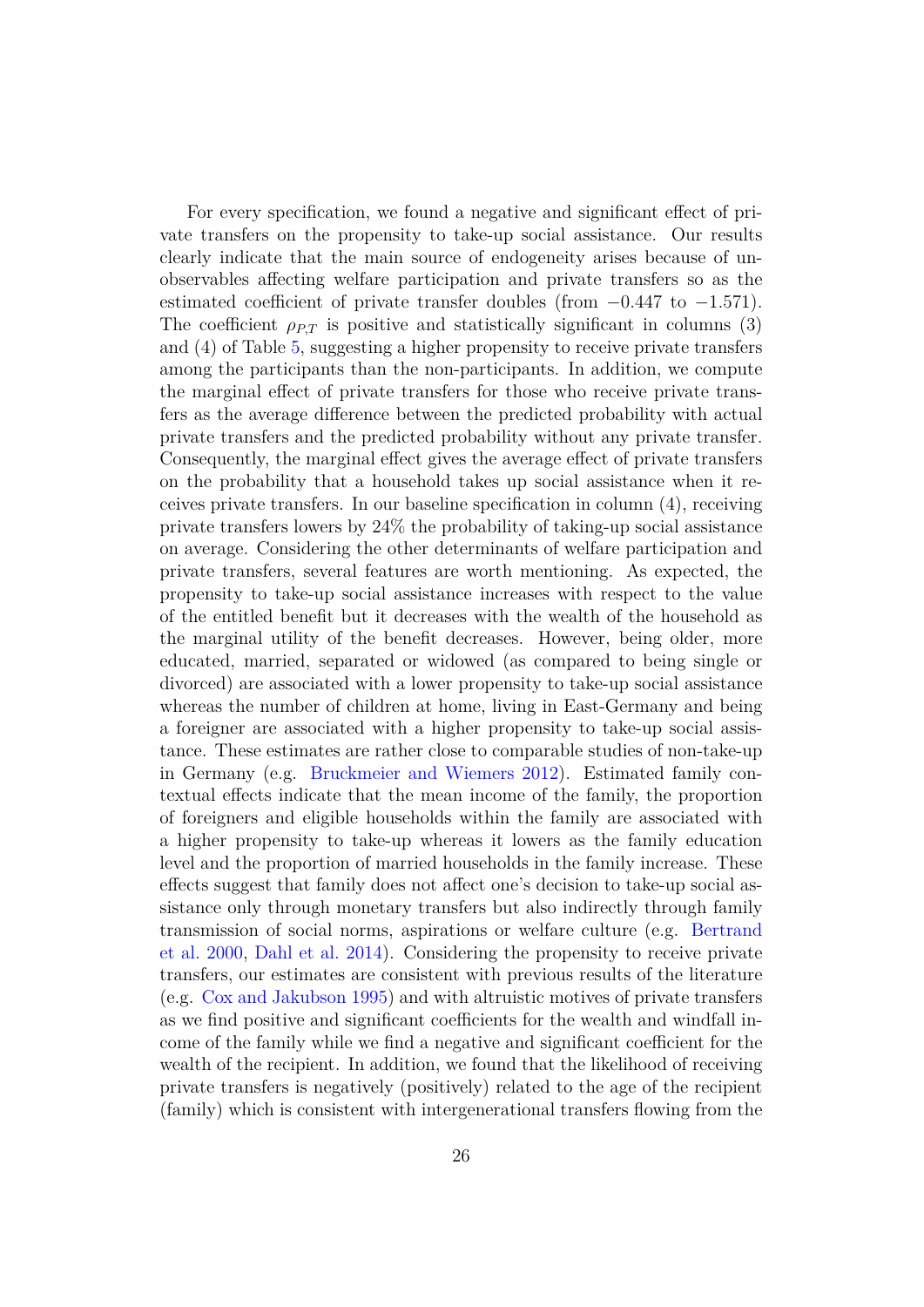old to the young. The level of education of the recipient together with the education of the family are associated with a higher propensity to receive private transfers like being married or separated too.

In sum, our results describe two stories of social assistance wherein the determinants associated with receipt of public and private financial transfers are heterogeneous. Furthermore, we found evidences that private transfers reduces strongly incentives to take-up social assistance (at any commonlyused risk level) even when controlling for endogenous private transfers and sample selection. We found that the most dramatic bias arises because of positive correlation between unobservables affecting welfare participation and private transfers. However, these results have some limitations. Particularly, the full information maximum likelihood estimation relies strongly on the normality assumption of the error terms while regular tests on the shape of the distribution of residuals indicate that they are not normal. In addition, we assume that private transfers were not observed by the welfare agency while they might be, at least partially, observed reducing the value of the entitled benefit. We investigate these issues in the next section.

#### **5.2 Sensitivity to measurement**

In our baseline specification, we assume that private transfers were not observed by the welfare agency; that is,  $s = 0$  in equation [\(1\)](#page-10-1). However, the welfare agency might, at least partially, observe private transfers reducing the value of the entitled benefit and thus incentives to take-up social assistance. This measurement error is likely to bias upward the effect of private transfers since the substitution effect could capture both the genuine monetary substitution of private transfers and the indirect effect of private transfers lowering the value of the entitled benefit. In order to check whether our results were driven by such measurement issue, we consider the extreme scenario in which private transfers observed in the data are assumed to be perfectly observed by the welfare agency. In addition, they reduce the value of the entitled benefit by the same amount of private transfers received i.e. *s* = 1. This conservative scenario allows us to obtain a lower bound estimate, therefore still estimating a significant effect of private transfers strengthens our case. Furthermore, it is worth mentioning that this is not the actual entitled benefit per se which matters for the household decision to take-up social assistance since the value of the benefit is unknown by the household before claiming. Therefore, the household decision is based on the prospected value of the benefit and for that it is meaningful to consider the extreme cases  $s = 0$  and  $s = 1$ . We report estimation results using the entitled benefit simulated in the case of  $s = 1$  in (2) of Table [6.](#page-28-0) For the ease of comparing the results, we also include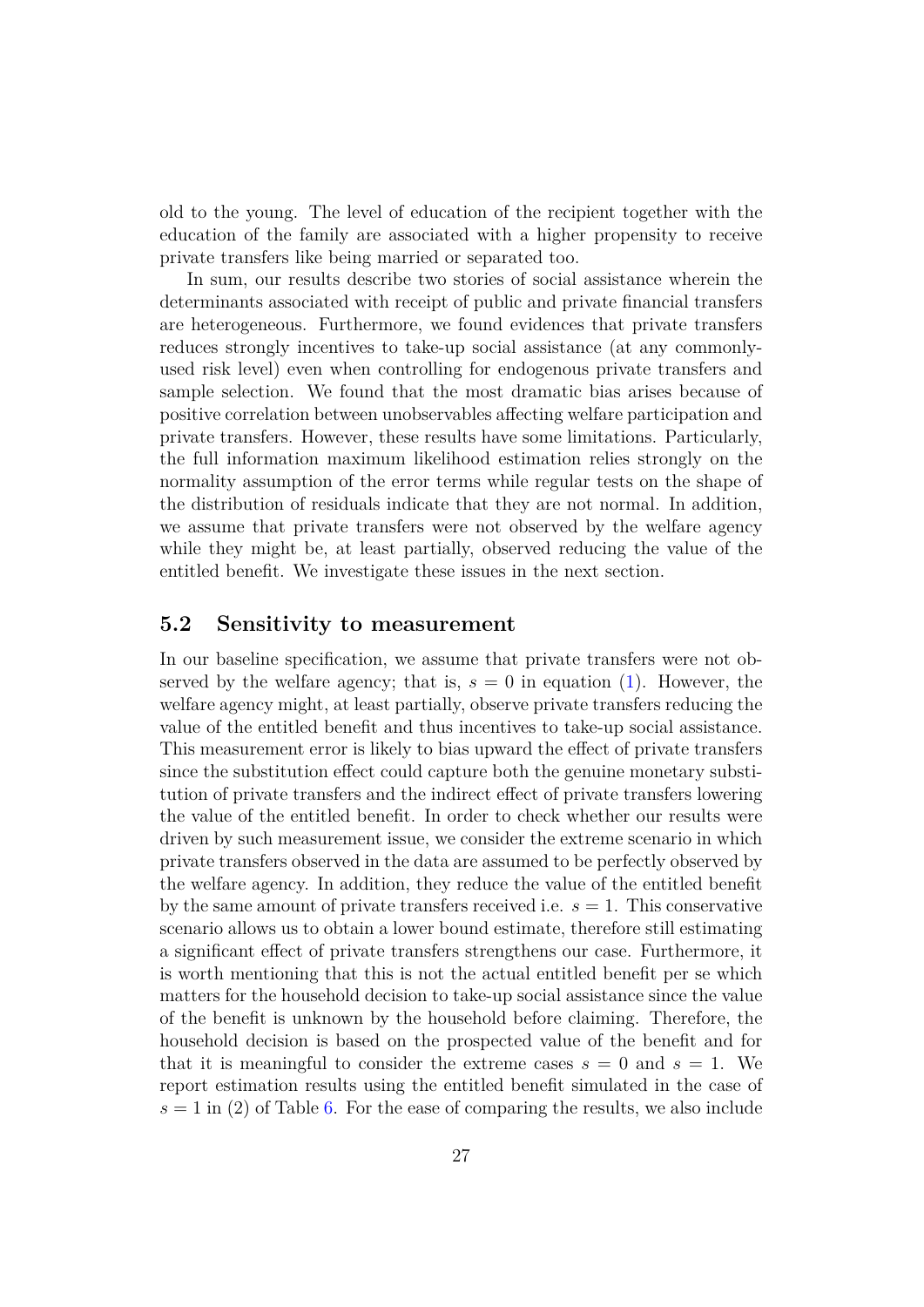|                            | (1)                    | (2)                    | (3)                    | (4)                    |
|----------------------------|------------------------|------------------------|------------------------|------------------------|
|                            | Baseline               | Baseline               | Exclude                | $\operatorname{Net}$   |
|                            | $s = 0$                | $s=1$                  | students               | transfers              |
| Dep. variable              |                        | $1.758***$             | Welfare participation  |                        |
| Constant                   | $1.813***$             |                        | $2.646***$             | $1.774***$             |
|                            | (0.164)                | (0.165)                | (0.195)                | (0.164)                |
| Private transfers, receipt | $-1.579***$            | $-1.424***$            | $-1.242***$            | $-1.489***$            |
|                            | (0.116)                | (0.117)                | (0.153)                | (0.108)                |
| Household characteristics  |                        |                        |                        |                        |
| Entitled benefit           | $0.070***$             | $0.079***$             | $0.082***$             | $0.079***$             |
|                            |                        |                        |                        |                        |
| Age                        | (0.004)<br>$-0.015***$ | (0.004)<br>$-0.016***$ | (0.004)<br>$-0.026***$ | (0.004)<br>$-0.016***$ |
|                            | (0.002)                | (0.002)                | (0.003)                | (0.002)                |
| Education                  | $-0.053***$            | $-0.043***$            | $-0.050***$            | $-0.041***$            |
|                            | (0.011)                | (0.011)                | (0.012)                | (0.011)                |
| Marital, married           | $-0.366***$            | $-0.348***$            | $-0.357***$            | $-0.349***$            |
|                            | (0.059)                | (0.060)                | (0.063)                | (0.059)                |
| Marital, widowed           | $-0.742***$            | $-0.730***$            | $-0.722***$            | $-0.739***$            |
|                            | (0.092)                | (0.092)                | (0.094)                | (0.091)                |
| Marital, divorced          | $0.174***$             | $0.181***$             | $0.154**$              | $0.185***$             |
|                            | (0.059)                | (0.059)                | (0.062)                | (0.059)                |
| Marital, separated         | $-0.175*$              | $-0.161$               | $-0.270**$             | $-0.166^*$             |
|                            | (0.100)                | (0.101)                | (0.106)                | (0.100)                |
| No. children in HH         | $0.140***$             | $0.133***$             | $0.062**$              | $0.132***$             |
|                            | (0.024)                | (0.025)                | (0.027)                | (0.024)                |
| East-Germany               | $0.431***$             | $0.420***$             | $0.451***$             | $0.412***$             |
|                            | (0.050)                | (0.051)                | (0.054)                | (0.050)                |
| Foreigner                  | $0.241***$             | $0.240***$             | $0.288***$             | $0.241***$             |
|                            | (0.091)                | (0.092)                | (0.095)                | (0.091)                |
| HH pre-income              | $-0.164***$            | $-0.173***$            | $-0.207***$            | $-0.175***$            |
|                            | (0.010)                | (0.010)                | (0.012)                | (0.010)                |
|                            |                        |                        |                        |                        |
| Family characteristics     |                        |                        |                        |                        |
| Fam. eligibility           | $0.383***$             | $0.371***$             | $0.333***$             | $0.370***$             |
|                            | (0.067)                | (0.067)                | (0.076)                | (0.067)                |
| Fam. distance              | $0.001**$              | $0.000**$              | $0.001**$              | $0.000**$              |
|                            | (0.000)                | (0.000)                | (0.000)                | (0.000)                |
| Fam. age                   | 0.004                  | 0.005                  | 0.004                  | $0.005*$               |
|                            | (0.003)                | (0.003)                | (0.003)                | (0.003)                |
| Fam. education             | $-0.025*$              | $-0.023*$              | $-0.012$               | $-0.020$               |
|                            | (0.013)                | (0.013)                | (0.015)                | (0.013)                |
| Fam. marital, married      | $-0.452***$            | $-0.487***$            | $-0.516***$            | $-0.483***$            |
|                            | (0.111)                | (0.112)                | (0.122)                | (0.111)                |
| Fam. marital, widowed      | $-0.249$               | $-0.247$               | $-0.326$               | $-0.266$               |
|                            | (0.182)                | (0.183)                | (0.200)                | (0.182)                |
| Fam. marital, divorced     | $-0.150$               | $-0.186$               | $-0.125$               | $-0.220*$              |
|                            | (0.116)                | (0.117)                | (0.128)                | (0.116)                |
| Fam. marital, separated    | $-0.216$               | $-0.254$               | $-0.230$               | $-0.248$               |
|                            | (0.179)                | (0.180)                | (0.195)                | (0.178)                |
| Fam. no. children          | $-0.006$               | 0.000                  | 0.050                  | $-0.001$               |
|                            | (0.046)                | (0.047)                | (0.053)                | (0.046)                |
| Fam. East-Germany          | 0.047                  | 0.045                  | 0.041                  | 0.023                  |
|                            | (0.072)                | (0.072)                | (0.080)                | (0.072)                |
| Fam. foreigner             | $0.730***$             | $0.726***$             | $0.804***$             | $0.719***$             |
|                            | (0.232)                | (0.234)                | (0.257)                | (0.232)                |
| Fam. pre-income            | $0.047**$              | $0.045**$              | 0.030                  | $0.042**$              |
|                            | (0.018)                | (0.018)                | (0.021)                | (0.018)                |
| Marginal effect            | $-0.240$               | $-0.213$               | $-0.192$               | $-0.199$               |
| $\rho_{P,T}$               | 0.59                   | 0.61                   | 0.50                   | $_{0.65}$              |
|                            | (0.43, 0.73)           | (0.46, 0.73)<br>14 892 | (0.30, 0.67)           | (0.49, 0.77)           |
| AІC<br>BІC                 | 15 006<br>15 462       | 15 348                 | 13 178<br>13 626       | 14 715<br>15 170       |
| No. obs.                   | 6 018                  | 6 018                  | 5 364                  | 6 018                  |
|                            |                        |                        |                        |                        |

### <span id="page-28-0"></span>Table 6: Sensitivity to eligibility

 $\overline{p \in [0,0.01]}$ The Subsection of eligible households in 2009-2011 for which we observe a<br>
The sample is constituted of eligible households in 2009-2011 for which we observe at<br>
least one family tie. Standard errors are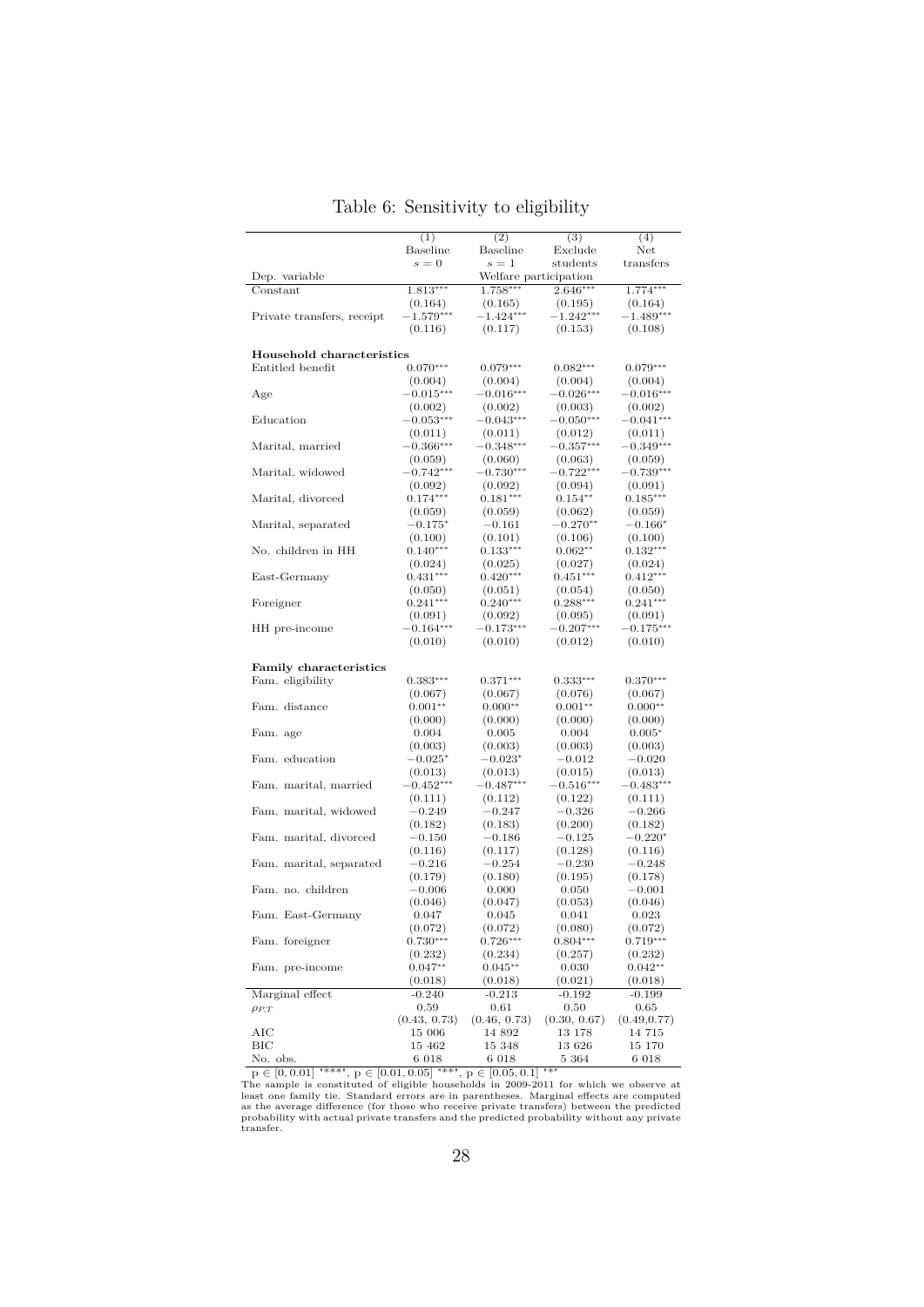in column (1) our baseline estimates when  $s = 0$  as provided in column (4) of Table [5.](#page-25-0) Clearly, we found a significant substitution effect even when the entitled benefit would have been reduced by private transfers. Remark here that we do not assume that private transfers react to a change in the observability of these transfers by the welfare agency. Instead we just ask, for a given quantity of private transfers, whether the negative correlation between private transfers and welfare participation is attributable to a reduction of the incentives to take-up provided by a reduction in the value of the entitled benefit. Taking into account private transfers in determining the value of the entitled benefit improves substantially the quality of the model (as expressed by the AIC and the BIC) suggesting that either the welfare agency actually takes into account private transfers or that households expect their transfers to lower the value of the benefit.

Another potential confounding factor could affect our results because of interactions between welfare programs. In particular, all students who start higher education are eligible to financial aid for students ("Berufsausbildungsförderungsgesetz", BAFöG). This benefit is means-tested and depends on the composition and income of the student's family. As BaföG is prioritized over social assistance, the presence of BaföG students might be a confounding factors knowing that private transfers are more concentrated among the young. Therefore, we investigate this issue by estimating our baseline model excluding households whom the household's head is younger than 25 years old. We report the results in column (3) of Table [6.](#page-28-0) We still observe a significant and negative effect of private transfers on welfare participation indicating that the situation of students was not driving our results. The last concern relies on the choice of the private transfer variable. Indeed, there are reasons suggesting that we should look at the net private transfers (private transfers received minus private transfer given). Thus, instead of considering only whether a household receives private transfers, we use the variable net recipient indicating whether a household receives more than he gives. The results for net transfers are reported in (4) of Table [6](#page-28-0) and show that net private transfers substitutes to social assistance.

### **5.3 Specification checks**

Because the full information approach relies strongly on the distributional specification, we relax those assumptions in this section by estimating the system of simultaneous equations [\(5-7\)](#page-21-0) using the linear probability model. Estimations results are reported in Table [7.](#page-43-0) In the first column, we estimate a model of welfare participation with endogenous private transfers by twostage least squares (2SLS). In doing so, we restrict our sample to households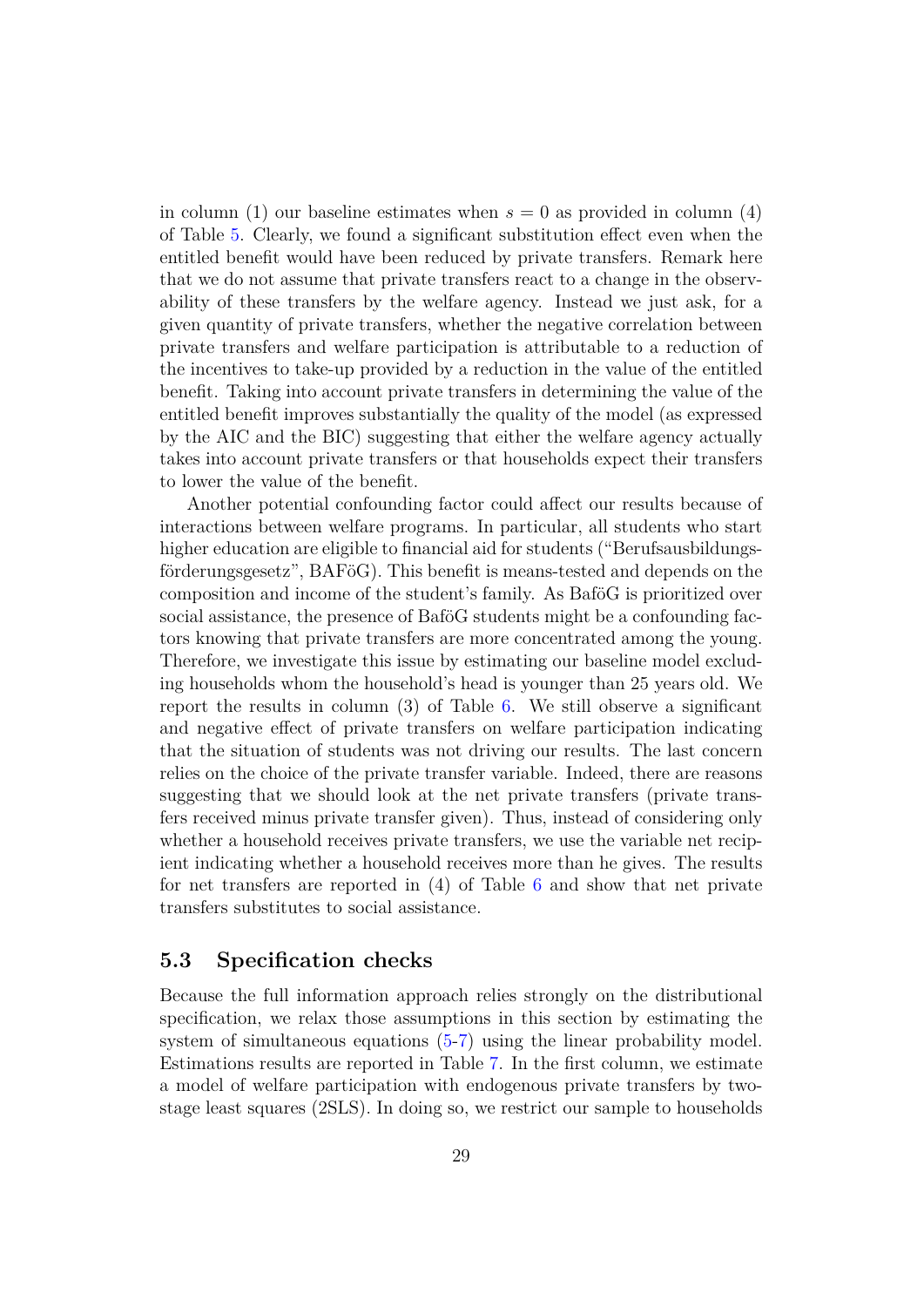for which we have observed at least one family link. In order to take into account the unobserved heterogeneity at the household level and thus potential sample selection of the instrumental variables, we estimate a fixed effect model with endogenous private transfers by within-household transformation in column (2) and by first-difference in column (3). Remark that usual tests confirm that family's windfall is a valid instruments being excluded from the welfare participation while being significant determinant of the receipt of private transfers even in a linear setting. In every specification, we consider private transfers as a continuous variable; that is, we consider the effect of one thousand more euros of private transfers on the propensity to take-up social assistance. In every case, we found a negative and significant effect of private transfers on welfare participation confirming our results even when controlling for household unobserved heterogeneity.

### **6 Counterfactual analysis of poverty**

In this section, we address the question of quantifying the estimated public crowding-out effect. Particularly, if some households resign to take-up social assistance because private transfers substitute it, it is not clear whether they are better-off with private transfers instead of public transfers.

In order to answer this question, we process in two steps. First, we compare the predicted non-take-up rate under actual circumstances (actual non-take-up) with the predicted non-take-up rate without private transfers (counterfactual non-take-up). In this attempt, we use the estimates of our baseline model provided in column (4) of Table [5.](#page-25-0) Predicted probabilities of welfare participation lie in the continuous probabilistic space, then we use the actual mean predicted probability as an arbitrary cut-off point. Thus, households with predicted probabilities greater than the actual mean are assumed to participate and those below are assumed not to participate. For households with missing family links, we impute their missing family characteristics at the observed sample averages. Then, we compute the non-take-up rate as the share of eligible households who do not take-up. Our baseline model predicts that 54% of eligible households do not take-up social assistance under actual circumstances as compared to 66% which is actually observed in our data. However, without private transfers the non-take-up rate would be close to 44%. Therefore, about 19% of the non-take-up is explained by private transfers received.

In a second step, we determine whether the substitution of private transfers has been detrimental in terms of poverty. Let us consider the actual and counterfactual disposable income distributions of the whole popula-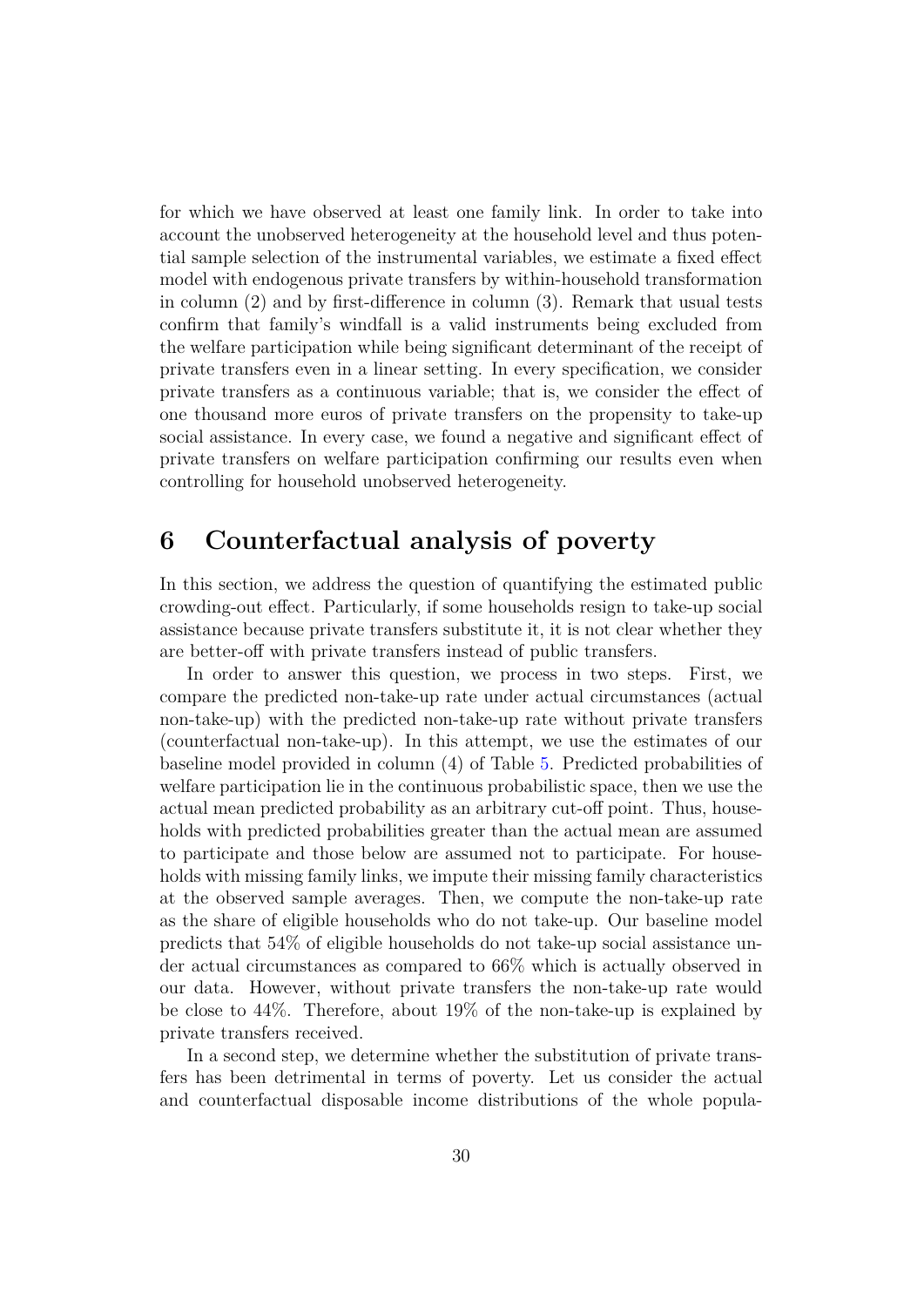tion  $Y^A$  and  $Y^C$  respectively. The actual distribution is defined as  $Y_i^A$  =  $Y_i^0 + P_i^A \times b_i + T_i^R - T_i^G$  where  $Y_i^0$  is the market income of household *i* (before public and private transfers),  $P_i^A$  is the predicted participation under actual circumstances,  $b_i$  is the value of the simulated benefit and  $T_i^R$ ,  $T_i^G$  are private transfers received and given, respectively. Then, we consider the counterfactual distribution  $Y^C = Y_i^0 + P_i^C \times b_i$  where there is no private transfer  $T_i^R = T_i^G = 0$  and households react by claiming more social assistance i.e.  $P_i^C > P_i^A$ . In order to be as representative as possible, we include non-eligible households in the sample such that  $b_i$  equals zero when the household  $i$  is not eligible. We provide in Table  $8$  estimates of the takeup rate and a set of poverty measures for the actual and the counterfactual distributions. Particularly, we provide the non-take-up rate (NTU), the proportion of households below the poverty line  $(FGT_0)$ , the average poverty gap  $(FGT_1)$  and a measure of inequality among the poor  $(FGT_2)$  for the sample of recipients of private transfers and the whole sample. These statistics are computed using the  $FGT_\alpha$  index presented in [Foster et al.](#page-35-13) [\(1984\)](#page-35-13) for  $\alpha = \{1, 2, 3\}$ . The parameter  $\alpha$  can be viewed as a measure of poverty aversion, it gives a greater emphasis on the poorest poor.

Results provided in Table [8](#page-44-1) shows that the absence of private transfers would increase the take-up of social assistance by 60% for recipients of private transfers implying a reduction of 8% of the proportion of poor households among them. Most importantly, the intensity of poverty and inequality among the poor reduce by 23% and 25% as measured respectively by the  $FGT_1$  and  $FGT_2$ . Mechanically, the evidence is mitigated as we consider the whole sample. At the scale of society, the absence of private transfers would increase the take-up of social assistance by 19% implying a reduction of only 3% of the proportion of poor households. Even if relatively few people actually receive private transfers, the crowding-out of social assistance has a sensible effect on the non-take-up rate and on the situation of the poor. Particularly, the average distance between disposable income and the poverty line decreases by 7% and inequality among the poor reduces by 10%.

We also provide the average public and private transfers received in the population to point out the variation in the cost of the welfare program. Indeed, as the number of households remains the same in both distributions, the average welfare benefit can be interpretated as a change in the total value spent by the welfare state. Remark that we ignore the financing of social assistance which could have behavioural and distributional effects on its own. Therefore, we have to understand these results as valid for the actual taxation scheme. It turns out that the welfare participation response in the absence of private transfers would have increased the welfare program costs by 22%. Results are more easily expressed in terms of elasticities. An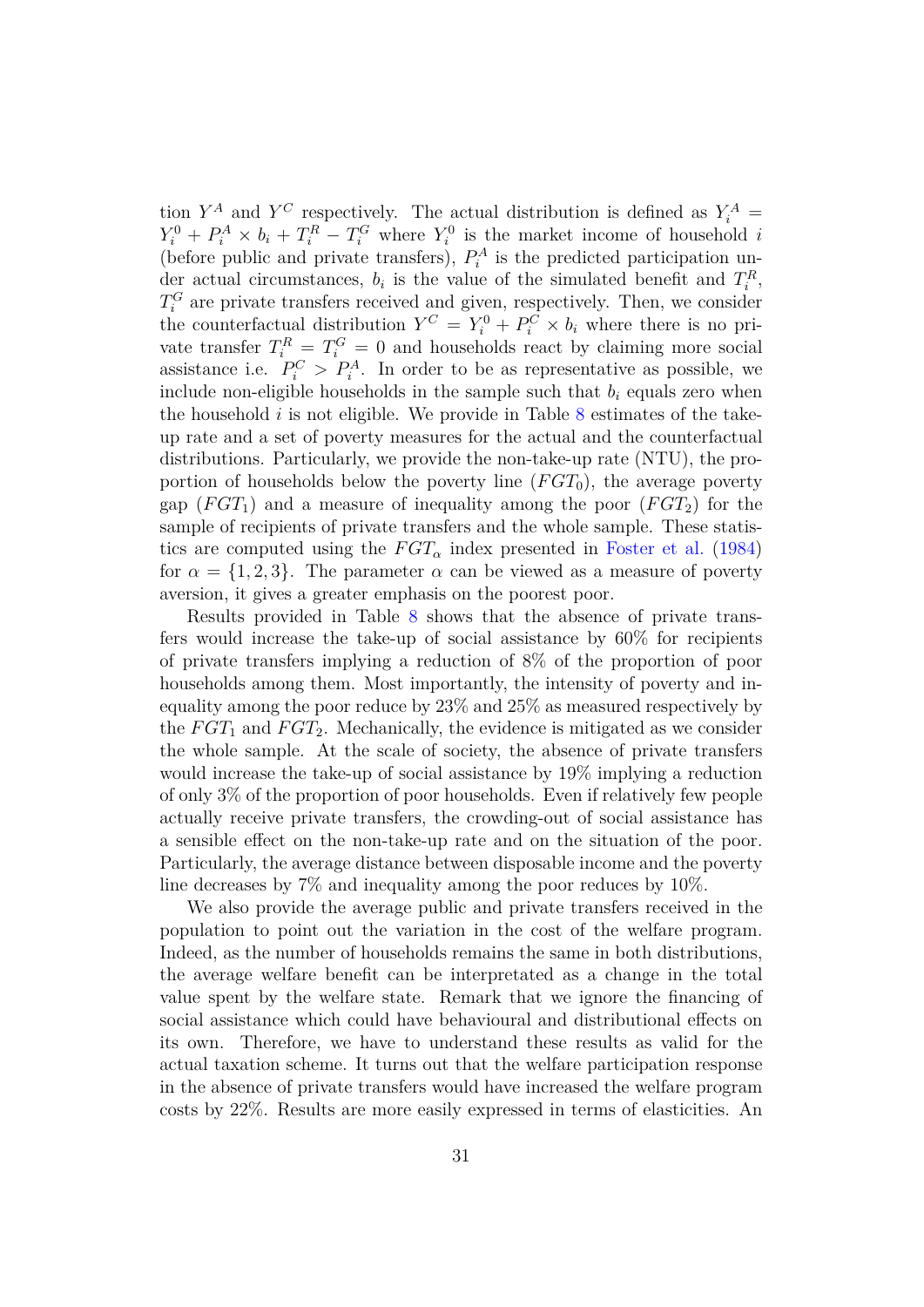increase in 1% of the take-up rate would increase the cost of the welfare program by 1.13% and would decrease the proportion of poor households by 0.17%, the intensity of poverty and the inequality among the poor by 0.40% and 0.54% respectively.

Our results suggest that about 20% of the non-take-up between 2009 and 2011 in Germany was explained by private transfers. In addition, we find that the substitution of private transfers reduces substantially the welfare program cost. However, social assistance is more effective in alleviating the lot of the poorest among the poor than private transfers but at a greater cost. It is worth mentioning that this relative efficiency depends on the network of private transfers, see [Bourles et al.](#page-34-5) [\(2017\)](#page-34-5) for a study of altruism in networks.

### **7 Conclusion**

Welfare participation has received an increased attention among economists and policy-makers in recent years as non-participation would apparently lower the effectiveness of public intervention. In this paper, we examined whether receipt of private transfers affects the propensity to take-up social assistance in Germany between 2009 and 2011. We exploited the follow-up of households in the SOEP to reconstruct family links and estimate a model of welfare participation that control for the endogenous nature of private transfers and for sample selection of the instruments. We find that 20% of the non-take-up is due to the substitution of private transfers. However, we find that social assistance is more effective than private transfers in alleviating poverty and its intensity.

The present paper contributes to the literature in several ways. First, we complement the literature on the non-take-up by showing that a substantial proportion of the non-take-up is attributable to the substitution of private transfers. Consequently, the non-take-up rate (i.e. the share of participants among the eligible people) must not be understood as an indicator of the inefficiency of social assistance since a higher non-take-up rate might simply indicates more private transfers. Second, we challenge the literature on the crowding-out effect by demonstrating that private transfers can, in turn, crowd-out social assistance. Indeed, economists have been used to investigate the anti-poverty effectiveness of public transfers taking private-transfer responses into account. For instance, [Cox and Jakubson](#page-35-5) [\(1995\)](#page-35-5) compare the actual poverty rate with what would have been poverty without public transfers taking into account private-transfer responses. The present paper considers the reverse question; that is, what would have been poverty without private transfers and taking into account take-up responses. We find that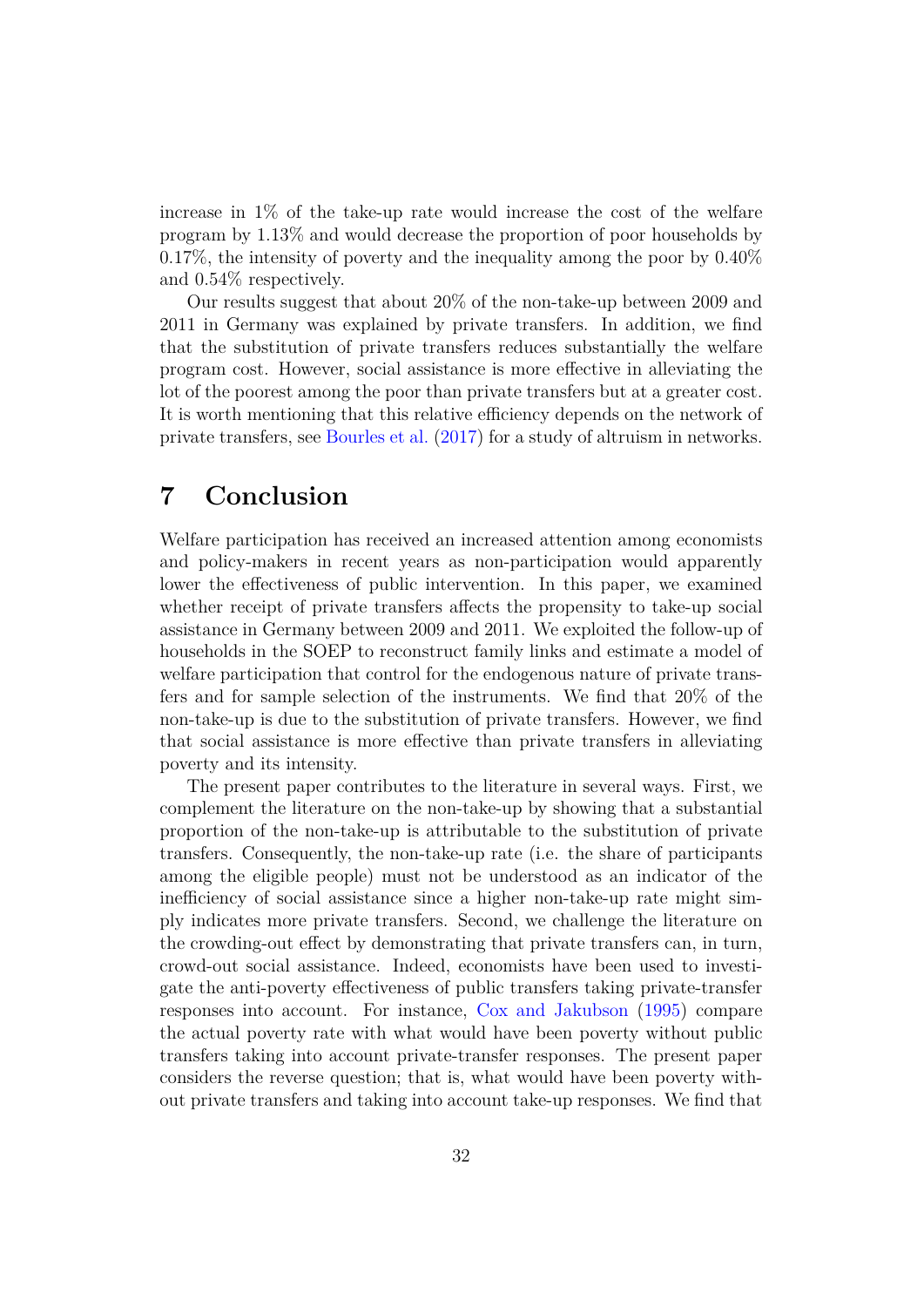social assistance would have been more effective in alleviating poverty and its intensity than private transfers actually did.

Because there might be missed potential unobserved correlated effects, we surely do not regard our results as definitive. As discussed in this paper, a non-negligible source of potential measurement errors could arise from simulation errors when assessing eligibility. We devoted a particular attention to this issue, demonstrating that our results are robust to different measures of eligibility. In addition, our results rely on the assumption that claimants do not declare private transfers to the welfare agency (deliberately or by error), but do it correctly in survey data. However, one cannot definitively exclude that private transfers observed in the SOEP might be subject to reporting errors as well. This would attenuate the estimated effect if errors were random or correlated with the take-up of social assistance. But, if under-reporting of private transfers is a serious issue in the SOEP, then our results would have over-estimated the effect of private transfers. In the light of the above analysis, modelling explicitly the presence of such discrepancies in the measurement of entitlement and of private transfers between the welfare agency and the SOEP could improve substantially our knowledge of non-participation, with obviously important consequences for understanding the efficiency of German social policy.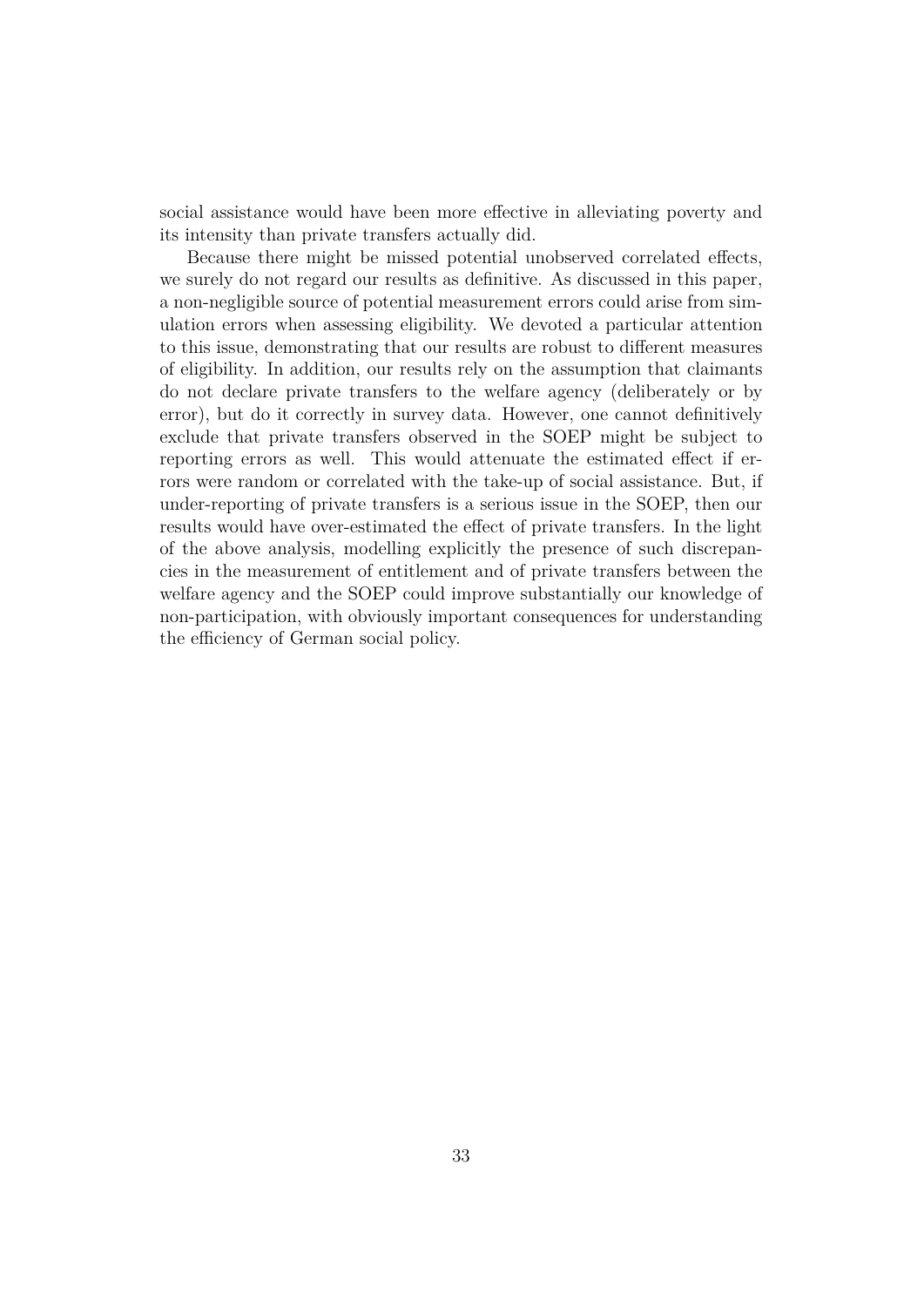### **References**

- <span id="page-34-1"></span>Albarran, P. and Attanasio, O. (2002). Do Public Transfers Crowd Out Private Transfers? Evidence from a Randomized Experiment in Mexico. WIDER Working Paper Series 6, World Institute for Development Economic Research (UNU-WIDER).
- <span id="page-34-2"></span>Angelucci, M. and De Giorgi, G. (2009). Indirect effects of an aid program: How do cash transfers affect ineligibles' consumption? *American Economic Review*, 99(1):486–508.
- <span id="page-34-0"></span>Bargain, O., Immervoll, H., and Viitamaki, H. (2012). No claim, no pain. Measuring the non-take-up of social assistance using register data. *The Journal of Economic Inequality*, 10(3):375–395.
- <span id="page-34-4"></span>Barro, R. J. (1974). Are government bonds net wealth? *Journal of Political Economy*, 82(6):1095–1117.
- <span id="page-34-3"></span>Becker, G. S. (1974). A theory of social interactions. *Journal of Political Economy*, 82(6):1063–1093.
- <span id="page-34-6"></span>Bertrand, M., Luttmer, E. F. P., and Mullainathan, S. (2000). Network effects and welfare cultures. *The Quarterly Journal of Economics*, 115(3):1019–1055.
- <span id="page-34-7"></span>Bourguignon, F. and Spadaro, A. (2006). Microsimulation as a tool for evaluating redistribution policies. *The Journal of Economic Inequality*,  $4(1):77-106.$
- <span id="page-34-5"></span>Bourles, R., Bramoulle, Y., and Perez-Richet, E. (2017). Altruism in networks. *Econometrica*, 85(2):675–689.
- <span id="page-34-8"></span>Bruckmeier, K. and Wiemers, J. (2012). A new targeting: A new take-up? *Empirical Economics*, 43(2):565–580.
- <span id="page-34-10"></span>Cappellari, L. and Jenkins, S. P. (2004). Modelling low income transitions. *Journal of Applied Econometrics*, 19(5):593–610.
- <span id="page-34-9"></span>Cox, D. (1987). Motives for private income transfers. *Journal of Political Economy*, 95(3):508–546.
- <span id="page-34-11"></span>Cox, D. (1990). Intergenerational transfers and liquidity constraints. *The Quarterly Journal of Economics*, 105(1):187–217.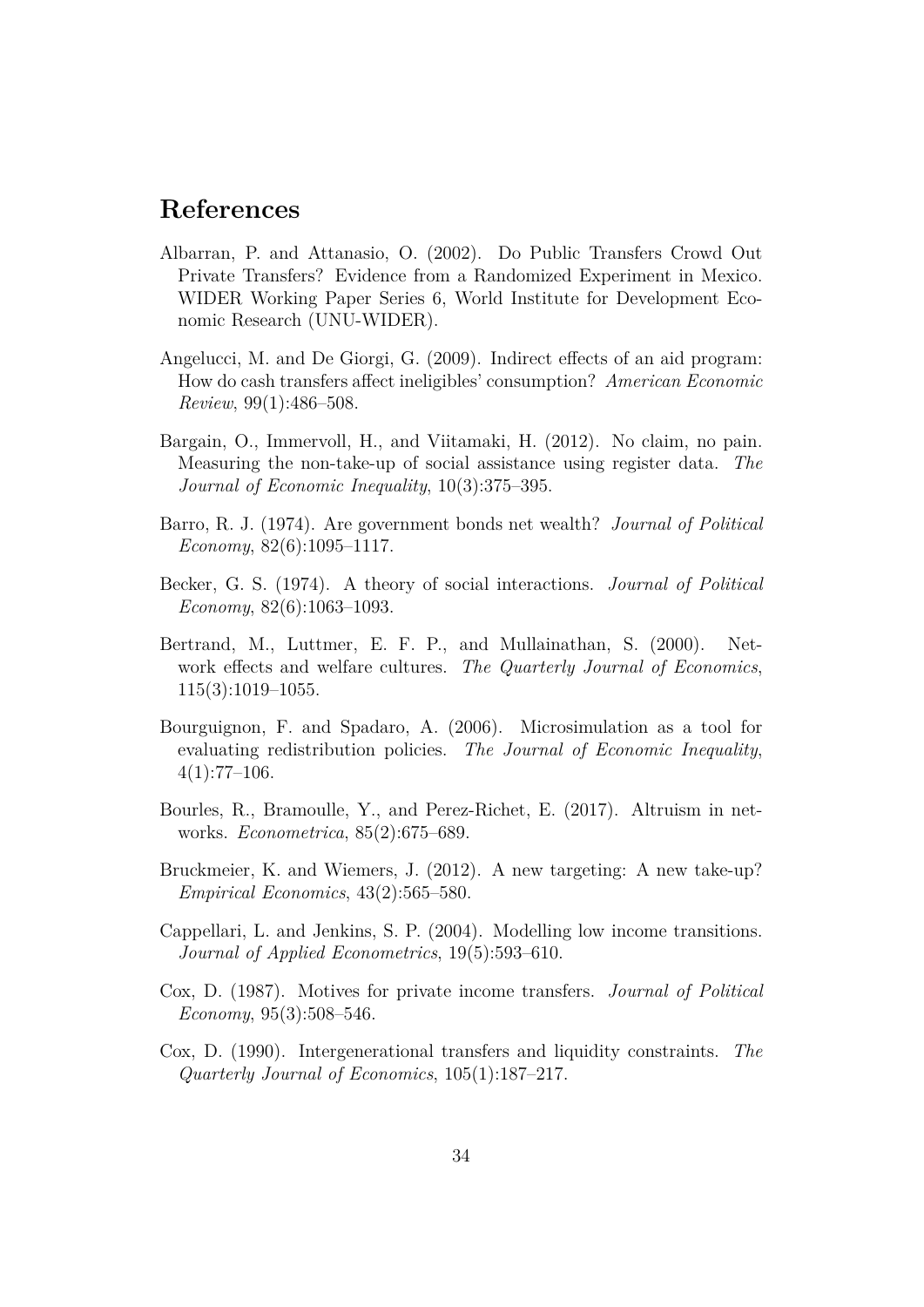- <span id="page-35-3"></span>Cox, D., Hansen, B. E., and Jimenez, E. (2004). How responsive are private transfers to income? Evidence from a laissez-faire economy. *Journal of Public Economics*, 88(9):2193–2219.
- <span id="page-35-5"></span>Cox, D. and Jakubson, G. (1995). The connection between public transfers and private interfamily transfers. *Journal of Public Economics*, 57(1):129– 167.
- <span id="page-35-8"></span>Cox, D. and Jimenez, E. (1990). Achieving social objectives through private transfers: A review. *The World Bank Research Observer*, 5(2):205–218.
- <span id="page-35-9"></span>Cox, D. and Jimenez, E. (1992). Social security and private transfers in developing countries: The case of Peru. *The World Bank Economic Review*,  $6(1):155-169.$
- <span id="page-35-0"></span>Currie, J. (2004). The take up of social benefits. Working Paper 10488, National Bureau of Economic Research.
- <span id="page-35-4"></span>Dahl, G. B., Kostoly, A. R., and Mogstadz, M. (2014). Family welfare cultures. *The Quarterly Journal of Economics*, 129(4):1711–1752.
- <span id="page-35-1"></span>Duclos, J.-Y. (1995). Modelling the take-up of state support. *Journal of Public Economics*, 58(3):391 – 415.
- <span id="page-35-2"></span>Duclos, J.-Y. (1997). Estimating and testing a model of welfare participation: the case of supplementary benefits in Britain. *Economica*, 64(253):81–100.
- <span id="page-35-11"></span>Filippou, P., Marra, G., and Radice, R. (2017). Penalized likelihood estimation of a trivariate additive probit model. *Biostatistics*, 18(3):569–585.
- <span id="page-35-13"></span>Foster, J., Greer, J., and Thorbecke, E. (1984). A class of decomposable poverty measures. *Econometrica*, 52(3):761–766.
- <span id="page-35-7"></span>Frick, J. and Groh-Samberg, O. (2007). To claim or not to claim: Estimating non-take-up of social assistance in Germany and the role of measurement error. SOEP papers on Multidisciplinary Panel Data Research 53, DIW, Berlin.
- <span id="page-35-12"></span>Greene, W. H. (1998). Gender economics courses in liberal arts colleges: Further results. *The Journal of Economic Education*, 29(4):291–300.
- <span id="page-35-10"></span>Greene, W. H. (2002). *Econometric Analysis*. New York, Prentice Hall.
- <span id="page-35-6"></span>Heckman, J. J. (1979). Sample selection bias as a specification error. *Econometrica*, 47(1):153–161.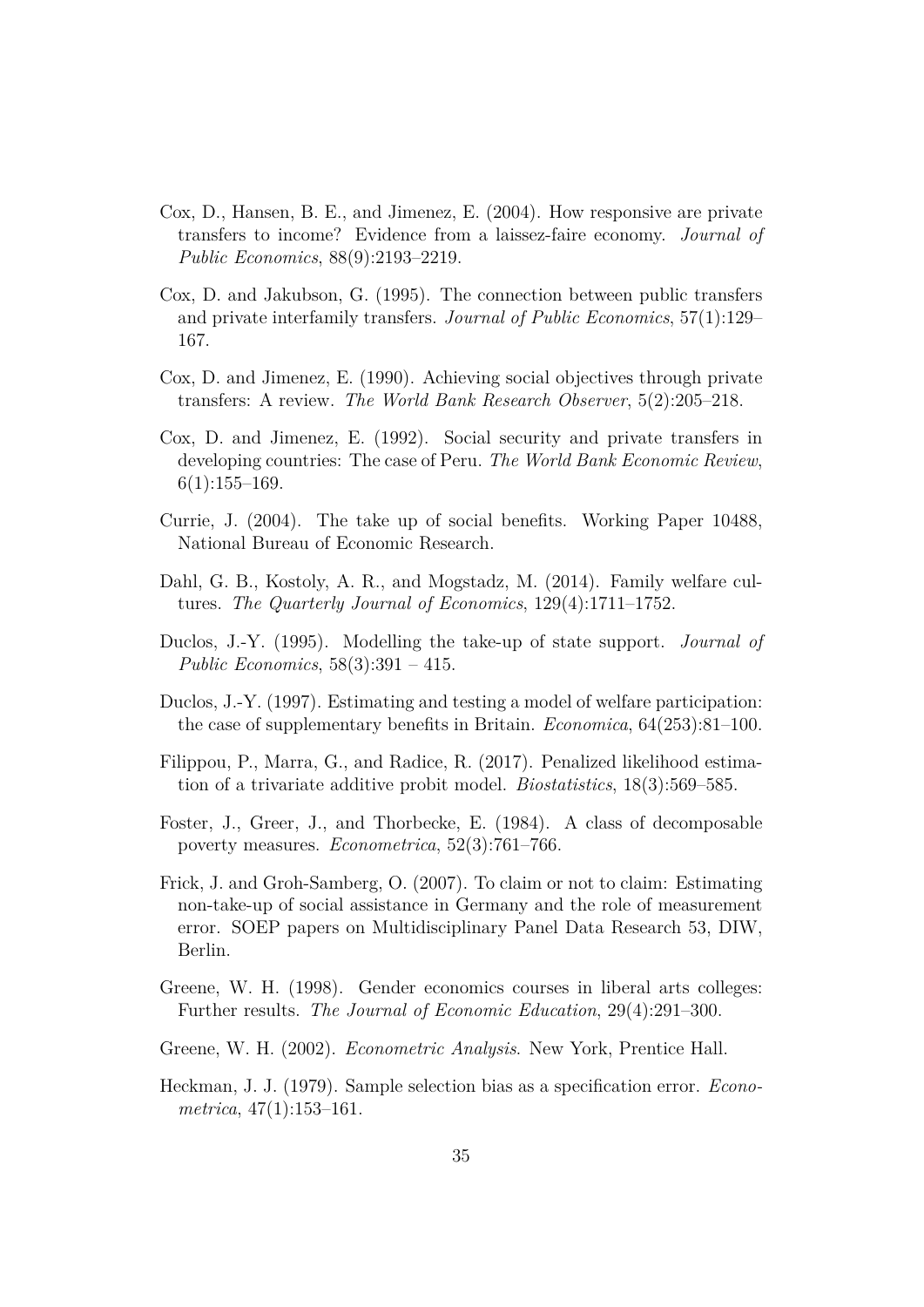- <span id="page-36-1"></span>Hernanz, V., Malherbet, F., and Pellizzari, M. (2004). Take-up of welfare benefits in OECD countries : A review of the evidence. Technical Report 17, Documents de travail de l'OCDE sur les questions sociales, l'emploi et les migrations, OCDE, Paris.
- <span id="page-36-6"></span>Jensen, R. T. (2004). Do private transfers displace the benefits of public transfers? Evidence from South Africa. *Journal of Public Economics*, 88(1):89–112.
- <span id="page-36-3"></span>Laferrere, A. and Wolff, F.-C. (2006). Microeconomic models of family transfers. In Kolm, S.-C. and Ythier, J. M., editors, *Applications*, volume 2 of *Handbook of the Economics of Giving, Altruism and Reciprocity*, chapter 13, pages 889–969. Elsevier.
- <span id="page-36-9"></span>Maddala, G. (1983). *Limited-Dependent and Qualitative Variables in Econometrics*. Cambridge: Cambridge University Press.
- <span id="page-36-0"></span>Moffitt, R. (1983). An Economic Model of Welfare Stigma. *The American Economic Review*, 73(5):1023–1035.
- <span id="page-36-4"></span>Reil-Held, A. (2006). Crowding out or crowding in? Public and private transfers in Germany. *European Journal of Population*, 22(3):263–280.
- <span id="page-36-2"></span>Riphahn, R. T. (2001). Rational poverty or poor rationality? The take-up of social assistance benefits. *Review of Income and Wealth*, 47(3):379–398.
- <span id="page-36-11"></span>Rivers, D. and Vuong, Q. H. (1988). Limited information estimators and exogeneity tests for simultaneous probit models. *Journal of Econometrics*, 39:347–366.
- <span id="page-36-5"></span>Robins, P. K. (1986). Child support, welfare dependency, and poverty. *The American Economic Review*, 76(4):768–788.
- <span id="page-36-8"></span>Steiner, V., Wrohlich, K., Haan, P., and Geyer, J. (2012). Documentation of the tax-benefit microsimulation model STSM. Technical report, DIW, Berlin.
- <span id="page-36-10"></span>Van de Ven, W. P. and Van Praag, B. M. (1981). The demand for deductibles in private health insurance: A probit model with sample selection. *Journal of Econometrics*, 17(2):229 – 252.
- <span id="page-36-7"></span>Wagner, G. G., Frick, J. R., and Schupp, J. (2007). The German Socio-Economic Panel Study (SOEP): Scope, Evolution and Enhancements. Technical Report 1, DIW, Berlin.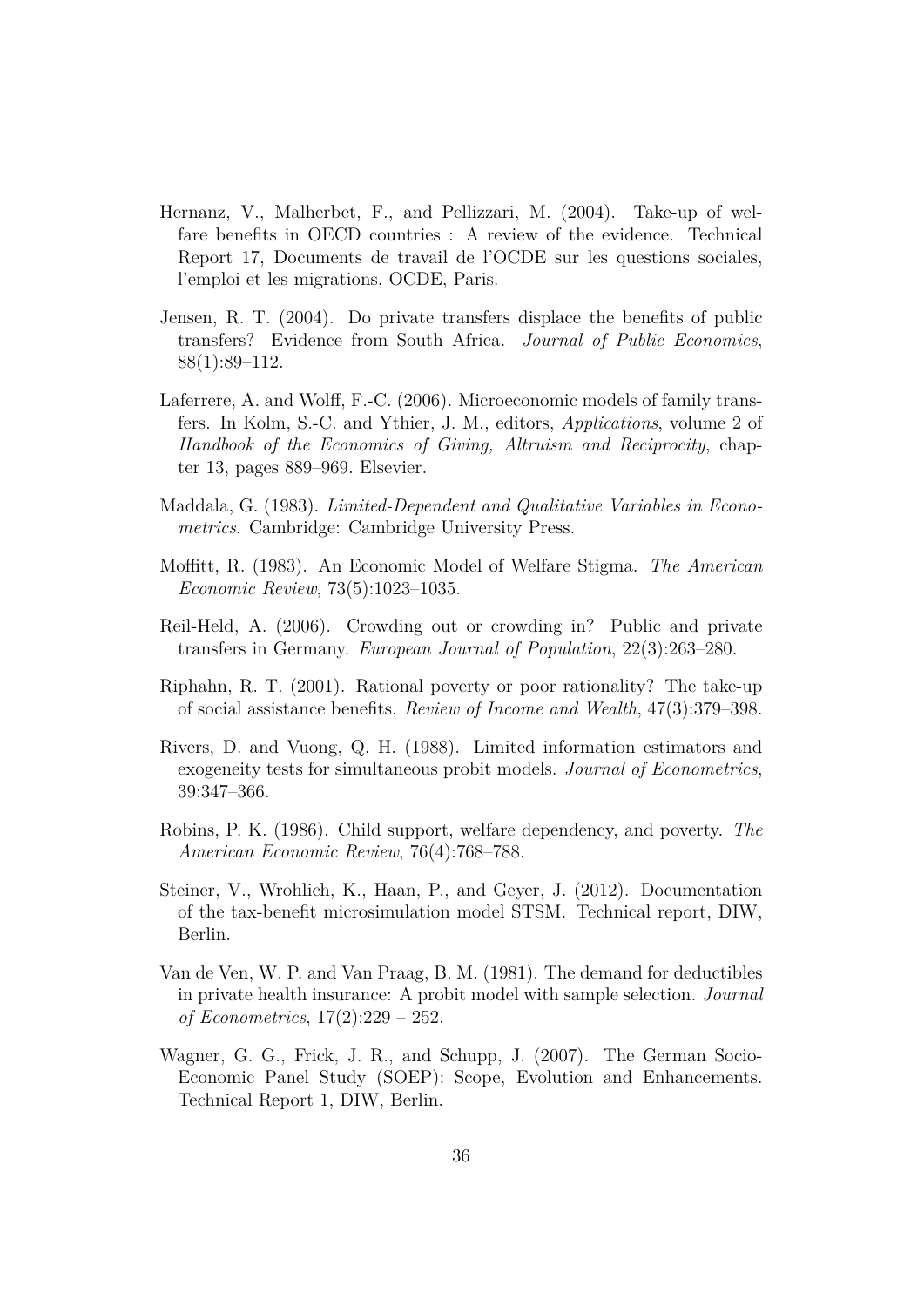### **Appendix**

### <span id="page-37-0"></span>**A Private transfers in the SOEP**

Very few surveys contain precise information on private transfers. A notable exception is the German Socio-Economic Panel (SOEP) which is a longitudinal representative survey of households living in Germany provided by the DIW Berlin.<sup>[13](#page-37-1)</sup> The SOEP waves cover the period 1984-2011. However, private transfers have been precisely reported since the wave 2009. Therefore, we restrict the data to the waves 2009-2011. The unit of observation is the household and they are interviewed on a yearly basis. We have 10 280, 9 328 and 10 900 households in 2009, 2010 and 2011 respectively.

Several types of private transfers have been reported by households sampled in the SOEP. The most accurate data we use on private transfers gave information about the origin of private transfers, particularly respondents were asked "*In the last year, have you personally given (received) payments or financial support from relatives or other people outside this household?*" The respondents are then asked to specify the value and the origin (destination) of these transfers (i.e. from parents/parents-in law, from children/inlaw children, from spouse or divorced spouse, from other relatives and from unrelated persons). Clearly, this question covers only monetary transfers and we do not observe the purpose of these transfers. Specific questions are dedicated to transfers in kind and alimonies. Unexpected windfall transfers have also been reported, precisely respondents were asked "*Did you or another member of the household receive a large sum of money or other forms of wealth (car, house, etc.) as inheritance, gift, or lottery winnings last year? We refer to money or other forms of wealth worth more than 500 Euros.*" The respondents are then asked to specify the value of this unexpected windfall and whether it was due to a lottery win, inheritance, or gift.

Table [9](#page-44-0) provides summary statistics of the private transfer variables. Among the 30 508 sampled households over 2009-2011, 10.20% of households declare having received payments or financial support from relatives or other people in the last year and the average value received, among them, is 4 039 euros. The value of private transfer received lies between 0 and 400 000 euros per year and its distribution is characterized by a high degree of inequality as it is indicated by the coefficient of variation. The great majority of private transfers come from parents or parents-in-law. Remark that data on private transfers given do not match perfectly those declared

<span id="page-37-1"></span><sup>13</sup>A detailed documentation of the SOEP data can be found in [Wagner et al.](#page-36-7) [\(2007\)](#page-36-7).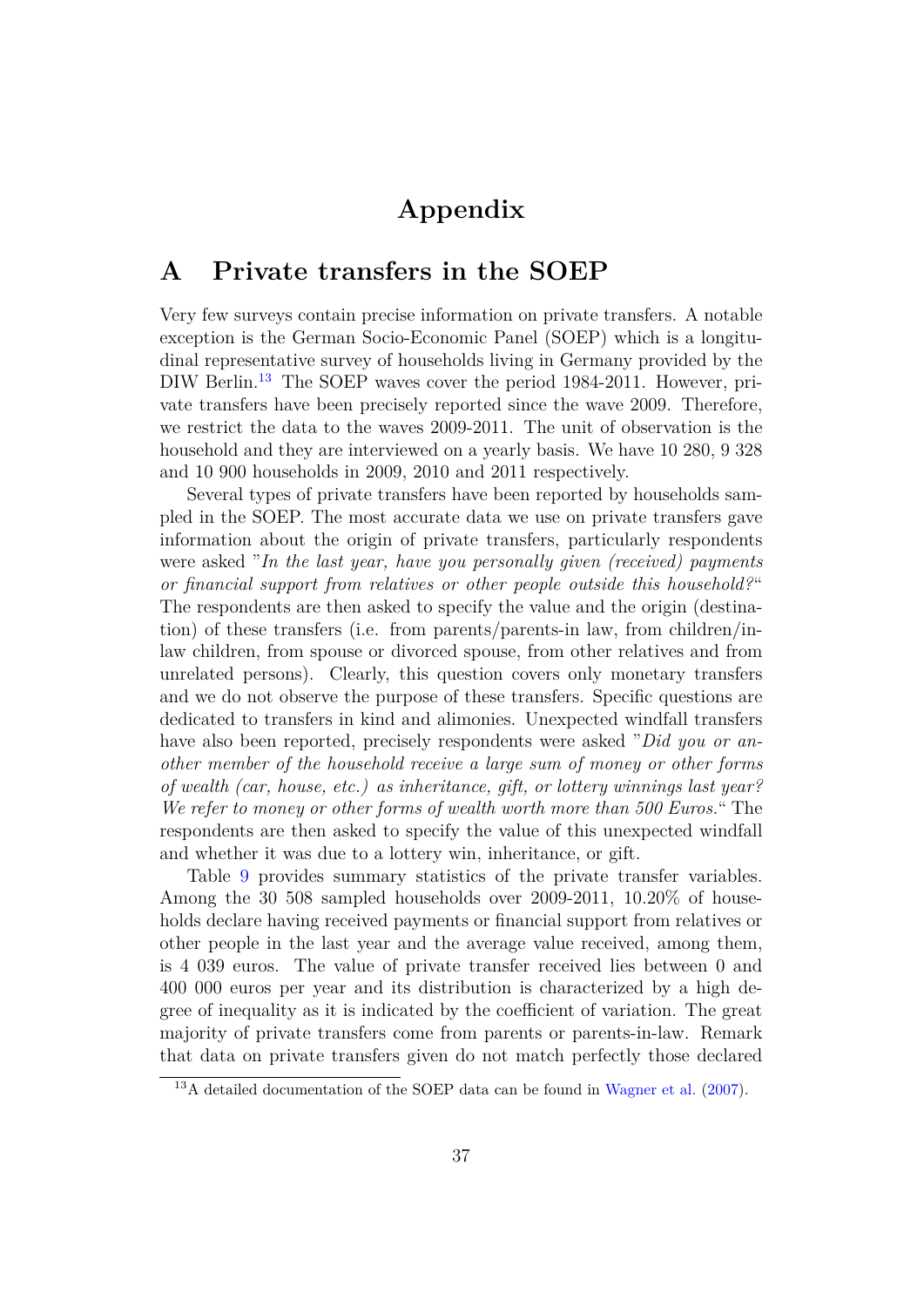as received. This does not necessarily means that individuals tend to (under) over-report what they actually (receive) give. For instance, it could be the case that there are relatively more givers than recipients i.e. if multiple households tend to support simultaneously the same household. Concerning lottery winnings, inheritance and gifts, only 3.35% of the households had declared an unexpected windfall transfers in the last year and the average value received, among them, is 34 747 (maximum 2 500 000) euros. Most of these transfers are due to inheritance and important gifts while lottery winnings are relatively rare.

## <span id="page-38-0"></span>**B A micro-simulation model for eligibility to social assistance**

#### **B.1 Overview of social assistance in Germany**

Since the Hartz reforms (2003-2005), the main German social assistance program is the unemployment benefit II ("Arbeitslosengeld II", ALG II) codified in the book SGB II of the Social Code ("Sozialgesetzbuch"). Although it refers to unemployment, it is designed as an assistance program which guarantees a minimum income to cover basic needs. Specifically, the ALG II provides social assistance for employable persons between 15 and 65 years old who are not employed and not in receipt of unemployment insurance benefits. Hence, this benefit is means-tested with respect to income and wealth and does not depend on previous work history. The German welfare system and the Hartz reforms are extensively described in [Bruckmeier and Wiemers](#page-34-8) [\(2012\)](#page-34-8) and [Steiner et al.](#page-36-8) [\(2012\)](#page-36-8). The welfare system has not been modified deeply since the Hartz reforms in 2005. The micro-simulation model presented hereafter is based on a simplified procedure of the STSM-IAB model adapted for the GSOEP that is extensively described in [Bruckmeier and](#page-34-8) [Wiemers](#page-34-8) [\(2012\)](#page-34-8).

#### **B.2 Entitled benefit and eligibility status**

The ALG II is the last resort safety net which guarantees a minimum income in order to cover the basic needs of the household. It targets employable (able to work) persons between 15 and 65 years old and it is means-tested with respect to income and wealth. This benefit is means-tested with respect to income and wealth and does not depend on previous work history. Basically, if the household income and wealth are lower than some predetermined thresholds, then the household is eligible to the ALG II benefit.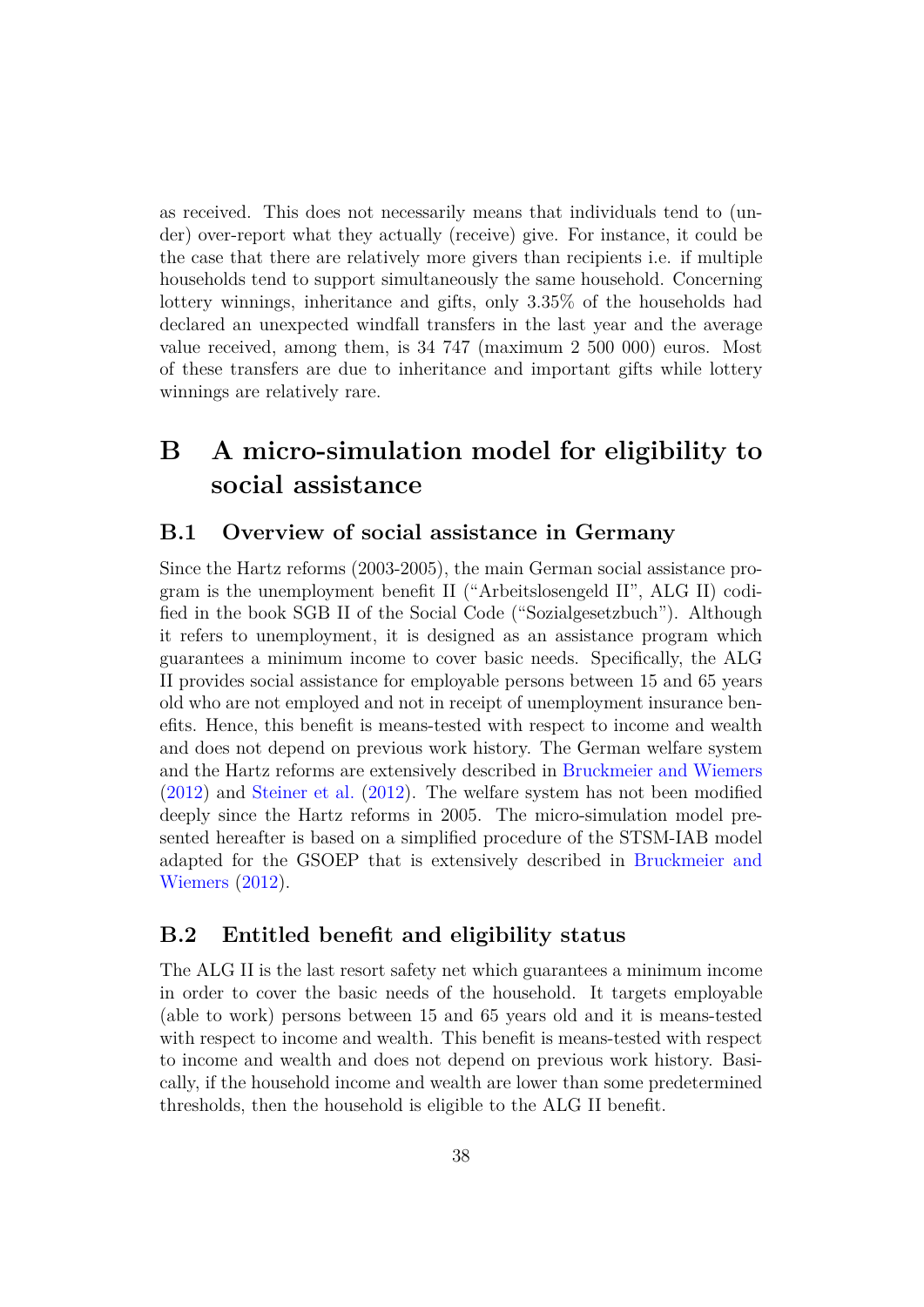For testing income, the household needs are compared to the (adjusted) household income. The needs  $HN<sub>j</sub>$  of household *j* are defined as:

$$
HN_j = \sum_{i=1}^{n_j} (W_{ij} + AW_{ij}) BR + HC_j,
$$

where  $n_j$  is the number of household members,  $W_{ij}$  is the personal weight of member *i* in household *j*,  $AW_{ij}$  are weights for additional specific needs,  $BR$ is the basic rate (set at 374 EUR in 2011) and  $HC<sub>j</sub>$  are the housing costs including rent and heating costs of household *j*. The personal weight of a member  $W_{ij}$  are defined respectively as: 90% of the basic rate for each adult over 25 able to work (including the head), 80% of the basic rate for each child between 15 and 25 able to work and 60% of the basic rate for each child less than 15 years old. The basic rate was set at 375 EUR per month. Hence, the household needs (excluding housing costs) of a couple with 2 children younger than 15 is  $374 \times (0.9 \times 2 + 0.6 \times 2) = 1$  122. The amount of the benefit is defined as the difference between the household needs  $HN<sub>i</sub>$  and the adjusted household incomes.

The adjusted household income  $HY_j$  is the disposable household income including labour and capital incomes, the tax paid, benefits excluding benefits and pensions that are not primarily supposed to cover basic needs (except social assistance, children's allowance and housing benefits), see Table 8 of [Bruckmeier and Wiemers](#page-34-8) [\(2012\)](#page-34-8). The entitlement of some other benefits (social assistance, children's allowance and housing benefits) are determined simultaneously and the take-up of ALG II excludes the household of takingup those benefits since they are implicitly already included in the AGL II. Moreover, allowances are granted for labour earnings in order to increase incentives to work. For labour earnings greater than 1 200 EUR (1 500 EUR for households with children), the benefit reduction rate is 100%. Between 800 and 1200 EUR (1 500 EUR for households with children), the benefit is reduced by 90%, while it is reduced by 80% for labour earnings between 100 and 800 EUR. It is not reduced for labour earnings lower than 100 EUR. For example, for a employment income of 900 EUR, the adjusted household income is reduced of  $900 - 0.8 \times (800 - 100) + 0.9 \times (900 - 800) = 250$  EUR.

If the adjusted household income  $HY_j$  is lower than the household needs  $HN<sub>j</sub>$ , then the household is eligible. Otherwise, the entitlement is excluded. A similar test is performed on the household wealth: the cumulated assets of the household must be lower than a threshold, namely the wealth allowance. The wealth allowance  $WE_i$  depends on the age of the adults in the household:

$$
WE_j = 750 + 3100 \times Nb \ Children + Min(9750; Max(150 \times age; 3100)).
$$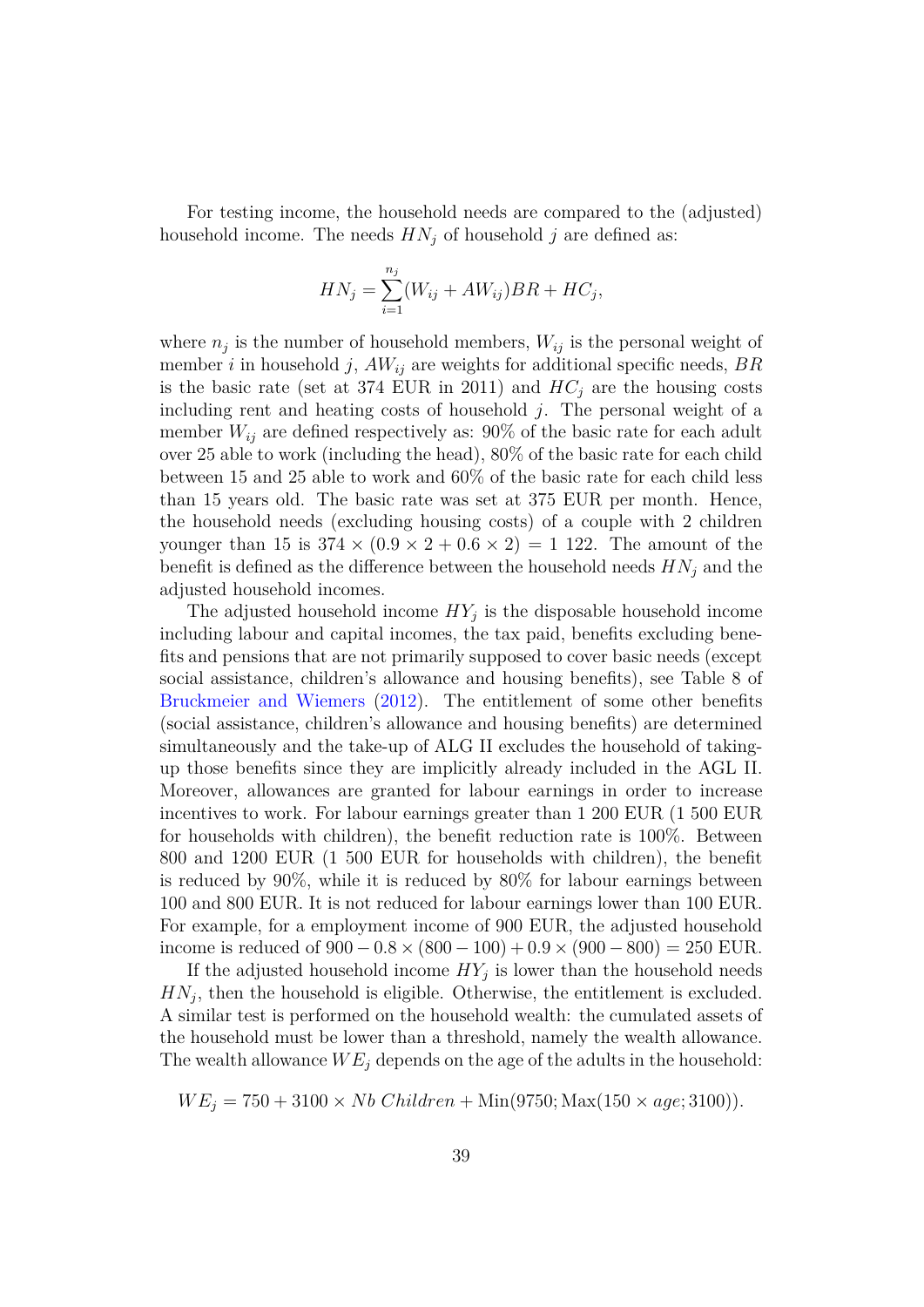The wealth test is passed if household financial assets are zero after accounting for all wealth allowances. If one of both of the tests are not passed by the household, all its members are assumed to be not eligible to ALG II.

To summarize, our micro-simulation algorithm applies the following procedure:

- 1. Select the sample of households for which the head is between 15 and 65 years old and able to work. Ability to work is hardly observable, hence we use the disability status as a proxy.
- 2. Compute the quantities of interest  $HN_j$ ,  $HY_j$ ,  $WE_j$  for every household *j*. This can be done easily since all the information needed is observed. However, housing costs are missing for some households, hence we impute them the median observed housing cost.
- 3. Perform the income and wealth tests, those who pass both tests are eligible.
- 4. Compare the simulated benefit with prioritized benefits, the household is eligible for the maximum benefit he is entitled to.

Remark that the household community has been assumed to be the household observed in the SOEP. Although they are theoretically two different notions, in practice they are very close. We have determined eligibility after having annualised incomes while the benefits are given on a monthly basis. We may miss to capture short term episodes of eligibility but we capture those who are chronically eligible.

Since 2005 there is an additional child benefit ("Kinderzuschlag") for parents who are not entitled to unemployment benefit II for themselves but their children are. The maximum amount of this transfer is 140 euros per month for children under 18 years who are living in the same household as their parents. Both, the lower and the upper income threshold for eligibility depend on the potential unemployment benefit II amount of the household. The lower income threshold is determined by the unemployment benefit II level of the adult members of the household, while the upper income threshold amounts to the total level of unemployment benefit II, including all children in the household. Income above this threshold is withdrawn at a rate of 70%.

### **B.3 Quality of simulation**

In this section, we assess the quality of our micro-simulation model. We assume that private transfers are unobserved by the welfare agency  $(s = 0)$ , although assuming that  $s = 1$  gives similar results. We obtained 6 018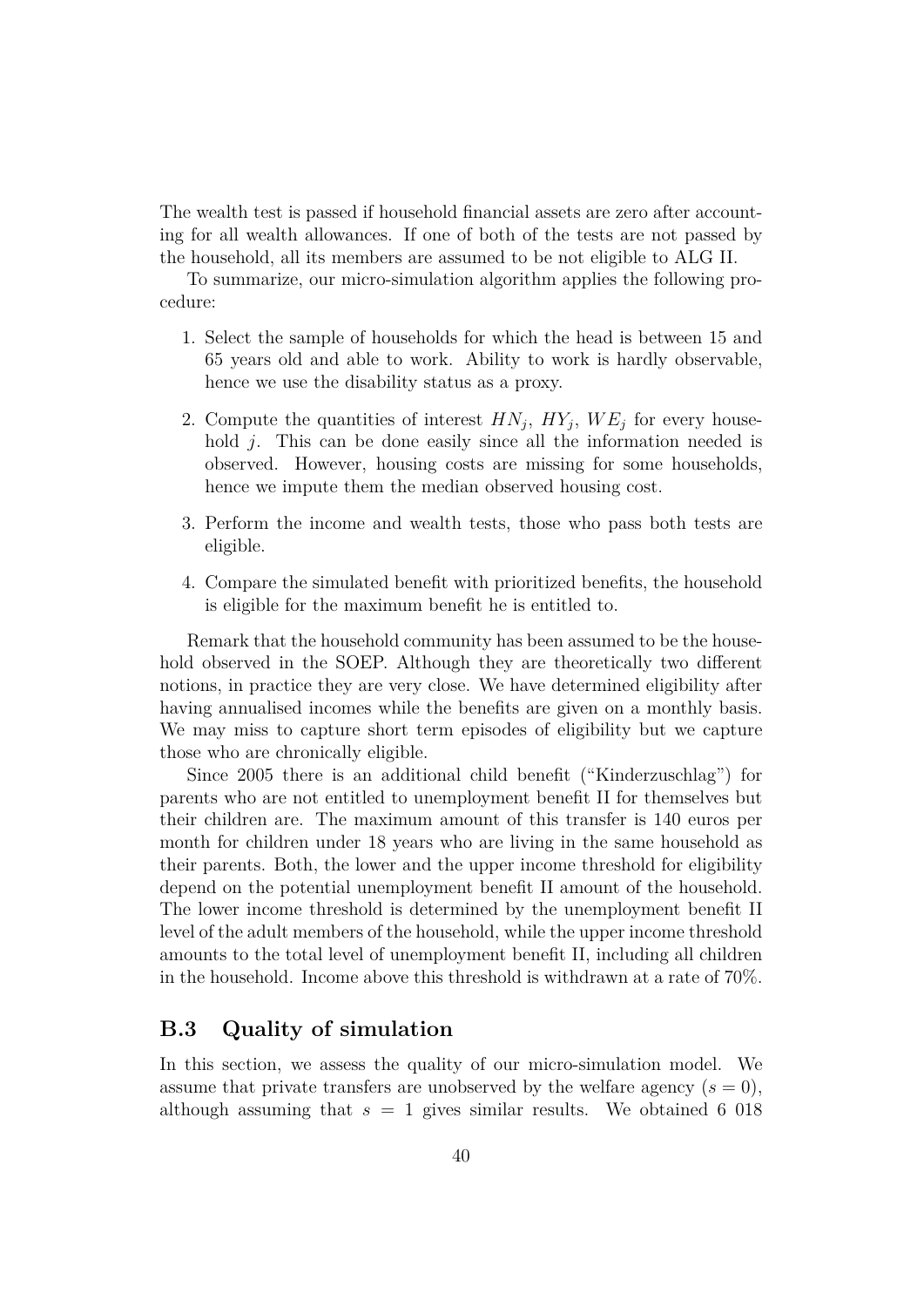households in 2009-2011 and 65% (3 944) of them do not take-up social assistance. Among others, [Bargain et al.](#page-34-0) [\(2012\)](#page-34-0) have proposed to use the number of households taking-up while being simulated as non-eligible (type II error) as a quality measure. In our case, 433 (17%) households are found to be non-eligible participants which is a common level of error in the literature. Our micro-simulation results are consistent with the existing literature on non-take-up in Germany which provides non-take-up rates varying between 0*.*4 and 0*.*7, see Table 1 of [Bruckmeier and Wiemers](#page-34-8) [\(2012\)](#page-34-8). Of course, the comparability of these studies is limited due to different data sets and simulation approaches.

In order to assess further the quality of our simulation, we compare the observed benefit and the simulated benefit distributions (for participants) in figure [1](#page-42-0) using a Quantile-Quantile plot. A Q-Q plot is a graphical representation of the quantiles of the observed benefits against the quantiles of the simulated benefits. The dashed 45 degree line represents the equality between both distributions. We over-estimate the benefits amounts. This is probably due to the yearly basis approximation of the simulation while it is actually based on monthly data. Specifically, households can be eligible (in mean) over a year while they actually face episodes of eligibility and of non-eligibility lowering incentives to undertake the cost of participating for each episode of eligibility.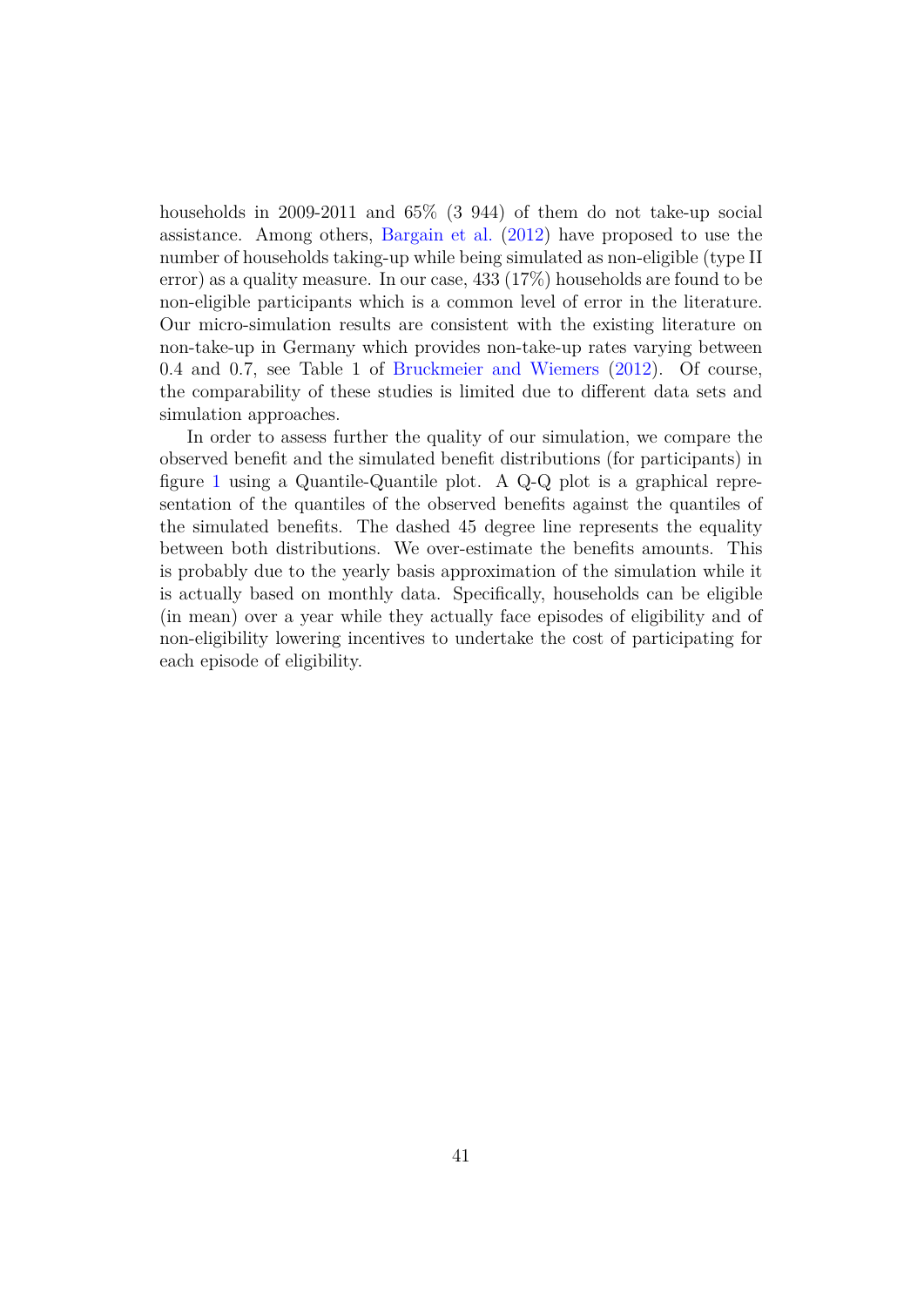<span id="page-42-0"></span>Figure 1: Q-Q plot of observed and simulated benefits (euros/year)



Observed benefit quantiles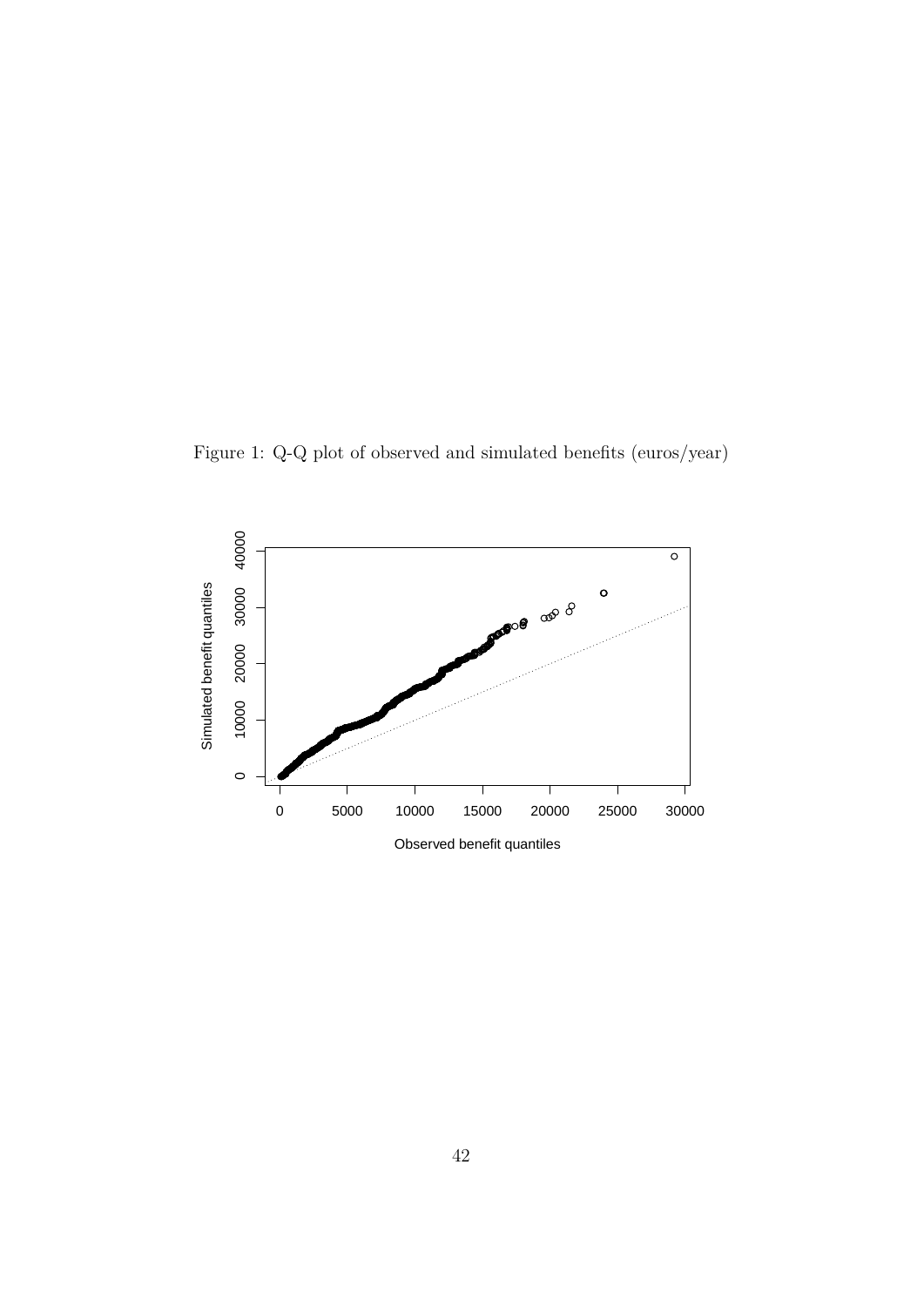|                                     | (1)                               | (2)                            | (3)                 |
|-------------------------------------|-----------------------------------|--------------------------------|---------------------|
|                                     | LPM                               | $\mathrm{LPM}$ - $\mathrm{FE}$ | $LPM$ - $FE$        |
|                                     | $2\mathrm{S}\mathrm{L}\mathrm{S}$ | $IV - W.E.$                    | $IV - F.D.$         |
| Dep. variable                       |                                   | Welfare participation          |                     |
| $\overline{\text{Constant}}$        | $1.036***$                        |                                | $-0.002$            |
|                                     | (0.107)                           |                                | (0.013)             |
| Private transfers, amount           | $-0.015***$                       | $-0.012***$                    | $-0.010***$         |
|                                     | (0.002)                           | (0.003)                        | (0.003)             |
|                                     |                                   |                                |                     |
| Household characteristics           |                                   |                                |                     |
| Entitled benefit                    | $0.021***$                        | $0.008***$                     | $0.007***$          |
|                                     | (0.002)                           | (0.002)                        | (0.002)             |
| Age                                 | $-0.001$                          | $-0.005$                       | 0.003               |
|                                     | (0.001)                           | (0.012)                        | (0.011)             |
| Education                           | $-0.013***$                       | $0.018*$                       | 0.010               |
|                                     | (0.004)                           | (0.010)                        | (0.011)             |
| Marital, married                    | $-0.098***$                       | $-0.024$                       | $-0.047$            |
|                                     | (0.029)                           | (0.056)                        | (0.057)             |
| Marital, widowed                    | $-0.172***$                       | $-0.035$                       | $-0.061$            |
|                                     | (0.044)                           | (0.076)                        | (0.080)             |
| Marital, divorced                   | $0.066**$                         | 0.017                          | $-0.006$            |
|                                     | (0.029)                           | (0.071)                        | (0.072)             |
| Marital, separated                  | $-0.054$                          | 0.023                          | 0.008               |
|                                     | (0.047)                           | (0.074)                        | (0.076)             |
| No. children in HH                  | $0.052***$                        | 0.020                          | 0.025               |
|                                     | (0.011)                           | (0.023)                        | (0.024)             |
| East-Germany                        | $0.158***$                        | 0.112                          | 0.110               |
|                                     | (0.029)                           | (0.072)                        | (0.069)             |
| Foreigner                           | 0.061                             | 0.011                          | 0.008               |
|                                     | (0.069)<br>$-0.033***$            | (0.175)<br>$-0.010***$         | (0.168)             |
| HH pre-income                       | (0.004)                           |                                | $-0.006*$           |
|                                     |                                   | (0.003)                        | (0.003)             |
| <b>Family characteristics</b>       |                                   |                                |                     |
| Fam. eligibility                    | $0.100***$                        | $-0.018$                       | $-0.033$            |
|                                     | (0.024)                           | (0.026)                        | (0.025)             |
| Fam. distance                       | 0.000                             | 0.000                          | 0.000               |
|                                     | (0.000)                           | (0.000)                        | (0.000)             |
| Fam. age                            | 0.001                             | 0.002                          | 0.002               |
|                                     | (0.001)                           | (0.002)                        | (0.002)             |
| Fam. education                      | $-0.022***$                       | 0.003                          | 0.004               |
|                                     | (0.004)                           | (0.006)                        | (0.007)             |
| Fam. marital, married               | $-0.149***$                       | $-0.071$                       | $-0.079$            |
|                                     | (0.032)                           | (0.053)                        | (0.055)             |
| Fam. marital, widowed               | $-0.067$                          | $-0.134$                       | $-0.107$            |
|                                     | (0.054)                           | (0.087)                        | (0.087)             |
| Fam. marital, divorced              | $-0.059*$                         | $-0.027$                       | $-0.023$            |
|                                     | (0.035)                           | (0.061)                        | (0.062)             |
| Fam. marital, separated             | $-0.102^*$                        | $-0.136**$                     | $-0.149**$          |
|                                     | (0.056)                           | (0.069)                        | (0.070)             |
| Fam. no. children                   | $0.008\,$                         | $-0.023$                       | $-0.015$            |
|                                     | (0.013)                           | (0.026)                        | (0.026)             |
| Fam. East-Germany                   | 0.015                             | $-0.071$                       | $^{+0.081}$         |
|                                     | (0.030)                           | (0.057)                        | (0.057)             |
| Fam. foreigner                      | $0.254***$                        | 0.123                          | 0.102               |
|                                     | (0.075)                           | (0.122)                        | (0.134)             |
| Fam. pre-income                     | $-0.013^{*}$                      | $-0.005$                       | $-0.005$            |
|                                     | (0.007)                           | (0.005)                        | (0.005)             |
| HH fixed effect                     |                                   | $\checkmark$                   | $\sqrt{}$           |
| Year fixed effect<br>$\mathbf{R}^2$ |                                   | $\sqrt{}$                      | $\checkmark$        |
| Adj. $\mathbb{R}^2$                 | 0.279                             | 0.029<br>-1.394                | 0.024               |
| No. obs.                            | 0.272<br>2 5 2 9                  | 6 018                          | $_{0.015}$<br>2 467 |
|                                     |                                   |                                |                     |

<span id="page-43-0"></span>Table 7: Specifications checks

 $\overline{p \in [0, 0.01]}$  "\*\*\*",  $p \in [0.01, 0.05]$  "\*\*",  $p \in [0.05, 0.1]$  "\*"<br>The sample is constituted of eligible households in 2009-2011 for which we observe at least one family tie. Standard errors are in parentheses.